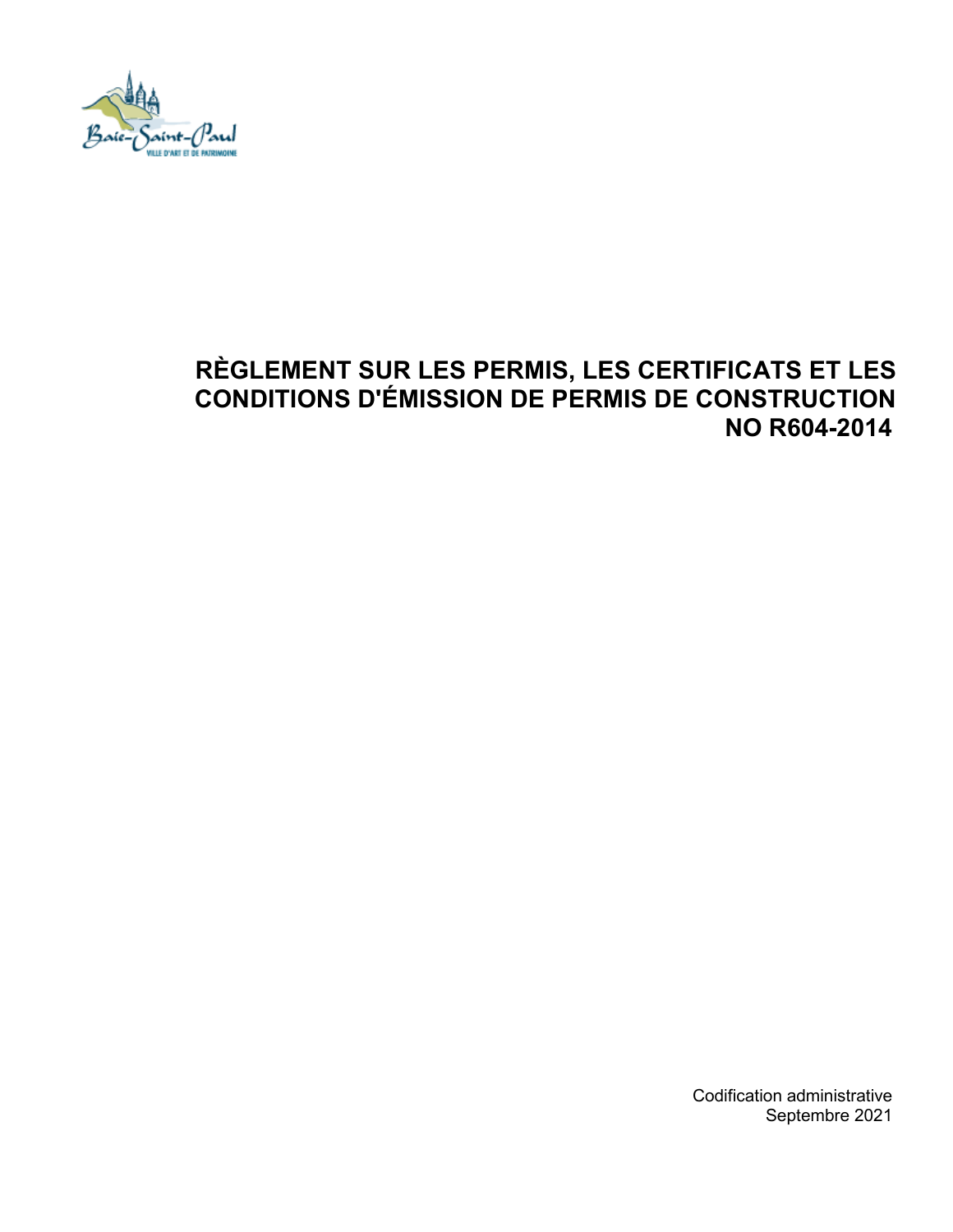#### **TABLEAU DE SUIVI DES AMENDEMENTS – RÈGLEMENT SUR LES PERMIS, LES CERTIFICATS ET LES CONDITIONS D'ÉMISSION DE PERMIS DE CONSTRUCTION**

#### **Abréviations utilisées :**

| а.   | article  | form. | formule              | pz.  | plan de zonage |
|------|----------|-------|----------------------|------|----------------|
| ab.  | abrogé   | ill.  | illustration         | rp.  | remplacé       |
| ai.  | aiouté   | mod.  | modifié              | S.   | section        |
| ann. | annexe   | DI.   | plan                 | tab. | tableau        |
| c.   | chapitre | pgas. | plan gr. aff. du sol |      |                |

| <b>NUMERO</b> | <b>TITRE</b>                                                                                                                                                                                                                                                                                                                                                                                                                 | <b>DATE D'ENTREE</b> | <b>DISPOSITION(S)</b>                                                               |
|---------------|------------------------------------------------------------------------------------------------------------------------------------------------------------------------------------------------------------------------------------------------------------------------------------------------------------------------------------------------------------------------------------------------------------------------------|----------------------|-------------------------------------------------------------------------------------|
|               |                                                                                                                                                                                                                                                                                                                                                                                                                              | <b>EN VIGUEUR</b>    |                                                                                     |
| R637-2015     | RÈGLEMENT AYANT POUR OBJET D'AMENDER LE<br>RÈGLEMENT SUR LES PERMIS, LES CERTIFICATS ET LES<br>CONDITIONS D'ÉMISSION DE PERMIS DE CONSTRUCTION<br>DANS LE BUT PRINCIPAL D'AJUSTER ET DE CLARIFIER<br>CERTAINES IMPRÉCISIONS ET OMISSIONS                                                                                                                                                                                     | 15-10-2015           | $-$ mod.: a.16, 37, 45, 68, 72,<br>96<br>- aj.: s. 4.4 et a.52<br>- $mod. : tab. 2$ |
| R675-2017     | RÈGLEMENT AYANT POUR OBJET D'AMENDER LE<br>RÈGLEMENT DE LOTISSEMENT, LE RÈGLEMENT SUR LES<br>PERMIS, LES CERTIFICATS ET SUR LES CONDITIONS<br>D'ÉMISSION DES PERMIS DE CONSTRUCTION, LE<br>RÈGLEMENT SUR LES PIIA ET LE RÈGLEMENT DE<br>ZONAGE DANS LE BUT PRINCIPAL DE CORRIGER ET<br>NORMES,<br>PRECISER<br>CERTAINES<br><b>OBJECTIFS</b><br>ET.<br><b>CRITERES</b>                                                        | 13-04-2017           | $-$ art.53.1                                                                        |
| R684-2017     | RÈGLEMENT AYANT POUR OBJET D'AMENDER LE<br>RÈGLEMENT SUR LES PERMIS, LES CERTIFICATS ET SUR<br><b>D'ÉMISSION</b><br>DES PERMIS<br>LES CONDITIONS<br>DE<br>CONSTRUCTION, LE RÈGLEMENT SUR LES PIIA ET LE<br>RÈGLEMENT DE ZONAGE DANS LE BUT PRINCIPAL DE<br>CORRIGER ET PRECISER<br><b>CERTAINES</b><br>NORMES,<br>OBJECTIFS ET CRITERES                                                                                      | 31-08-2017           | - Modif.: Ch.3; art.18, art.57<br>$-Ai$ : ss $3.3$                                  |
| R698-2018     | RÈGLEMENT AYANT POUR OBJET D'AMENDER LE<br>RÈGLEMENT DE ZONAGE DANS LE BUT PRINCIPAL<br>D'AJUSTER CERTAINES DISPOSITIONS DU REGLEMENT<br>DE ZONAGE ET DE LOTISSEMENT POUR LE SECTEUR DU<br>DOMAINE CHARLEVOIX                                                                                                                                                                                                                | 11-07-2018           | - Mod.: art.33 et art.96                                                            |
| R719-2019     | RÈGLEMENT AYANT POUR OBJET DIVERS RÈGLEMENTS<br>D'URBANISME DANS LE BUT PRINCIPAL DE MODIFIER<br><b>DIVERSES</b><br><b>DISPOSITIONS</b><br><b>DES</b><br><b>RÈGLEMENTS</b><br>D'URBANISME<br><b>AFIN</b><br>DE.<br><b>FACILITER</b><br><b>LEUR</b><br>COMPRÉHENSION ET LEUR APPLICATION                                                                                                                                      | 12-09-2019           | - Mod.: art. 1, art. 15, art. 29,<br>art. 53.1                                      |
| R745-2020     | RÈGLEMENT AYANT POUR OBJET DE MODIFIER LE<br>RÈGLEMENT SUR LES PERMIS, LES CERTIFICATS ET LES<br>CONDITIONS D'ÉMISSION DE PERMIS DE CONSTRUCTION<br>DANS LE BUT DE CORRIGER UN CHEVAUCHEMENT<br>D'ARTICLES                                                                                                                                                                                                                   | 26-03-2020           | - Abr : Art. 97 et Chapitre 8                                                       |
| R787-2021     | REGLEMENT AYANT POUR OBJET DE MODIFIER LE<br>REGLEMENT DE ZONAGE NUMERO R630-2015 POUR Y<br>AJOUTER DES DISPOSITIONS PARTICULIERES RELATIVES<br>A L'AFFICHAGE ELECTRONIQUE DE MENU DANS LES<br>ZONES C-224 ET C-226, ET DE MODIFIER LE REGLEMENT<br>SUR LES PERMIS, LES CERTIFICATS ET LES CONDITIONS<br>D'EMISSION DE PERMIS DE CONSTRUCTION NUMERO<br>R604-2014 POUR EXIGER DE L'INFORMATION SPECIFIQUE<br>A CET AFFICHAGE | 30-09-2021           | - Modif.S. 5.2                                                                      |

I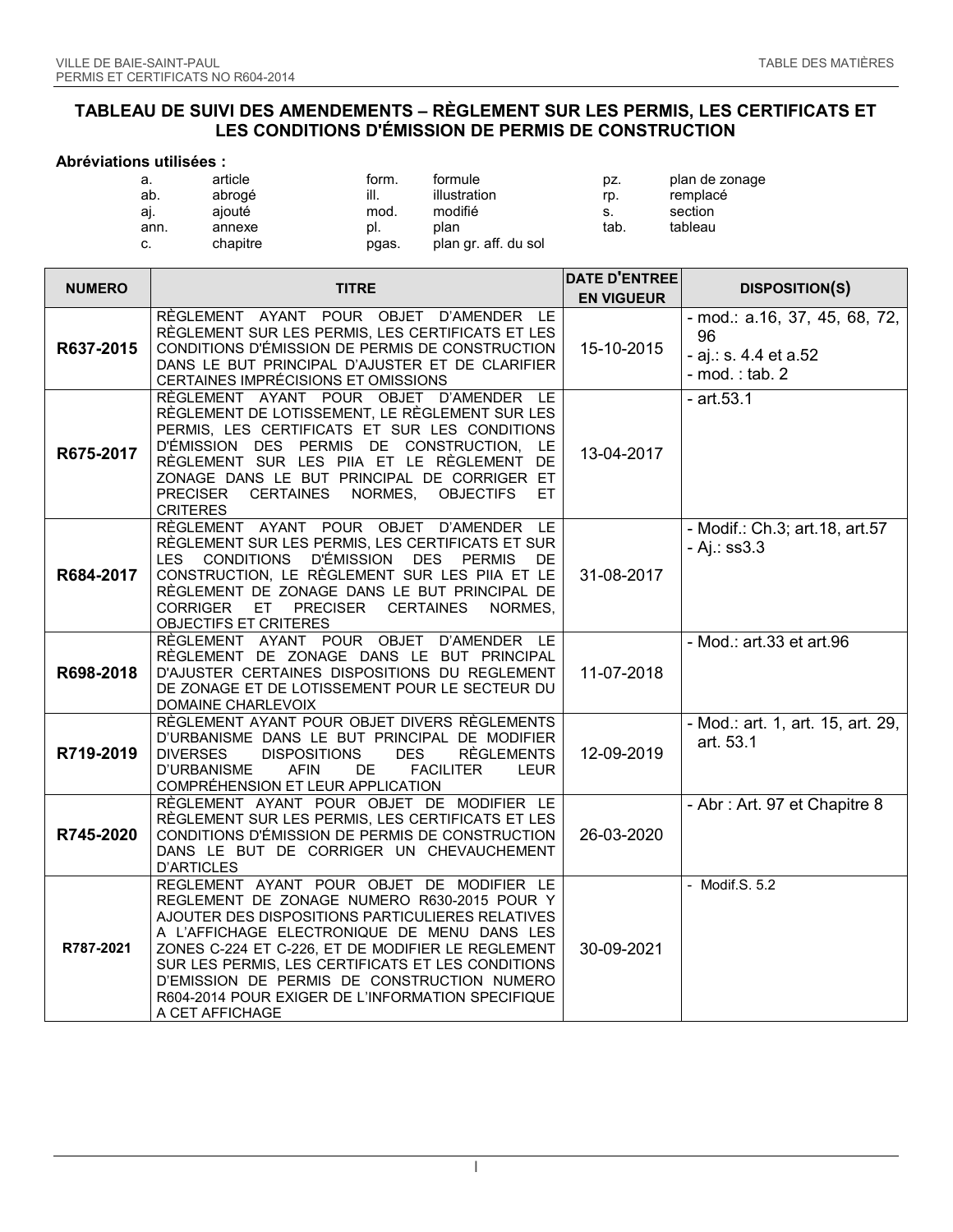## **TABLE DES MATIÈRES**

| <b>CHAPITRE 1</b>         | <b>DISPOSITIONS DÉCLARATOIRES INTERPRÉTATIVES ET ADMINISTRATIVES1-1</b> |  |
|---------------------------|-------------------------------------------------------------------------|--|
| <b>SECTION 1.1</b>        |                                                                         |  |
| <b>ARTICLE 1</b>          |                                                                         |  |
| <b>ARTICLE 2</b>          |                                                                         |  |
| <b>ARTICLE 3</b>          |                                                                         |  |
| <b>ARTICLE 4</b>          |                                                                         |  |
| <b>ARTICLE 5</b>          |                                                                         |  |
| ARTICLE 6                 |                                                                         |  |
| <b>SECTION 1.2</b>        |                                                                         |  |
| <b>ARTICLE 7</b>          |                                                                         |  |
| <b>ARTICLE 8</b>          |                                                                         |  |
| <b>ARTICLE 9</b>          | INTERPRÉTATION DES TABLEAUX, DES DIAGRAMMES, DES GRAPHIQUES             |  |
| <b>ARTICLE 10</b>         |                                                                         |  |
| <b>SECTION 1.3</b>        |                                                                         |  |
| SOUS-SECTION 1.3.1        |                                                                         |  |
| <b>ARTICLE 11</b>         |                                                                         |  |
| <b>ARTICLE 12</b>         |                                                                         |  |
| <b>ARTICLE 13</b>         |                                                                         |  |
| <b>ARTICLE 14</b>         | AFFICHAGE DU DOCUMENT D'AFFICHAGE DU PERMIS DE CONSTRUCTION             |  |
| <b>ARTICLE 15</b>         |                                                                         |  |
| <b>ARTICLE 16</b>         |                                                                         |  |
| <b>ARTICLE 17</b>         |                                                                         |  |
| <b>ARTICLE 18</b>         | DEVOIRS ET RESPONSABILITÉS DU REQUÉRANT D'UN PERMIS OU D'UN             |  |
| <b>ARTICLE 19</b>         | DEVOIRS ET RESPONSABILITÉS DU PROPRIÉTAIRE OU DE L'OCCUPANT             |  |
| <b>ARTICLE 20</b>         | DEVOIRS ET RESPONSABILITÉS DE L'EXÉCUTANT DES TRAVAUX1-10               |  |
| ARTICLE 21                |                                                                         |  |
| <b>ARTICLE 22</b>         |                                                                         |  |
| <b>SOUS-SECTION 1.3.2</b> | DISPOSITIONS RELATIVES AUX CONTRAVENTIONS, SANCTIONS,                   |  |
| <b>ARTICLE 23</b>         |                                                                         |  |
| <b>ARTICLE 24</b>         |                                                                         |  |
| <b>ARTICLE 25</b>         |                                                                         |  |
| <b>ARTICLE 26</b>         |                                                                         |  |
| <b>ARTICLE 27</b>         |                                                                         |  |
| <b>ARTICLE 28</b>         |                                                                         |  |
| <b>ARTICLE 29</b>         |                                                                         |  |
| <b>CHAPITRE 2</b>         | DISPOSITIONS APPLICABLES AUX PERMIS DE LOTISSEMENT 2-15                 |  |
| <b>SECTION 2.1</b>        |                                                                         |  |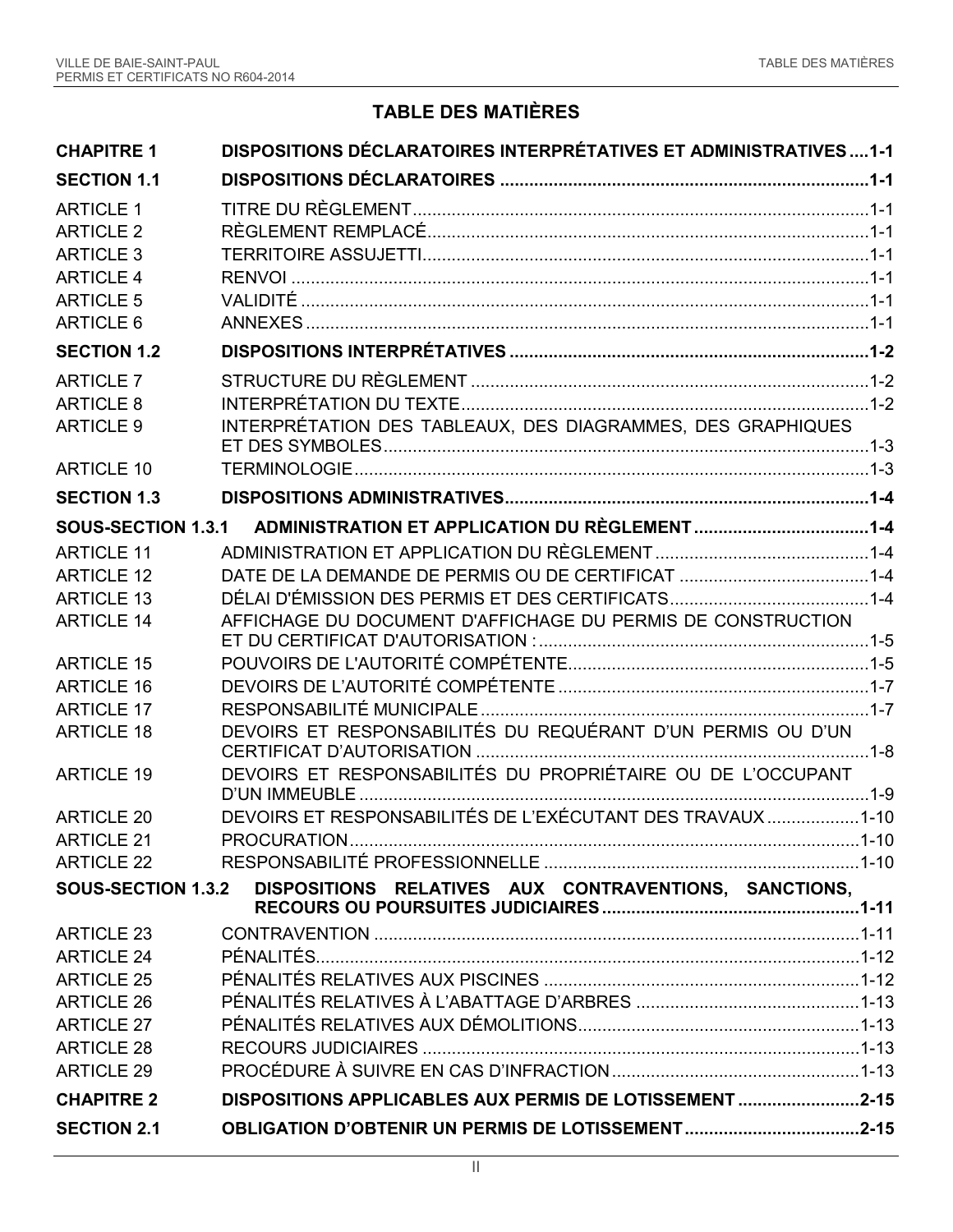| <b>ARTICLE 30</b>   |                                                                                                                                                                                     |
|---------------------|-------------------------------------------------------------------------------------------------------------------------------------------------------------------------------------|
| <b>SECTION 2.2</b>  | <b>OBLIGATION DOCUMENTS, PLANS ET ATTESTATIONS EXIGÉES 2-15</b>                                                                                                                     |
| <b>ARTICLE 31</b>   |                                                                                                                                                                                     |
| <b>ARTICLE 32</b>   | DISPOSITIONS PARTICULIÈRES RELATIVES AUX PLANS DE                                                                                                                                   |
| <b>SECTION 2.3</b>  | <b>CONDITIONS D'ÉMISSION ET NULLITÉ D'UN PERMIS DE LOTISSEMENT2-16</b>                                                                                                              |
| <b>ARTICLE 33</b>   | DISPOSITIONS RELATIVES AUX PERMIS DE LOTISSEMENT 2-16                                                                                                                               |
| <b>ARTICLE 34</b>   | CAUSES DE RÉVOCATION D'UN PERMIS DE LOTISSEMENT2-17                                                                                                                                 |
| <b>ARTICLE 35</b>   |                                                                                                                                                                                     |
| <b>CHAPITRE 3</b>   | DISPOSITIONS RELATIVES AUX DÉCLARATIONS DE TRAVAUX ET DE LA                                                                                                                         |
| <b>SECTION 3.1</b>  | OBLIGATION DE PROCÉDER À UNE DÉCLARATION DE TRAVAUX ET DE LA                                                                                                                        |
| <b>ARTICLE 36</b>   | OBLIGATION DE PROCÉDER À UNE DÉCLARATION DE TRAVAUX<br>TOUCHANT UN BÂTIMENT RÉSIDENTIEL PRINCIPAL OU COMPLÉMENTAIRE3-18                                                             |
| <b>ARTICLE 37</b>   | OBLIGATION DE PROCÉDER À UNE DÉCLARATION DE TRAVAUX<br>TOUCHANT L'INSTALLATION D'ÉQUIPEMENT COMPLÉMENTAIRE3-19                                                                      |
| <b>ARTICLE 38</b>   | OBLIGATION DE PROCÉDER À UNE DÉCLARATION DE TENUE D'UN                                                                                                                              |
| <b>ARTICLE 39</b>   | EXEMPTION DE PROCÉDER À UNE DÉCLARATION DE TRAVAUX 3-20                                                                                                                             |
| <b>SECTION 3.2</b>  | DOCUMENTS, PLANS ET ATTESTATIONS EXIGÉS POUR UNE                                                                                                                                    |
|                     |                                                                                                                                                                                     |
| <b>ARTICLE 40</b>   | DOCUMENTS, PLANS ET ATTESTATIONS EXIGÉS POUR UNE DÉCLARATION                                                                                                                        |
| <b>SECTION 3.3</b>  | <b>CONDITIONS D'ÉMISSION ET NULLITÉ D'UNE DÉCLARATION DE TRAVAUX3-21</b>                                                                                                            |
| <b>ARTICLE 40.1</b> | CAUSE D'INVALIDITÉ D'UNE DÉCLARATION DE TRAVAUX3-21                                                                                                                                 |
| <b>CHAPITRE 4</b>   | DISPOSITIONS APPLICABLES AUX PERMIS DE CONSTRUCTION4-23                                                                                                                             |
| <b>SECTION 4.1</b>  | OBLIGATION D'OBTENIR UN PERMIS DE CONSTRUCTION4-23                                                                                                                                  |
| <b>ARTICLE 41</b>   | OBLIGATION D'OBTENIR UN PERMIS DE CONSTRUCTION4-23                                                                                                                                  |
| <b>ARTICLE 42</b>   | OBLIGATION D'OBTENIR UN PERMIS DE CONSTRUCTION POUR DES                                                                                                                             |
| <b>ARTICLE 43</b>   | CONSTRUCTIONS, OUVRAGES ET TRAVAUX EN ZONE INONDABLE 4-23<br>OBLIGATION D'OBTENIR UN PERMIS DE CONSTRUCTION POUR DES<br>CONSTRUCTIONS, OUVRAGES ET TRAVAUX SUR LES RIVES OU SUR LES |
| <b>ARTICLE 44</b>   | EXEMPTION D'OBTENIR UN PERMIS DE CONSTRUCTION 4-24                                                                                                                                  |
| <b>SECTION 4.2</b>  |                                                                                                                                                                                     |
| <b>ARTICLE 45</b>   | PERMIS DE CONSTRUCTION POUR UN BÂTIMENT PRINCIPAL ET UN                                                                                                                             |
| <b>ARTICLE 46</b>   | PERMIS DE CONSTRUCTION POUR UN BÂTIMENT COMPLÉMENTAIRE                                                                                                                              |
| <b>ARTICLE 47</b>   | MODIFICATION MINEURE DES PLANS ET DEVIS EN COURS DE                                                                                                                                 |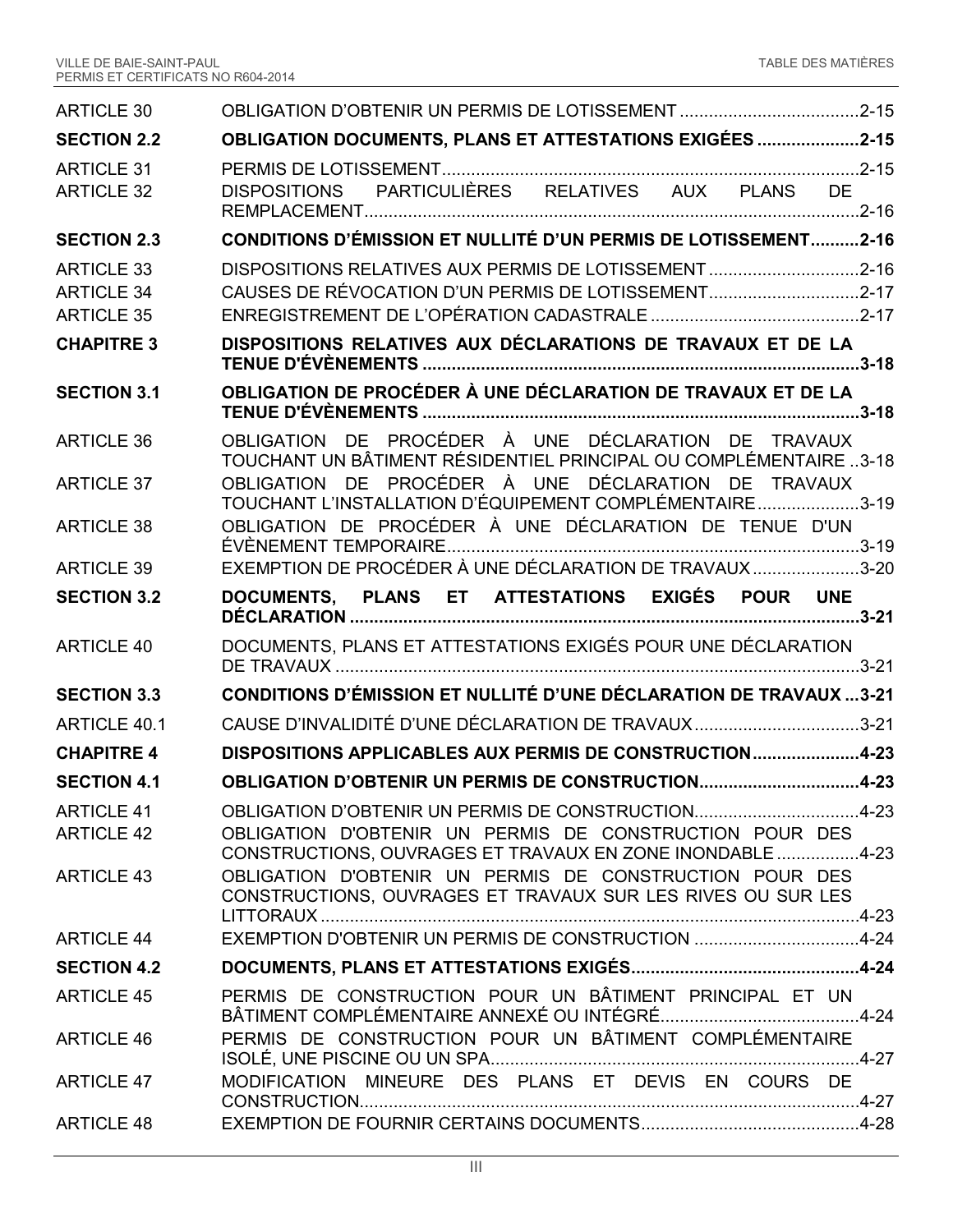| <b>ARTICLE 49</b>   | PERMIS DE CONSTRUCTION POUR UNE ÉOLIENNE DE MOYENNE ET DE                                                                                                                                    |
|---------------------|----------------------------------------------------------------------------------------------------------------------------------------------------------------------------------------------|
| <b>ARTICLE 50</b>   | PERMIS DE CONSTRUCTION POUR UNE ÉOLIENNE DE FAIBLE HAUTEUR                                                                                                                                   |
| <b>SECTION 4.3</b>  | CERTIFICAT DE CONFORMITÉ DU SYSTÈME D'ÉVACUATION ET DE                                                                                                                                       |
| <b>ARTICLE 51</b>   | OBLIGATION D'OBTENIR UN CERTIFICAT DE CONFORMITÉ4-31                                                                                                                                         |
| <b>SECTION 4.4</b>  | SURVEILLANCE DES TRAVAUX ET ATTESTATION DE CONFORMITÉ POUR<br>LES PERMIS DE CONSTRUCTION ÉMIS POUR UN USAGE COMMERCIAL,<br>INDUSTRIEL, INSTITUTIONNEL OU MULTIFAMILIAL DE PLUS DE 4          |
| <b>ARTICLE 52</b>   | SURVEILLANCE DES TRAVAUX PAR UN PROFESSIONNEL ET ATTESTATION4-33                                                                                                                             |
| <b>SECTION 4.5</b>  | <b>CONDITIONS D'ÉMISSION ET NULLITÉ D'UN PERMIS DE CONSTRUCTION 4-34</b>                                                                                                                     |
| <b>ARTICLE 53</b>   | DISPOSITIONS RELATIVES À TOUS LES PERMIS DE CONSTRUCTION DE                                                                                                                                  |
| <b>ARTICLE 53.1</b> |                                                                                                                                                                                              |
| <b>ARTICLE 54</b>   |                                                                                                                                                                                              |
| <b>ARTICLE 55</b>   |                                                                                                                                                                                              |
| <b>ARTICLE 56</b>   | CAUSE DE RÉVOCATION D'UN PERMIS DE CONSTRUCTION ET                                                                                                                                           |
| <b>ARTICLE 57</b>   | OBLIGATIONS DU TITULAIRE D'UN PERMIS DE CONSTRUCTION4-37                                                                                                                                     |
| <b>CHAPITRE 5</b>   | DISPOSITIONS APPLICABLES AUX CERTIFICATS D'AUTORISATION5-38                                                                                                                                  |
|                     |                                                                                                                                                                                              |
| <b>SECTION 5.1</b>  | OBLIGATION D'OBTENIR UN CERTIFICAT D'AUTORISATION 5-38                                                                                                                                       |
| <b>ARTICLE 58</b>   | D'OBTENIR UN CERTIFICAT D'AUTORISATION D'UN<br>OBLIGATION                                                                                                                                    |
| <b>ARTICLE 59</b>   | OBLIGATION D'OBTENIR UN CERTIFICAT D'AUTORISATION D'UN USAGE                                                                                                                                 |
| ARTICLE 60          | OBLIGATION D'OBTENIR UN CERTIFICAT D'AUTORISATION DE                                                                                                                                         |
| ARTICLE 61          | OBLIGATION D'OBTENIR UN CERTIFICAT D'AUTORISATION DE DÉMOLITION                                                                                                                              |
| <b>ARTICLE 62</b>   | OBLIGATION D'OBTENIR UN CERTIFICAT D'AUTORISATION POUR DES<br>CONSTRUCTIONS, OUVRAGES ET TRAVAUX EN ZONE INONDABLE 5-38                                                                      |
| ARTICLE 63          | OBLIGATION D'OBTENIR UN CERTIFICAT D'AUTORISATION POUR DES<br>CONSTRUCTIONS, OUVRAGES ET TRAVAUX SUR LES RIVES OU SUR LES<br>5-39                                                            |
| <b>ARTICLE 64</b>   | OBLIGATION D'OBTENIR UN CERTIFICAT D'AUTORISATION                                                                                                                                            |
| <b>ARTICLE 65</b>   | OBLIGATION D'OBTENIR UN CERTIFICAT D'AUTORISATION POUR LA<br>PLANTATION ET L'ABATTAGE D'ARBRE(S) À L'INTÉRIEUR DU PÉRIMÈTRE<br>URBAIN, D'UNE ZONE DE VILLÉGIATURE OU LORS DE LA CONSTRUCTION |
| ARTICLE 66          | D'OBTENIR UN CERTIFICAT D'AUTORISATION<br><b>OBLIGATION</b>                                                                                                                                  |
| ARTICLE 67          | OBLIGATION D'OBTENIR UN CERTIFICAT D'AUTORISATION D'AFFICHAGE 5-39                                                                                                                           |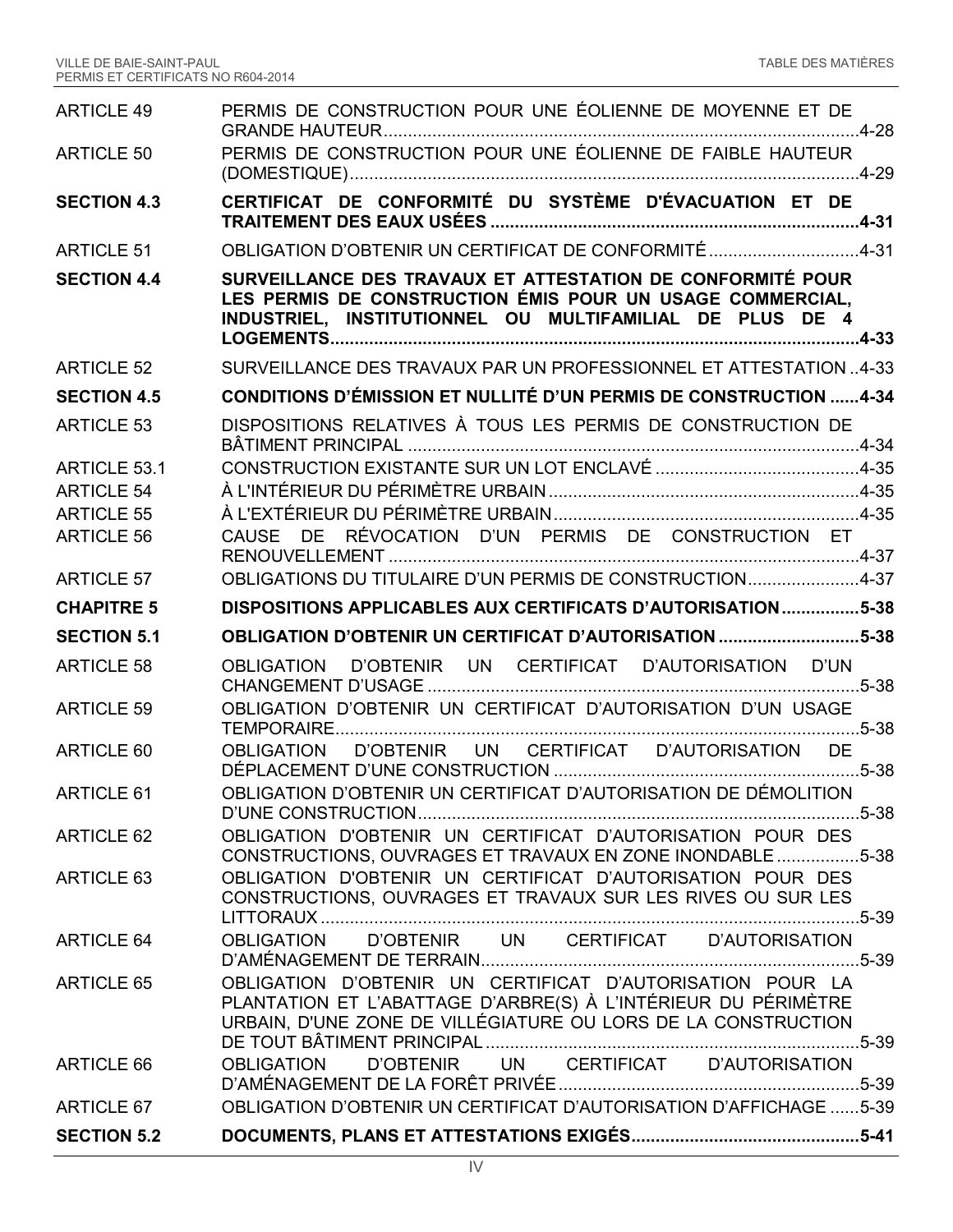| ARTICLE 68         | CERTIFICAT D'AUTORISATION POUR UN CHANGEMENT D'USAGE 5-41                                                                         |
|--------------------|-----------------------------------------------------------------------------------------------------------------------------------|
| <b>ARTICLE 69</b>  | CERTIFICAT D'AUTORISATION POUR UN USAGE TEMPORAIRE5-42                                                                            |
| <b>ARTICLE 70</b>  | D'AUTORISATION POUR LE DÉPLACEMENT D'UNE<br>CERTIFICAT                                                                            |
| <b>ARTICLE 71</b>  | CERTIFICAT D'AUTORISATION POUR LA DÉMOLITION D'UNE                                                                                |
| <b>ARTICLE 72</b>  | CERTIFICAT D'AUTORISATION D'AMÉNAGEMENT DE TERRAIN5-44                                                                            |
| <b>ARTICLE 73</b>  | DEMANDE DE CERTIFICAT D'AUTORISATION POUR L'ABATTAGE                                                                              |
| <b>ARTICLE 74</b>  | CERTIFICAT D'AUTORISATION D'AMÉNAGEMENT DE LA FORÊT PRIVÉE 5-46                                                                   |
| <b>ARTICLE 75</b>  |                                                                                                                                   |
| <b>SECTION 5.3</b> | <b>CONDITIONS D'ÉMISSION ET NULLITÉ D'UN CERTIFICAT D'AUTORISATION5-49</b>                                                        |
| <b>ARTICLE 76</b>  | DISPOSITIONS RELATIVES AUX CERTIFICATS D'AUTORISATION POUR UN                                                                     |
| <b>ARTICLE 77</b>  | CAUSE D'INVALIDITÉ D'UN CERTIFICAT D'AUTORISATION POUR UN                                                                         |
| <b>ARTICLE 78</b>  | DISPOSITIONS RELATIVES AUX CERTIFICATS D'AUTORISATION POUR                                                                        |
| <b>ARTICLE 79</b>  | CAUSE D'INVALIDITÉ D'UN CERTIFICAT D'AUTORISATION POUR USAGE                                                                      |
| <b>ARTICLE 80</b>  | DISPOSITIONS RELATIVES AUX CERTIFICATS D'AUTORISATION POUR LE                                                                     |
| <b>ARTICLE 81</b>  | CAUSE D'INVALIDITÉ D'UN CERTIFICAT D'AUTORISATION POUR LE                                                                         |
| <b>ARTICLE 82</b>  | DISPOSITIONS RELATIVES AUX CERTIFICATS D'AUTORISATION POUR LA                                                                     |
| <b>ARTICLE 83</b>  | CAUSE D'INVALIDITÉ D'UN CERTIFICAT D'AUTORISATION POUR LA                                                                         |
| <b>ARTICLE 84</b>  | DISPOSITIONS RELATIVES AUX CERTIFICATS D'AUTORISATION                                                                             |
| <b>ARTICLE 85</b>  | CAUSE D'INVALIDITÉ D'UN CERTIFICAT D'AUTORISATION D'AMÉNAGEMENT<br>DE TERRAIN.<br>$5 - 51$                                        |
| ARTICLE 86         | DISPOSITIONS RELATIVES AUX CERTIFICATS D'AUTORISATION POUR<br>L'ABATTAGE D'ARBRE(S) OU LORS DE CONSTRUCTION DE TOUT               |
| <b>ARTICLE 87</b>  | CAUSE D'INVALIDITÉ D'UN CERTIFICAT D'AUTORISATION D'ABATTAGE<br>D'ARBRE(S) OU LORS DE CONSTRUCTION DE TOUT BÂTIMENT PRINCIPAL5-52 |
| <b>ARTICLE 88</b>  | DISPOSITIONS RELATIVES AUX CERTIFICATS D'AUTORISATION                                                                             |
| <b>ARTICLE 89</b>  | CAUSE D'INVALIDITÉ D'UN CERTIFICAT D'AUTORISATION                                                                                 |
| <b>ARTICLE 90</b>  | DISPOSITIONS RELATIVES AUX CERTIFICATS D'AUTORISATION                                                                             |
| <b>ARTICLE 91</b>  | CAUSE D'INVALIDITÉ D'UN CERTIFICAT D'AUTORISATION D'AFFICHAGE5-53                                                                 |
| <b>CHAPITRE 6</b>  | DISPOSITIONS APPLICABLES AUX CERTIFICATS D'OCCUPATION 6-54                                                                        |
| <b>SECTION 6.1</b> | <b>OBLIGATION D'OBTENIR UN CERTIFICAT D'OCCUPATION 6-54</b>                                                                       |
| <b>ARTICLE 92</b>  |                                                                                                                                   |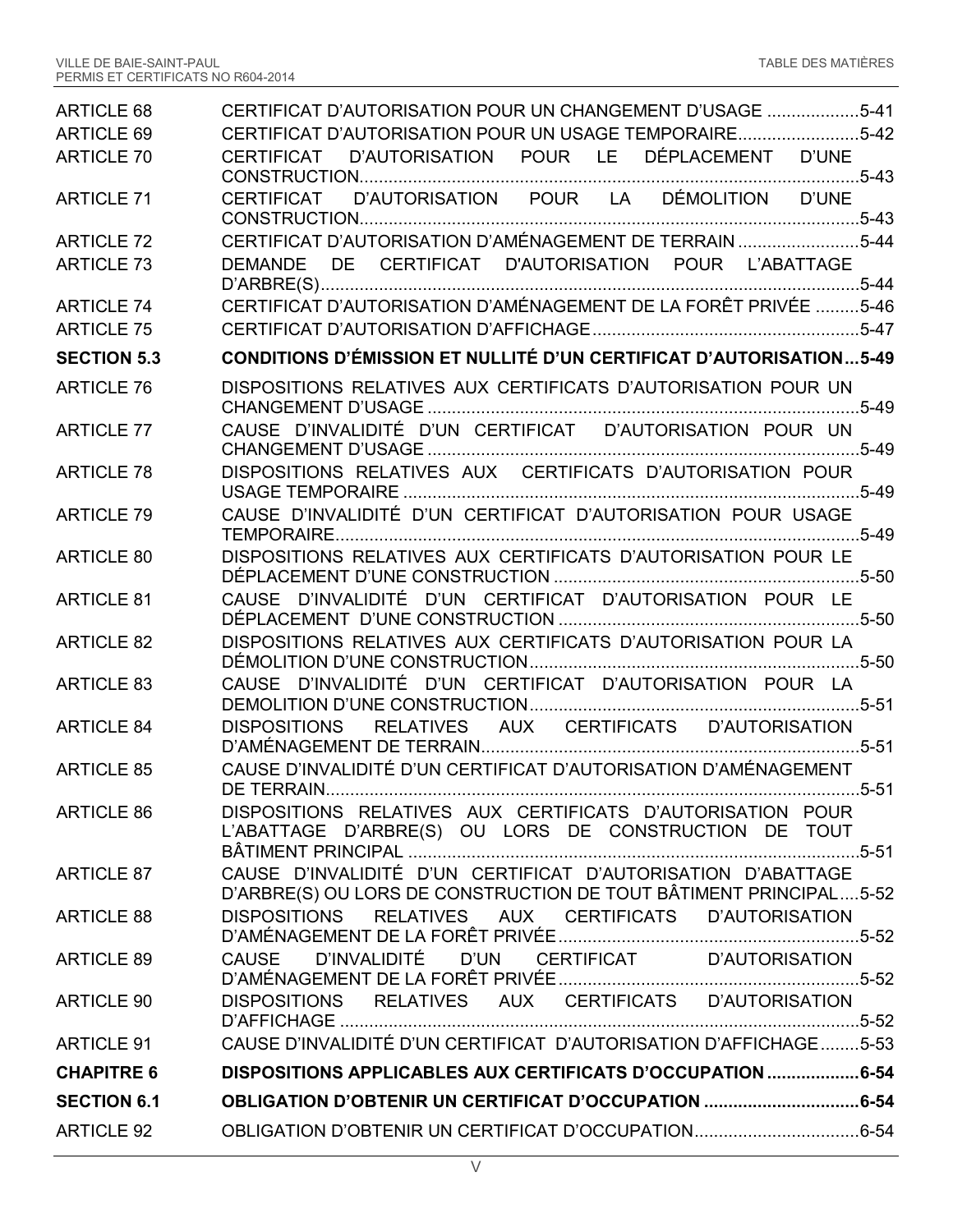| <b>SECTION 6.2</b> | CONDITIONS D'ÉMISSION D'UN CERTIFICAT D'OCCUPATION 6-55  |           |
|--------------------|----------------------------------------------------------|-----------|
| <b>ARTICLE 93</b>  | DISPOSITIONS RELATIVES AUX CERTIFICATS D'OCCUPATION 6-55 |           |
| ARTICLE 94         |                                                          |           |
| <b>CHAPITRE 7</b>  |                                                          |           |
| <b>SECTION 7.1</b> |                                                          |           |
| <b>ARTICLE 95</b>  |                                                          |           |
|                    |                                                          |           |
| <b>SECTION 7.2</b> | TARIFS APPLICABLES LORS DE L'ÉMISSION DES PERMIS ET DES  | $.7 - 57$ |
| ARTICLE 96         |                                                          |           |
| <b>CHAPITRE 8</b>  |                                                          |           |
| ARTICLE 97         |                                                          |           |
| <b>CHAPITRE 9</b>  |                                                          |           |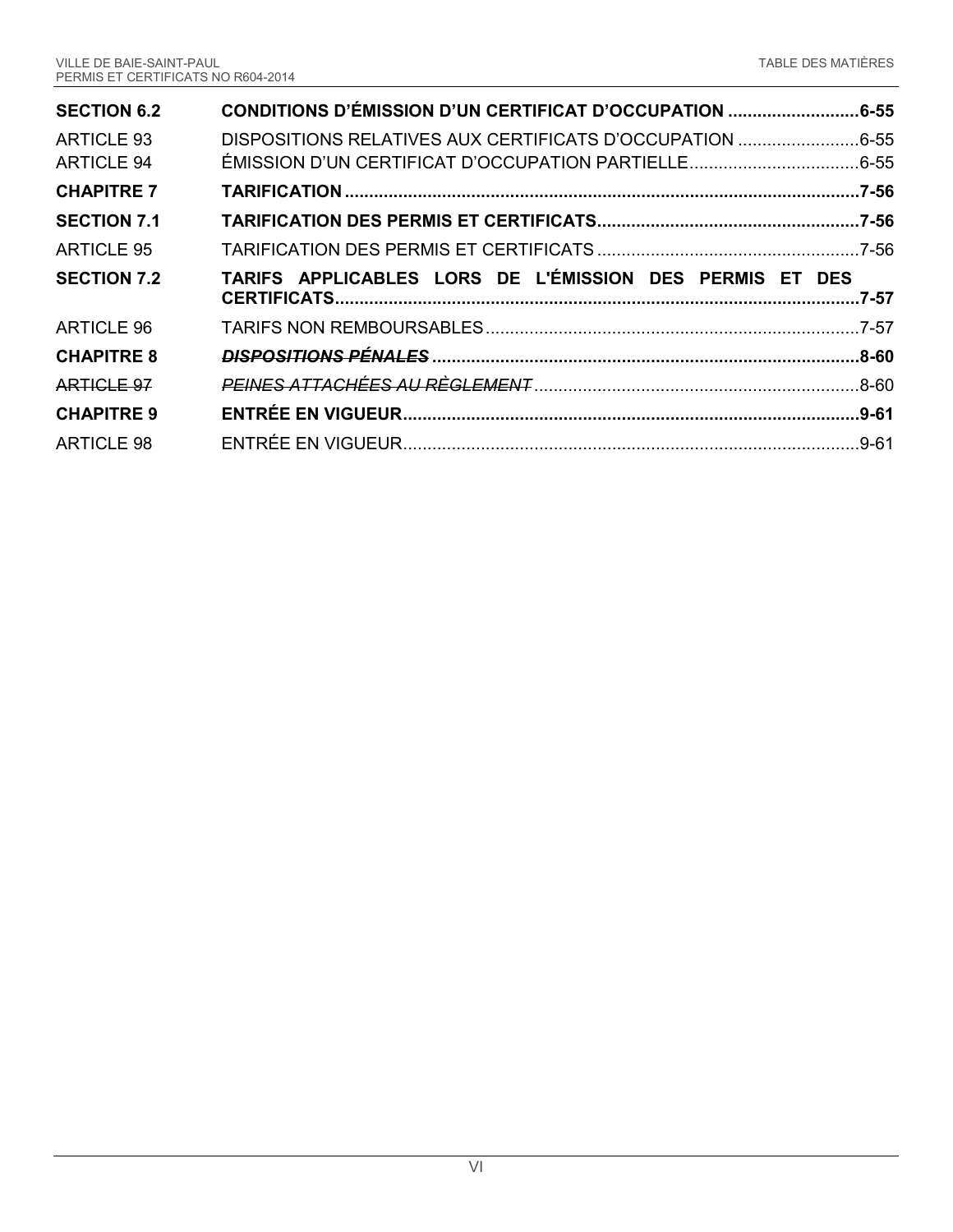### **CHAPITRE 1 DISPOSITIONS DÉCLARATOIRES INTERPRÉTATIVES ET ADMINISTRATIVES**

## **SECTION 1.1 DISPOSITIONS DÉCLARATOIRES**

ARTICLE [1](#page-68-0) TITRE DU RÈGLEMENT<sup>1</sup>

Le présent règlement est intitulé «Règlement sur les permis, les certificats et les conditions d'émission de permis de construction» de la Ville de Baie-Saint-Paul.

#### ARTICLE 2 RÈGLEMENT REMPLACÉ

Sont remplacés par le présent règlement, le *Règlement des permis et des certificats de la Ville de Baie-Saint-Paul numéro R042-97* et tous ses amendements à ce jour.

ARTICLE 3 TERRITOIRE ASSUJETTI

Le présent règlement s'applique à l'ensemble du territoire de la Ville de Baie-Saint-Paul.

ARTICLE 4 RENVOI

Tous les renvois à un autre règlement contenus dans le présent règlement sont ouverts, c'est-à-dire qu'ils s'étendent à toute modification que pourrait subir un autre règlement faisant l'objet du renvoi postérieurement à l'entrée en vigueur du règlement.

#### ARTICLE 5 VALIDITÉ

Le conseil décrète le présent règlement dans son ensemble et également chapitre par chapitre, article par article, paragraphe par paragraphe et alinéa par alinéa, de sorte que si un chapitre, un article, un paragraphe ou un alinéa du présent règlement était ou venait à être déclaré nul par un tribunal ayant juridiction en la matière, les autres dispositions du présent règlement continueraient de s'appliquer.

#### ARTICLE 6 ANNEXES

Toute annexe jointe au présent règlement en fait partie intégrante à toutes fins que de droit.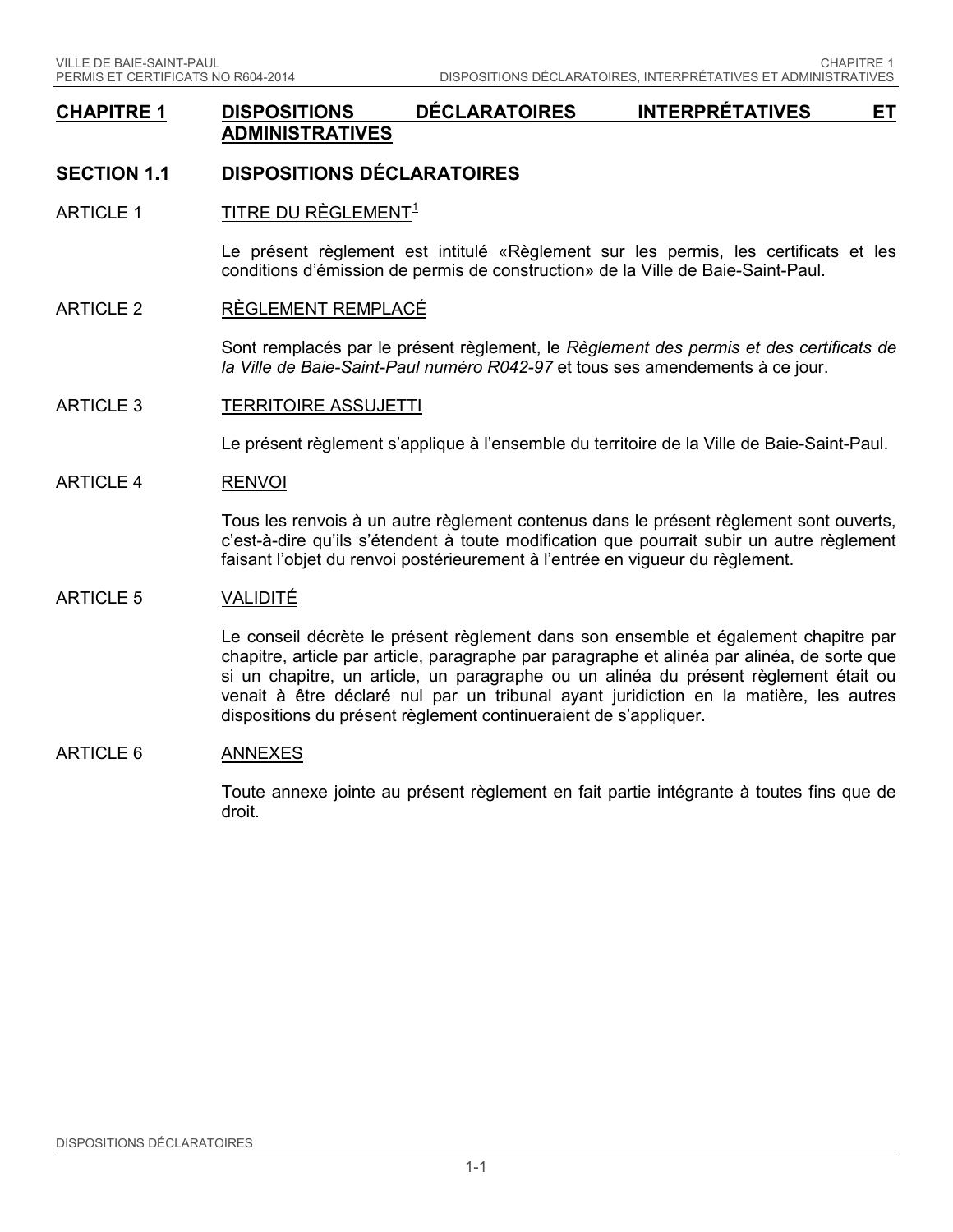### **SECTION 1.2 DISPOSITIONS INTERPRÉTATIVES**

#### ARTICLE 7 STRUCTURE DU RÈGLEMENT

Un système de numérotation uniforme a été utilisé pour l'ensemble du règlement. Le règlement est divisé en chapitres identifiés par des numéros. Un chapitre peut être divisé en sections identifiées par des numéros commençant à 1 au début de chaque chapitre. Une section peut être divisée en sous-sections identifiées par le numéro de la section, suivi d'un point et du numéro de la sous-section. Le numéro de la sous-section commence à 1 au début de chaque section. L'unité fondamentale de la structure du règlement est l'article identifié par des numéros de 1 à l'infini pour l'ensemble du règlement. Un article peut être divisé en paragraphes, identifiés par des chiffres. Un paragraphe peut être divisé en sous-paragraphes, identifiés par des lettres minuscules suivies d'une parenthèse fermée. Un sous-paragraphe peut être divisé en sous-sousparagraphe identifié par un chiffre romain, suivi d'un point. Le texte placé directement sous les articles constitue les alinéas.

## **CHAPITRE 1 TITRE DU CHAPITRE**

### **SECTION 1.1 TITRE DE LA SECTION**

### **SOUS-SECTION 1.1.1 TITRE DE LA SOUS-SECTION**

### ARTICLE 1 TITRE DE L'ARTICLE

- 1° Texte du paragraphe
- a) Texte du sous-paragraphe
- i) Texte du sous-sous-paragraphe

#### ARTICLE 8 INTERPRÉTATION DU TEXTE

De façon générale, l'interprétation doit respecter les règles suivantes :

- 1° les titres contenus dans ce règlement en font partie intégrante. En cas de contradiction entre le texte et le titre, le texte prévaut;
- 2° quel que soit le temps du verbe employé dans le présent règlement, toute disposition est tenue pour être en vigueur à toutes les époques et en toutes circonstances;
- 3° les mots écrits au singulier comprennent le pluriel et le pluriel comprend le singulier, chaque fois que le contexte se prête à cette extension, et à moins que le contexte n'indique le contraire;
- 4° le genre masculin comprend le genre féminin, à moins que le contexte n'indique le contraire ;
- 5° toute disposition spécifique du présent règlement ou tout autre règlement prévaut sur une disposition générale contradictoire;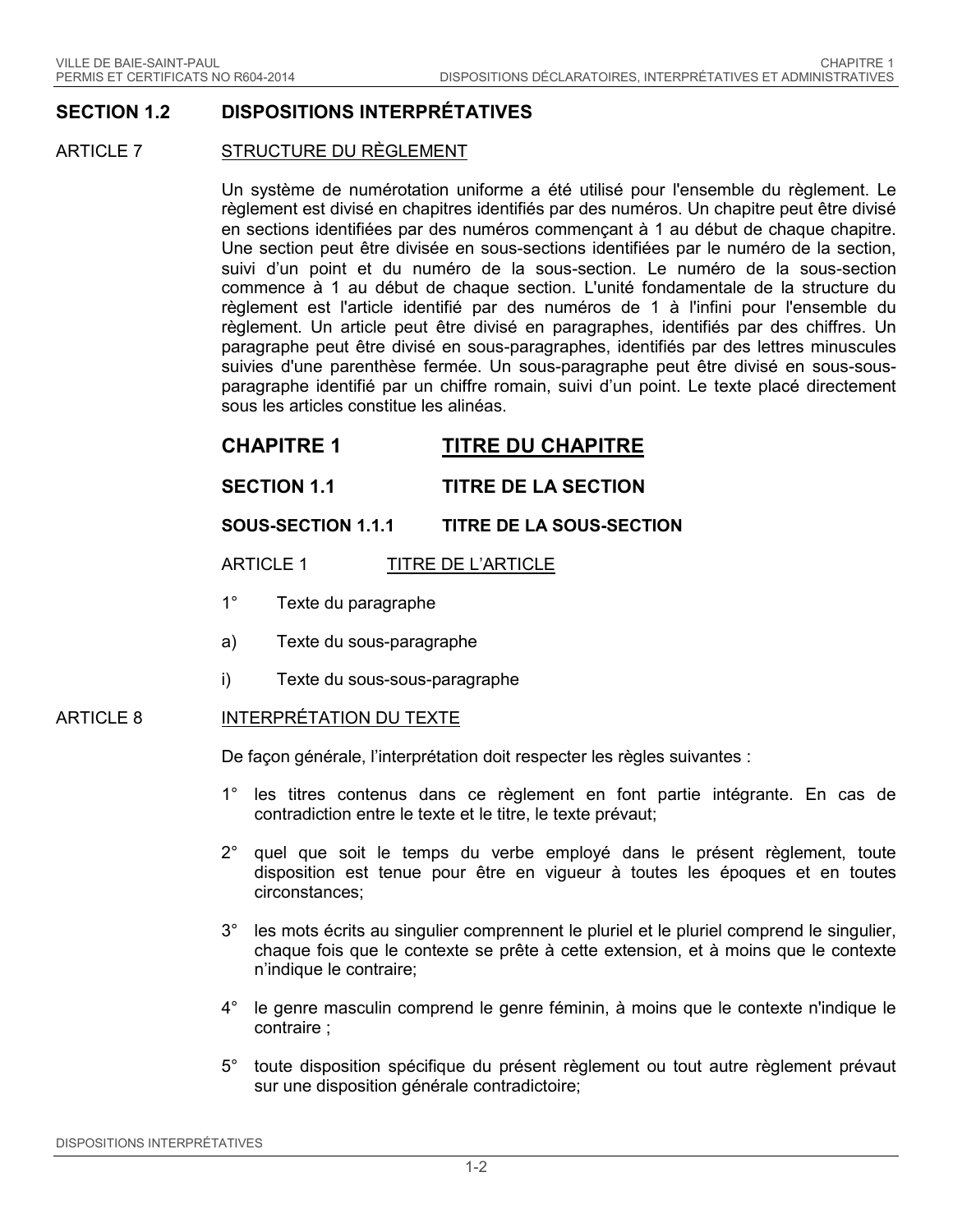- 6° en cas d'incompatibilité entre des dispositions restrictives ou prohibitives contenues dans le règlement, ou en cas d'incompatibilité entre une disposition restrictive ou prohibitive contenue au règlement et une disposition contenue dans tout autre règlement, la disposition la plus restrictive ou prohibitive s'applique.
- 7° avec l'emploi du mot « doit » ou « sera », l'obligation est absolue alors que le mot « peut » conserve un sens facultatif, sauf dans l'expression « ne peut » qui signifie « ne doit »;
- 8° l'autorisation de faire quelque chose comporte tous les pouvoirs nécessaires à cette fin;
- 9° le mot « quiconque » inclut toute personne morale ou physique.

#### ARTICLE 9 INTERPRÉTATION DES TABLEAUX, DES DIAGRAMMES, DES GRAPHIQUES ET DES SYMBOLES

Les tableaux, diagrammes, graphiques, symboles, et toute forme d'expression autre que le texte proprement dit, contenus dans ce règlement et auxquels il y est référé, en font partie intégrante à toutes fins que de droit.

En cas de contradiction entre le texte et un titre, le texte prévaut.

En cas de contradiction entre le texte et les tableaux ou autres formes d'expression, le texte prévaut.

En cas de contradiction entre un tableau et un graphique ou autres formes d'expression, le tableau prévaut.

### ARTICLE 10 TERMINOLOGIE

Les expressions, termes et mots utilisés dans le présent règlement ont le sens et l'application qui leur sont attribués au chapitre 2 du *Règlement de zonage numéro R630- 2015.*

Une expression, un terme ou un mot n'étant pas spécifiquement définis au chapitre 2 du *Règlement de zonage numéro R630-2015* s'emploient selon le sens communément attribué à cette expression, terme ou mot, tel que défini dans *Le [grand dictionnaire](http://www.granddictionnaire.com/)  [terminologique de l'office québécois de la langue française](http://www.granddictionnaire.com/)*.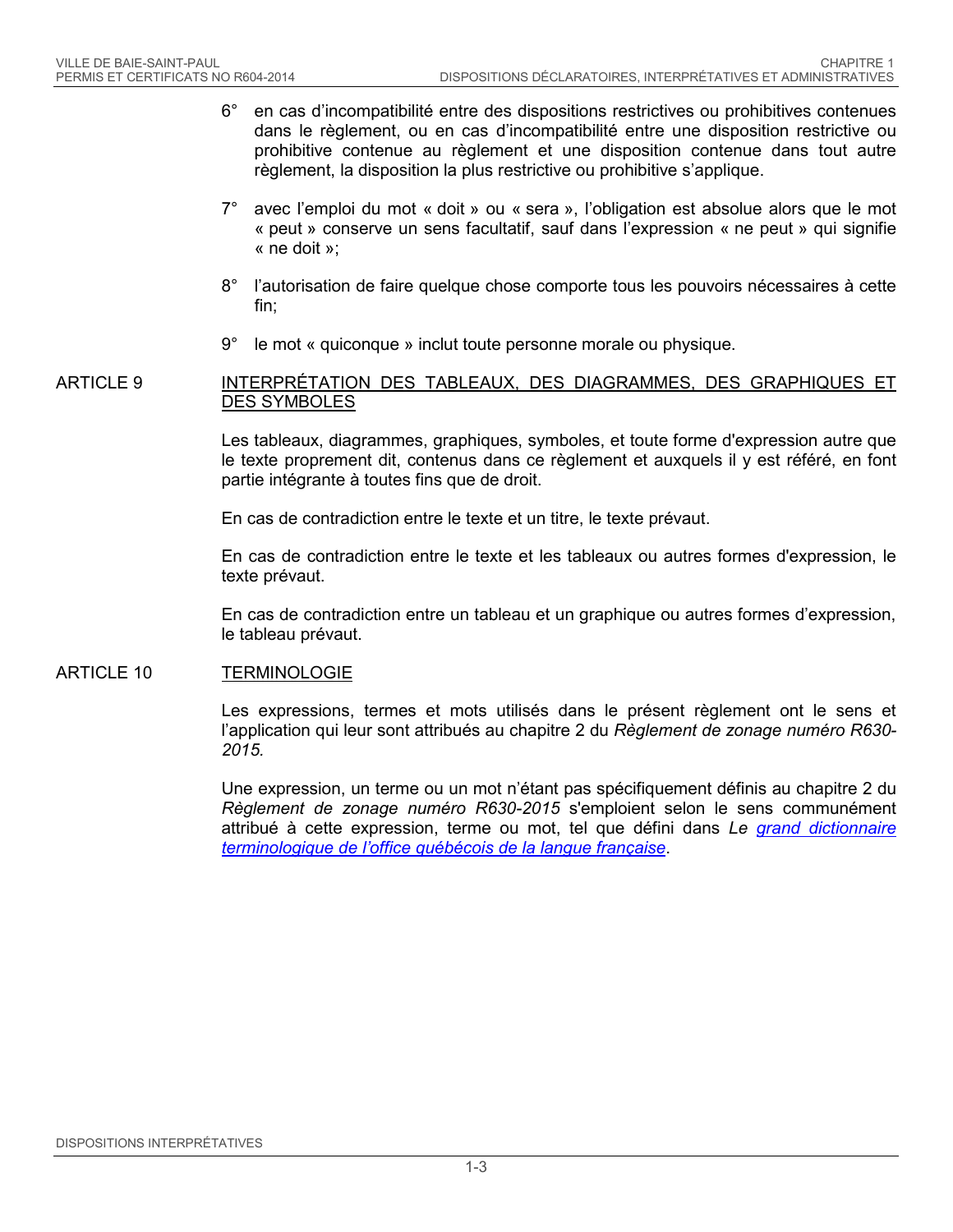### **SECTION 1.3 DISPOSITIONS ADMINISTRATIVES**

### **SOUS-SECTION 1.3.1 ADMINISTRATION ET APPLICATION DU RÈGLEMENT**

#### ARTICLE 11 ADMINISTRATION ET APPLICATION DU RÈGLEMENT

L'application, la surveillance et le contrôle du présent règlement et des règlements suivants relèvent du fonctionnaire désigné par résolution du conseil municipal. Des représentants ayant les mêmes pouvoirs et devoirs peuvent aussi être désignés par résolution du conseil municipal. Le fonctionnaire désigné et ses représentants autorisés constituent donc l'autorité compétente.

- 1° Règlement de zonage R630-2015 en vigueur;
- 2° Règlement de lotissement R602-2014 en vigueur;
- 3° Règlement de construction et sur la démolition des immeubles R603-2014 en vigueur;
- 4° Règlement sur les permis et certificats R604-2014 en vigueur ;
- 5° Règlement sur les plans d'implantation et d'intégration architecturale R608-2014 en vigueur;
- 6° Règlement sur les plans d'aménagement d'ensemble R632-2015 en vigueur;
- 7° Règlement sur les usages conditionnels R631-2015 en vigueur;

Tout autre règlement adopté en vertu de la *[Loi sur l'aménagement et l'urbanisme \(L.R.Q., c. A-](http://www2.publicationsduquebec.gouv.qc.ca/dynamicSearch/telecharge.php?type=2&file=/A_19_1/A19_1.html)[19.1\)](http://www2.publicationsduquebec.gouv.qc.ca/dynamicSearch/telecharge.php?type=2&file=/A_19_1/A19_1.html)* en vigueur.

#### ARTICLE 12 DATE DE LA DEMANDE DE PERMIS OU DE CERTIFICAT

La demande de permis ou de certificat est réputée avoir été faite à la date à laquelle tous les documents exigés ont été présentés, et à laquelle le tarif pour l'obtention de ce permis ou de ce certificat a été payé.

#### ARTICLE 13 DÉLAI D'ÉMISSION DES PERMIS ET DES CERTIFICATS

Dans un délai maximum de 60 jours à compter de la date de la demande du permis de lotissement, le fonctionnaire désigné doit émettre le permis de lotissement ou signifier le refus par écrit au requérant, selon que la demande est conforme ou non aux règlements d'urbanisme.

Dans un délai maximum de 45 jours à compter de la date de la demande du permis de construction ou du certificat d'autorisation, le fonctionnaire désigné doit émettre le permis de construction ou le certificat d'autorisation, ou signifier le refus par écrit au requérant, selon que la demande est conforme ou non aux règlements d'urbanisme.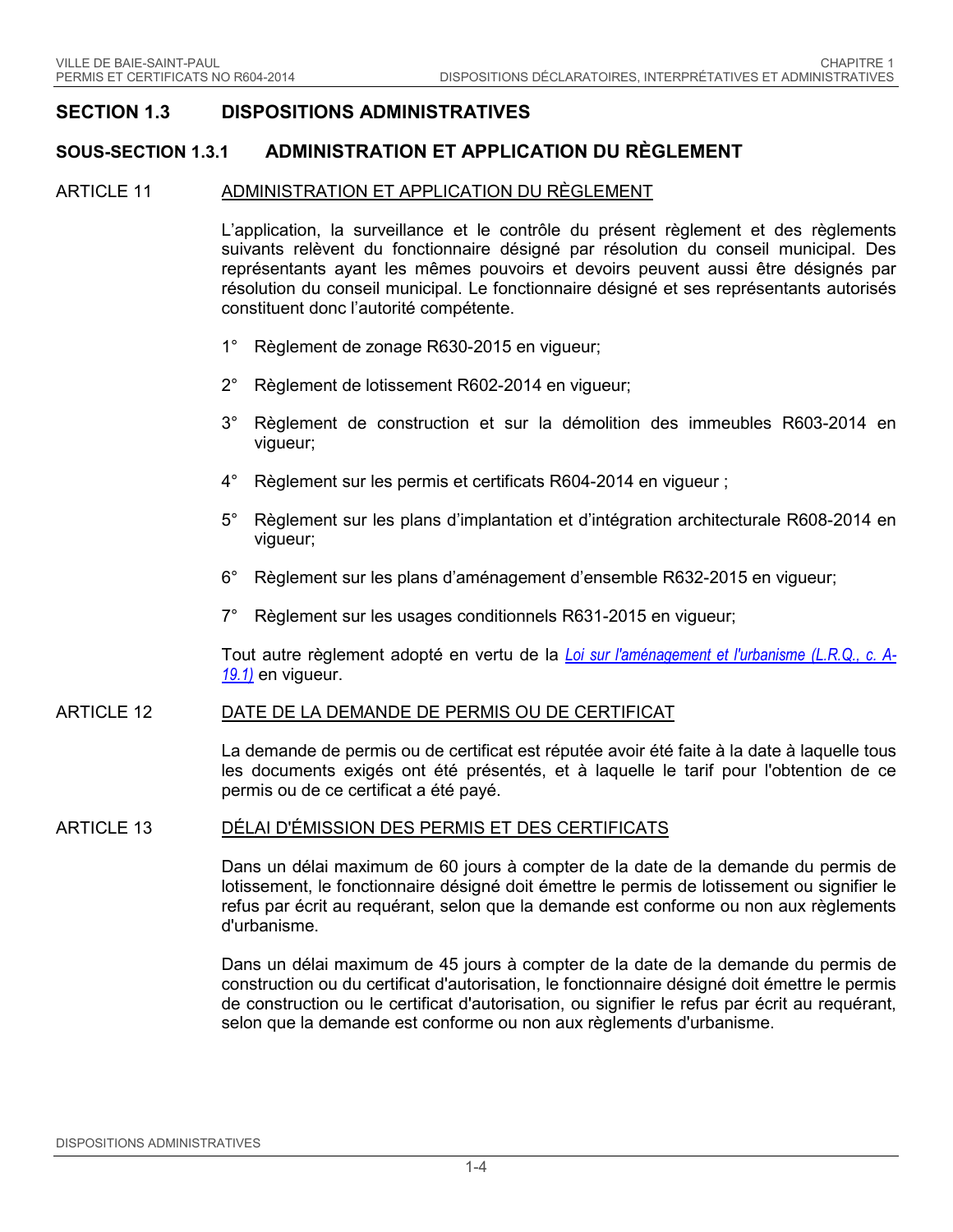#### ARTICLE 14 AFFICHAGE DU DOCUMENT D'AFFICHAGE DU PERMIS DE CONSTRUCTION ET DU CERTIFICAT D'AUTORISATION :

Le titulaire d'un permis de construction ou d'un certificat d'autorisation doit afficher le document d'affichage du permis de construction ou du certificat d'autorisation, bien en évidence, sur l'immeuble visé par le permis ou le certificat.

### ARTICLE 15 POUVOIRS DE L'AUTORITÉ COMPÉTENTE<sup>[2](#page-68-1)</sup>

En regard des attributions qui lui sont conférées, de l'application des différentes dispositions contenues dans le présent règlement municipal et dans tout autre règlement d'urbanisme, règlements provinciaux, fédéraux ou lois applicables, l'autorité compétente peut :

- 1° refuser d'émettre un permis ou un certificat lorsque :
	- a) les renseignements fournis ne permettent pas de déterminer si le projet est conforme aux règlements d'urbanisme;
	- b) les renseignements et documents fournis sont inexacts, erronés ou incomplets;
	- c) le permis ou le certificat permettrait un usage ou des travaux non autorisés par l'un ou l'autre des règlements d'urbanisme;
	- d) des travaux effectués antérieurement sur cette même construction, ou partie de construction, n'ont jamais été parachevés;
	- e) l'activité, l'ouvrage ou la construction faisant l'objet de la demande n'est pas conforme aux dispositions du règlement de zonage;
	- f) l'objet de la demande vise des travaux, interventions ou usages pour lesquels un permis ou un certificat a déjà été émis mais que les travaux, interventions ou usages n'ont pas été réalisés en tout ou en partie;
	- g) une demande qui demeure incomplète après 6 mois suivant sa réception est considérée comme nulle. Une nouvelle demande complète doit être déposée et les frais liés à cette demande devront être payés;
- 2° visiter et inspecter les propriétés immobilières lorsque requis, pour s'assurer de l'observance des différents règlements d'urbanisme, pour vérifier tout renseignement ou pour constater tout fait nécessaire à l'exercice par la municipalité de pouvoir délivrer un permis, d'émettre un avis de conformité d'une demande, de donner une autorisation ou toute autre forme de permission. Le propriétaire, le locataire ou l'occupant détient alors l'obligation de laisser l'autorité compétente faire son travail en lui permettant l'accès et en lui donnant toutes les informations requises. Les fonctionnaires ou employés de la municipalité sont autorisés, lors d'une inspection, à saisir tout article offert en vente, vendu ou livré en contravention avec les règlements municipaux faits en vertu de la *[Loi sur les cités et villes \(L.R.Q.,](http://www2.publicationsduquebec.gouv.qc.ca/dynamicSearch/telecharge.php?type=2&file=/C_19/C19.html)  [chapitre C-19\)](http://www2.publicationsduquebec.gouv.qc.ca/dynamicSearch/telecharge.php?type=2&file=/C_19/C19.html)*.
- 3° visiter, examiner, inspecter, filmer ou prendre des photos, prendre des échantillons, prendre des mesures ou des dimensions pour fins d'inspection ou de vérification à toute heure raisonnable, de tout immeuble ou de toute propriété mobilière, ainsi que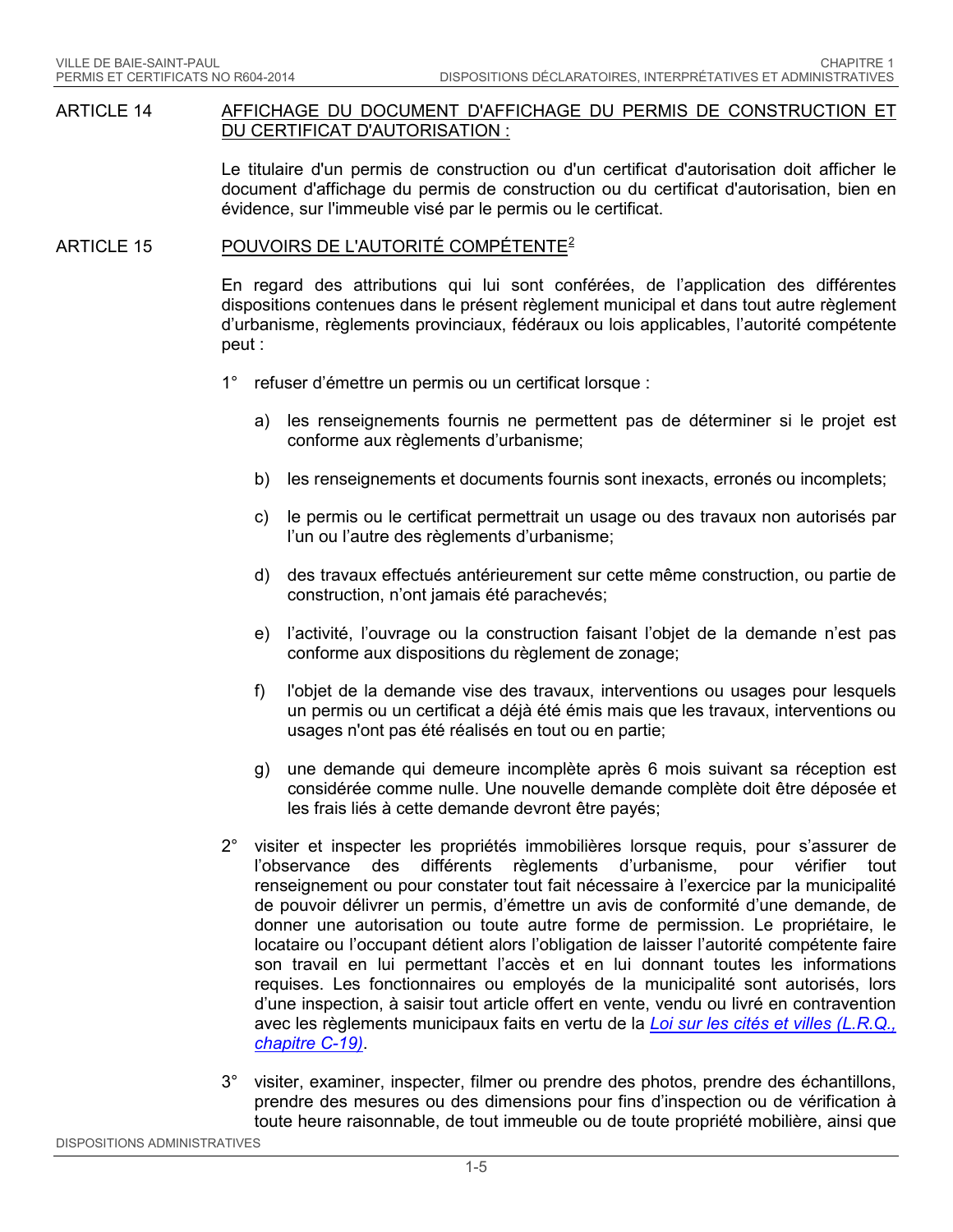l'intérieur ou l'extérieur d'un bâtiment ou de toute construction relativement à l'exécution ou l'observance des règlements d'urbanisme, des ordonnances ou des résolutions de la Ville;

- 4° exiger du propriétaire qu'il fournisse, à ses frais, tout autre renseignement, détail, plan ou attestation professionnelle, de même qu'un rapport présentant les conclusions et recommandations relatives au projet nécessaire à la complète compréhension de la demande, ou pour s'assurer de la parfaite observance des différentes dispositions de tout règlement applicable, ou encore pour s'assurer que la sécurité publique ou l'environnement ne seront pas mis en cause;
- 5° prendre les mesures requises pour faire évacuer provisoirement toute construction qui pourrait mettre en péril ou compromettre la sécurité d'autrui, et faire exécuter tout ouvrage de consolidation pour assurer la sécurité de la construction;
- 6° obliger de faire clôturer un lot vacant sur lequel se trouve une excavation présentant un danger pour le public;
- 7° donner ordre au propriétaire ou à l'occupant d'un terrain de clôturer, nettoyer, égoutter ou combler et niveler le terrain et ce, aux frais du propriétaire ou de l'occupant. Dans le cas où le propriétaire ou l'occupant refusait ou négligeait de se conformer aux ordres reçus et de procéder à la réalisation des travaux ordonnés, avec continuité et jusqu'à la fin d'eux, ou dans le cas où il serait impossible au propriétaire ou à l'occupant de faire lesdits travaux tels qu'ordonnés, à cause du manque de moyens, de matériaux, d'outils, etc., ou dans le cas où le propriétaire ne pourrait être trouvé et n'aurait pas de représentant dans la ville, le Conseil pourra sur simple résolution faire exécuter ces travaux;
- 8° empêcher ou suspendre tout travaux de construction non conformes aux règlements d'urbanisme;
- 9° empêcher ou suspendre l'occupation, l'utilisation, l'excavation ou le haussement d'un terrain et la construction, l'utilisation, l'installation, la modification, la démolition, le déplacement ou le transport d'un bâtiment, de même que tout ce qui se trouve érigé ou placé sur le terrain, ou placé dans ou sur le bâtiment, ou qui s'y trouve rattaché en contravention avec les règlements d'urbanisme;
- 10° exiger du propriétaire de découvrir à ses frais tout ouvrage, ou portion de celui-ci, ayant été couvert sans inspection préalable. Après vérification, si l'ouvrage est jugé non conforme, les travaux devront être modifiés ou repris;
- 11° demander l'assistance d'un agent de la paix lorsque des conditions particulières ou l'urgence de la situation le requiert. Tout agent ou représentant peut alors, aux fins de porter plainte, exiger d'un contrevenant qu'il s'identifie, en fournissant ses nom et adresse, et qu'il en fournisse la preuve sur demande;
- 12° faire au Conseil toute recommandation jugée utile relativement à toute matière prévue par les règlements d'urbanisme.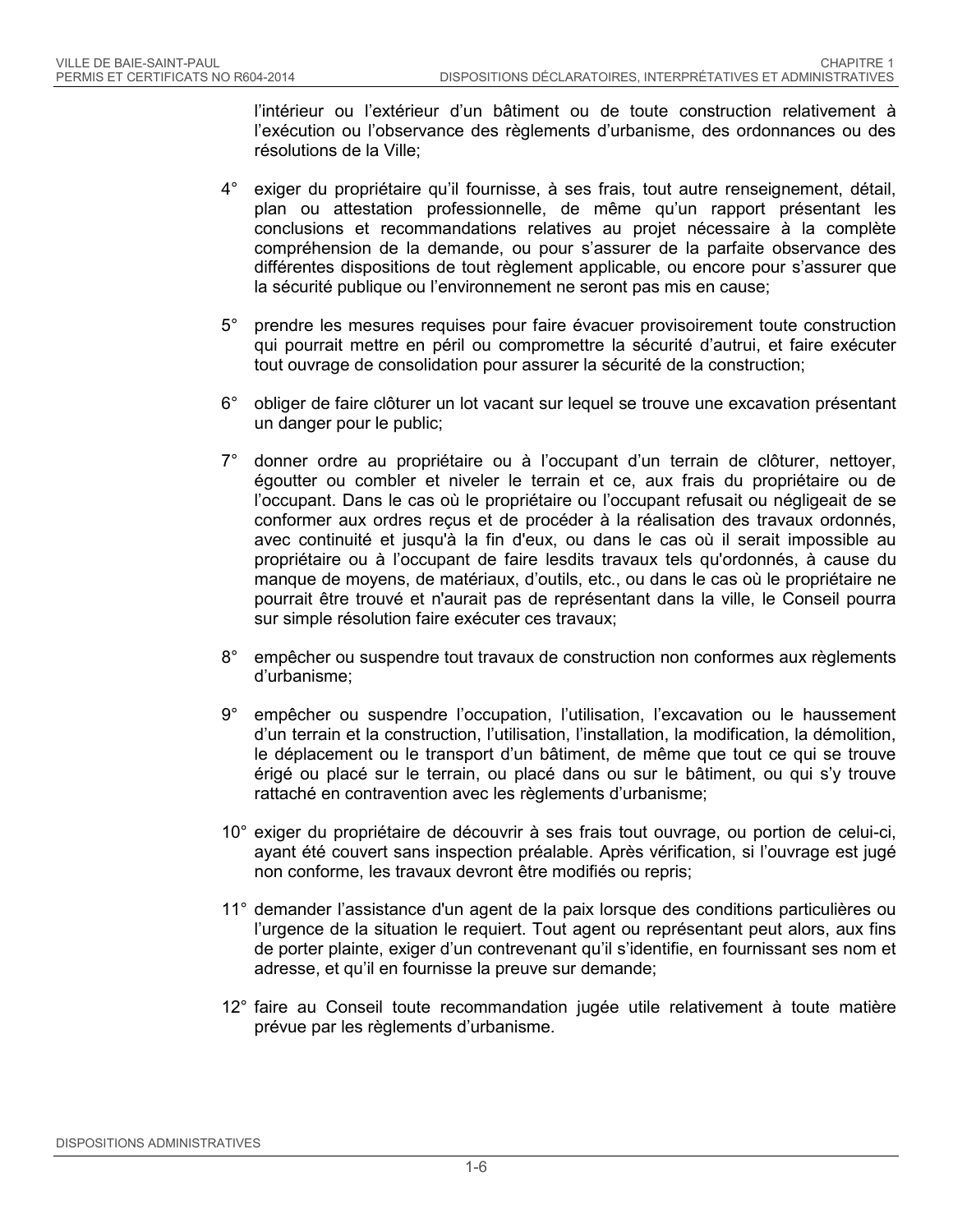#### ARTICLE 16 DEVOIRS DE L'AUTORITÉ COMPÉTENTE

En regard des attributions qui lui sont conférées, de l'application des différentes dispositions contenues dans le présent règlement, et dans tout autre règlement d'urbanisme, l'autorité compétente doit :

- 1° veiller à faire appliquer toutes les dispositions contenues dans les règlements d'urbanisme;
- 2° faire l'étude des dossiers relatifs à toute demande de permis ou certificat;
- 3° analyser la conformité des plans et documents soumis aux dispositions des règlements d'urbanisme;
- 4° émettre les permis et les certificats lorsque le requérant s'est conformé en tout point aux règlements applicables;
- 5° tenir un registre des permis et certificats émis ou refusés, ainsi que les raisons d'un refus, et en faire rapport au conseil;
- 6° tenir un registre des sommes d'argent perçues sur les permis;
- 7° tenir un dossier de chaque demande pour les archives;
- 8° demander que des essais soient faits sur les matériaux, les dispositifs, les branchements aux services publics, les méthodes de construction, les éléments fonctionnels et structuraux de construction, ou sur la condition des fondations s'il devient nécessaire de prouver que les matériaux, les dispositifs et les méthodes de construction, les éléments fonctionnels ou structuraux, ou la condition des fondations, répondent aux prescriptions des règlements d'urbanisme;
- *9°* [3](#page-68-2)
- 9° recommander au Conseil de prendre toute mesure nécessaire pour que cesse une contravention aux règlements d'urbanisme;
- 10° prendre les mesures requises pour faire empêcher ou suspendre tous travaux de construction faits en contravention aux règlements d'urbanisme;
- 11° intenter une poursuite pénale au nom de la Ville pour une contravention aux règlements d'urbanisme.

#### ARTICLE 17 RESPONSABILITÉ MUNICIPALE

L'émission d'un permis de construction ou d'un certificat d'autorisation par l'autorité compétente ne constitue pas une attestation que le projet de construction soumis est entièrement conforme aux différents codes nationaux et autres règlements applicables; le demandeur a la responsabilité de respecter ceux-ci.

L'autorité compétente n'a pas l'obligation d'effectuer la vérification pour la conformité des plans ni d'inspecter pour la conformité. Ceci ne soustrait aucunement le requérant d'un certificat, ou d'un permis, de l'obligation de se conformer au présent règlement et à tout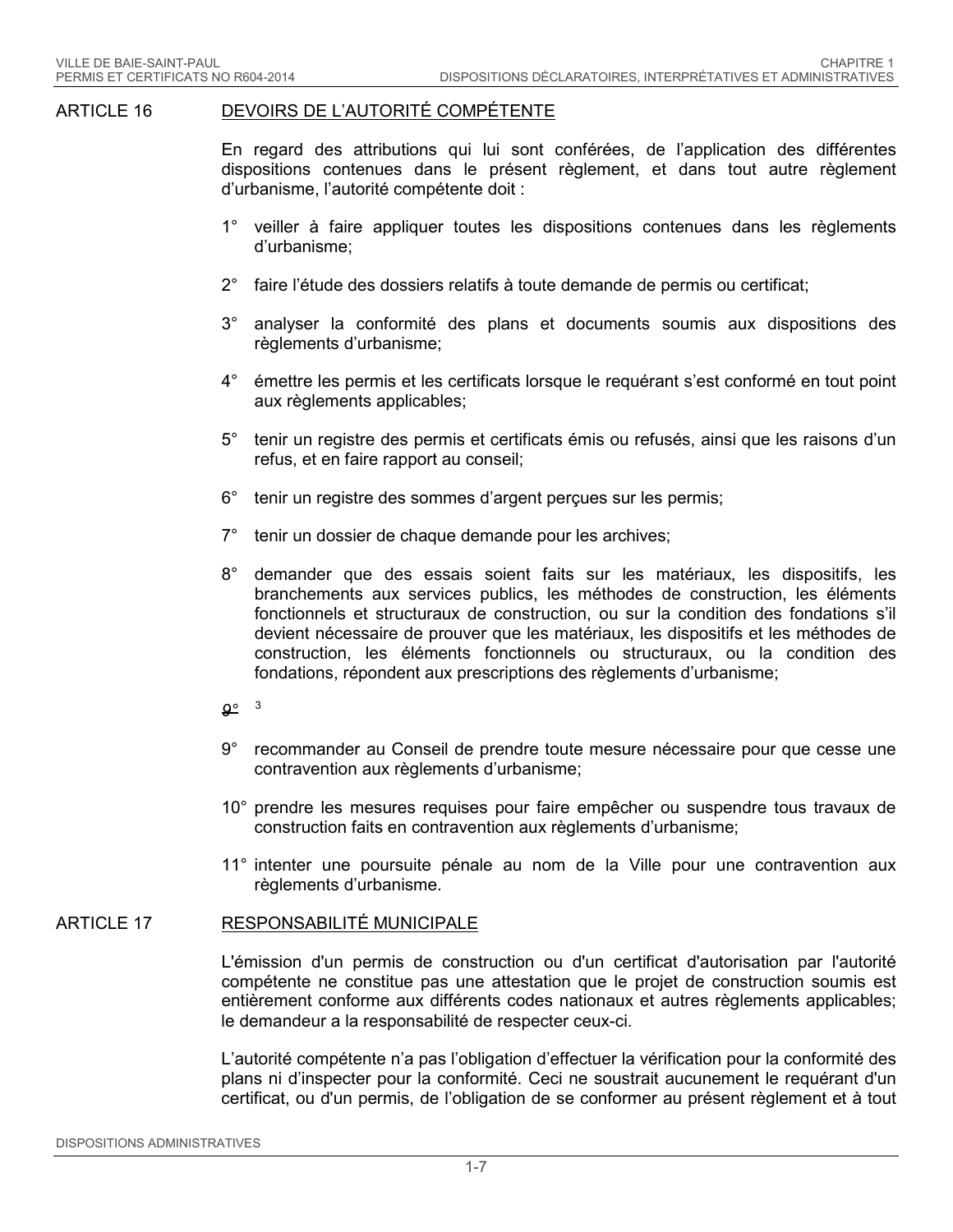autre règlement s'appliquant, non plus que de l'obligation, dans le doute, de s'enquérir auprès de l'autorité compétente.

ARTICLE 18 DEVOIRS ET RESPONSABILITÉS DU REQUÉRANT D'UN PERMIS OU D'UN CERTIFICAT D'AUTORISATION

Le requérant d'un permis ou d'un certificat d'autorisation s'engage à :

- 1° avoir obtenu de l'autorité compétente, le permis ou certificat requis avant d'entreprendre tous travaux nécessitant un permis ou un certificat. Il est interdit de commencer des travaux avant l'émission du permis ou du certificat requis;
- 2° exécuter les travaux ou à faire exécuter les travaux conformément aux permis ou aux certificats d'autorisation émis, et suivant les dispositions des règlements d'urbanisme;
- 3° donner avis à l'autorité compétente :
	- a) de son intention de commencer les travaux sur le chantier de construction au moins 48 heures à l'avance;
	- b) de la mise en place d'un mur de fondation en souterrain, et du remblayage d'une excavation, au moins 24 heures avant le début des travaux;
	- c) avant le remblayage de l'excavation effectuée pour permettre l'installation des tuyaux d'aqueduc et d'égout - Service des travaux publics;
	- d) de tout autre renseignement exigé par le présent règlement, ou le règlement sur les permis et certificats en vigueur;
- 4° s'assurer que les bornes du terrain soient dégagées du sol et qu'elles soient apparentes pour fins d'implantation du bâtiment et de vérifications ultérieures;
- 5° exécuter ou faire exécuter, à ses frais et sur demande de l'autorité compétente, les essais et inspections nécessaires pour prouver la conformité des travaux avec les présentes exigences, et faire parvenir à l'autorité compétente des copies de tous les rapports d'essais et d'inspections;
- 6° garder sur la propriété pour laquelle le permis ou le certificat fut émis, et pour toute la durée des travaux de construction, les documents suivants :
- 7° une copie du permis de construction ou du certificat d'autorisation;
- 8° une copie des plans et devis, tels qu'approuvés par l'autorité compétente;
- 9° le dossier des résultats d'essais sur les matériaux, lorsque de tels essais sont faits, afin d'assurer la conformité des matériaux aux prescriptions du Règlement de construction et sur la démolition des immeubles R603-2014 de la Ville de Baie Saint-Paul en vigueur;
- 10° installer sur le site, pour lequel un permis de construction a été émis (construction résidentielle, commerciale, publique ou industrielle) et ce, incluant pour les projets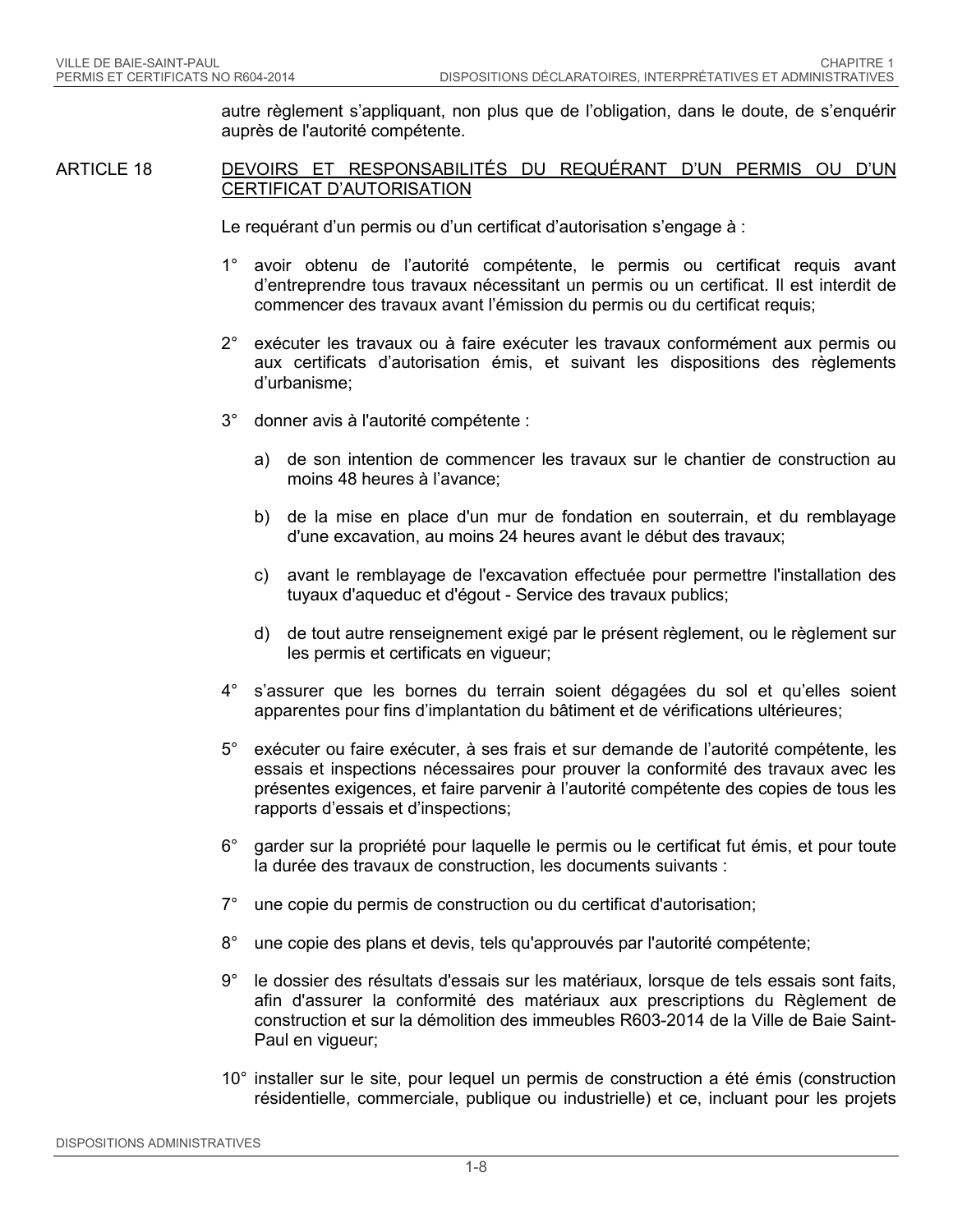d'agrandissement, un conteneur à déchets d'une capacité suffisante pour contenir tous les déchets générés par les travaux;

- 11° faire approuver par le service des travaux publics et de la sécurité publique tout stationnement de longue durée d'équipement ou de véhicules utilitaires, toute entrave totale ou partielle de la voie publique lors de la période des travaux;
- 12° assurer la sécurité des lieux et prévoir, pour tout permis de construction relatif à une piscine ou à une construction donnant ou empêchant l'accès à une piscine, des mesures temporaires pour contrôler l'accès à la piscine et ce, jusqu'à ce que les travaux soient complétés;
- 13° faire approuver toute modification mineure apportée aux plans et aux documents après l'émission d'un permis ou d'un certificat d'autorisation avant l'exécution des travaux. L'autorité compétente autorise la modification par écrit si elle est conforme aux dispositions contenues dans les règlements d'urbanisme. Par ailleurs, cette autorisation n'a pas pour effet de prolonger la durée du permis ou du certificat d'autorisation;
- 14° terminer entièrement tous travaux liés à l'émission d'un permis de construction ou d'un certificat d'autorisation à l'intérieur d'un délai équivalent à la durée de validité dudit permis, à compter de la date d'émission du premier permis de construction ou certificat;
- 15° aviser l'autorité compétente par écrit dans les 30 jours qui suivent le parachèvement des travaux décrits au permis ou au certificat;
- 16° retirer les grues, les monte-charges ou tous les autres outillages et appareils nécessaires à l'exécution des travaux et ce, à la fin de ceux-ci. Un permis de construction ou un certificat d'autorisation donne droit au constructeur d'installer et de maintenir sur le site, durant l'exécution des travaux, ces appareils et ces ouvrages;
- 17° soumettre à l'autorité compétente, lorsque requis par le présent règlement, un certificat de localisation du bâtiment dûment signé par un arpenteur géomètre.<sup>[4](#page-68-3)</sup>

### ARTICLE 19 DEVOIRS ET RESPONSABILITÉS DU PROPRIÉTAIRE OU DE L'OCCUPANT D'UN IMMEUBLE

Le propriétaire ou l'occupant d'un immeuble s'engage à :

- 1° permettre à l'autorité compétente de visiter, d'examiner, d'inspecter, de filmer ou prendre des photos, de prendre des échantillons, de prendre des mesures ou des dimensions pour fins d'inspection ou de vérification, à toute heure raisonnable, de tout immeuble ou propriété mobilière, ainsi que de l'intérieur ou de l'extérieur d'un bâtiment ou de toute construction relativement à l'exécution ou à l'observance des règlements d'urbanisme, des ordonnances ou des résolutions de la Ville;
- 2° obtenir, s'il y a lieu, de qui de droit, les permis et les certificats se rapportant au bâtiment, aux niveaux, au zonage, à l'égout, à l'aqueduc, à la plomberie, aux affiches, au dynamitage, à l'électricité et aux routes, ainsi que tous les autres permis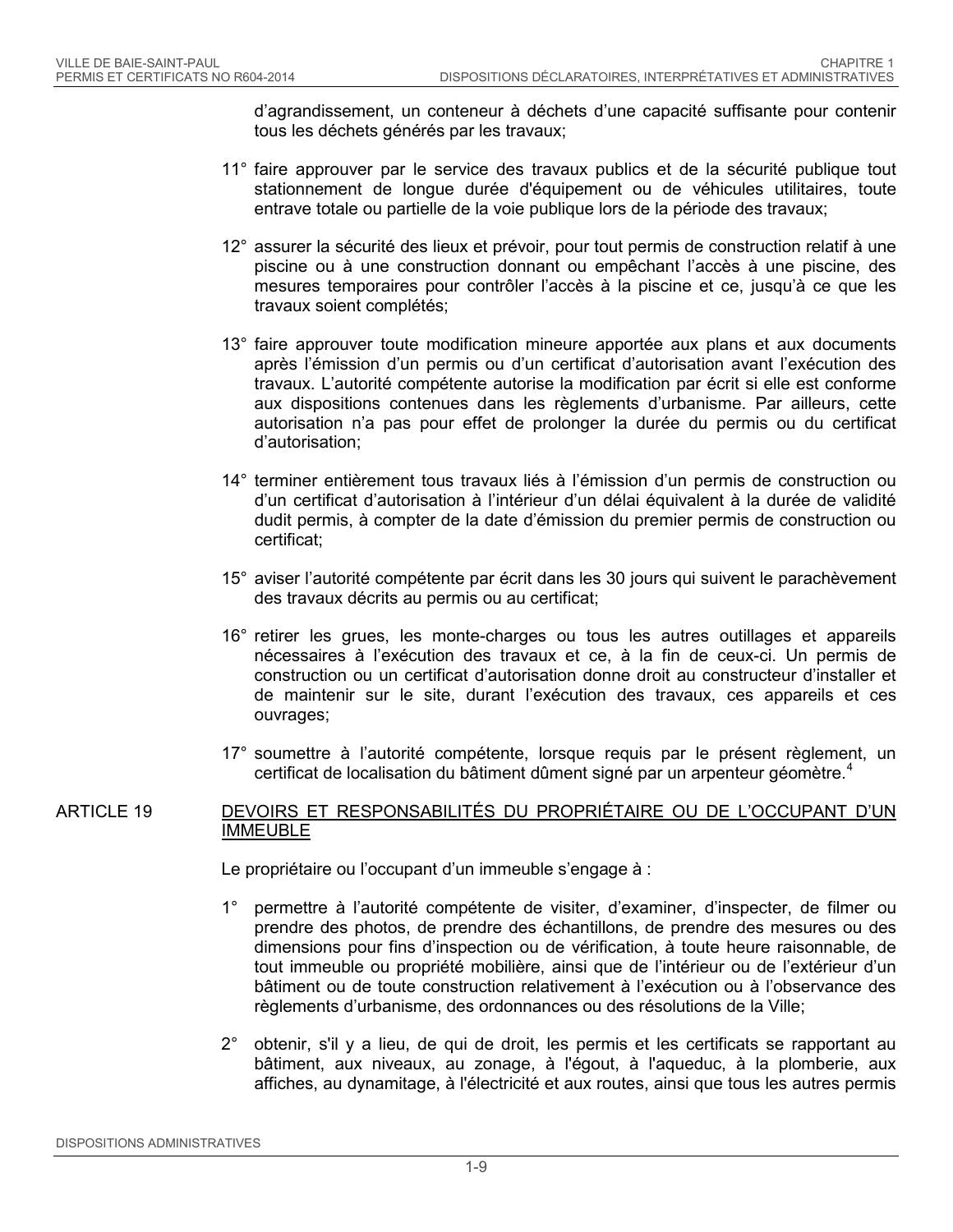et certificats requis pour les travaux projetés et ce, auprès des autorités gouvernementales et services municipaux adéquats;

- 3° respecter l'ensemble des règlements d'urbanisme de la Ville;
- 4° apposer le numéro civique déterminé par la Ville sur la façade du bâtiment principal, de façon à ce qu'il soit visible de la rue. Les règles concernant la numérotation des immeubles sont fixées au Règlement R405-2008;
- 5° informer la Ville par écrit, advenant la vente d'un immeuble alors que des travaux de construction sont en cours. Un addenda doit alors être apporté au permis de construction, dans lequel le nouveau propriétaire s'engage à respecter l'ensemble des clauses et des conditions faisant partie intégrante du permis de construction émis par la Ville au propriétaire ou au requérant initial. Cet addenda n'a cependant pas pour effet de prolonger la durée du permis de construction;
- 6° se conformer à l'ensemble des clauses et des conditions contenues dans le permis de construction émis par la Ville pour un immeuble en construction, lorsqu'une personne prend possession dudit immeuble en cours de construction en raison d'une faillite ou d'une dation en paiement.

### ARTICLE 20 DEVOIRS ET RESPONSABILITÉS DE L'EXÉCUTANT DES TRAVAUX

L'exécutant des travaux s'engage à :

- 1° s'assurer qu'un permis ou un certificat ont été obtenus avant d'exécuter tous travaux pour lesquels il est mandaté;
- 2° veiller au respect des exigences des règlements d'urbanisme et des lois en vigueur, tout au long des travaux;
- 3° veiller à ce qu'aucun travail d'excavation ou autre ne soit exécuté sur la propriété publique, qu'aucun bâtiment n'y soit érigé, et qu'aucun matériau n'y soit entreposé avant qu'une autorisation ne lui soit émise par la Ville de Baie-Saint-Paul;
- 4° veiller à l'installation et à l'entretien d'une pompe d'assèchement, de façon à s'assurer de réduire les risques de dysfonctionnement d'un système raccordé à l'égout, puisque la Ville ne sera pas tenue responsable des dommages causés à un immeuble ou à son contenu.

#### ARTICLE 21 PROCURATION

Lorsque le requérant n'est pas le propriétaire, mais qu'il agit à titre de mandataire pour celui-ci, il doit produire à l'autorité compétente une procuration dûment signée l'habilitant à présenter une telle demande.

#### ARTICLE 22 RESPONSABILITÉ PROFESSIONNELLE

Lorsqu'une personne retient les services d'un arpenteur-géomètre, d'un ingénieur, d'un architecte, d'un technologue ou d'un professionnel en vue de la préparation d'un document requis en vertu du présent règlement, ou de tout autre règlement d'urbanisme, ces professionnels ou ces technologues doivent préparer les plans et les documents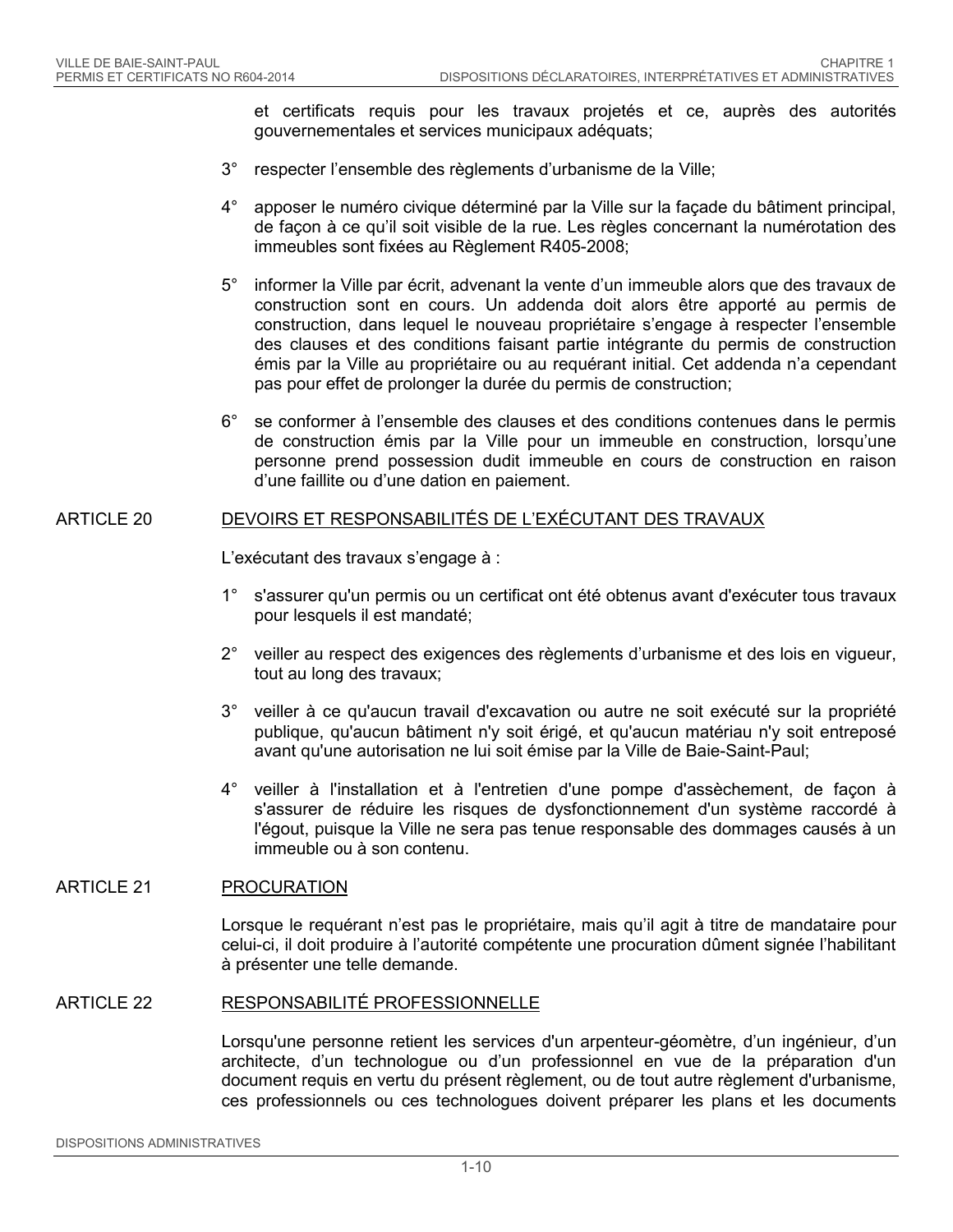conformément aux dispositions de ces règlements, ainsi que des lois ou des instructions applicables en la matière.

### **SOUS-SECTION 1.3.2 DISPOSITIONS RELATIVES AUX CONTRAVENTIONS, SANCTIONS, RECOURS OU POURSUITES JUDICIAIRES**

#### ARTICLE 23 CONTRAVENTION

Commet une infraction toute personne qui, en contravention de l'une ou l'autre des dispositions des règlements d'urbanisme :

- 1° fait une fausse déclaration, ou produit des documents erronés eu égard à l'une ou quelconque des dispositions du présent règlement;
- 2° refuse de laisser l'autorité compétente visiter, prendre des photos, prendre des vidéos, prendre des mesures, examiner une propriété immobilière et mobilière dont elle est propriétaire, locataire ou occupant, ou dont elle a la garde à titre de mandataire, pour constater si ce règlement est respecté;
- 3° occupe ou fait usage d'une partie de lot, d'un lot, d'un terrain, d'une construction, d'un ouvrage, d'un bien mobilier, ou d'une partie de ceux-ci, en contravention d'une disposition des règlements d'urbanisme;
- 4° permet l'occupation ou l'usage d'un terrain, d'une construction, d'un ouvrage, d'un bien mobilier, ou d'une partie de ceux-ci, en contravention d'une disposition des règlements d'urbanisme;
- 5° érige, modifie, transforme, agrandit, installe ou permet l'érection, la modification, la transformation, l'installation ou l'agrandissement d'une construction, d'un ouvrage ou d'une enseigne, effectue une opération cadastrale, ou autorise une personne à effectuer une opération cadastrale, en contravention d'une disposition des règlements d'urbanisme, ou sans avoir obtenu, au préalable, tout permis ou certificat requis;
- 6° contrefait, altère, falsifie ou autorise la contrefaçon, l'altération ou la falsification d'un permis ou d'un certificat prévu par le présent règlement;
- 7° ne se conforme pas à un avis de l'autorité compétente prescrivant de corriger une situation qui constitue une infraction au présent règlement;
- <span id="page-17-0"></span>8° ne se conforme pas à une disposition des règlements d'urbanisme.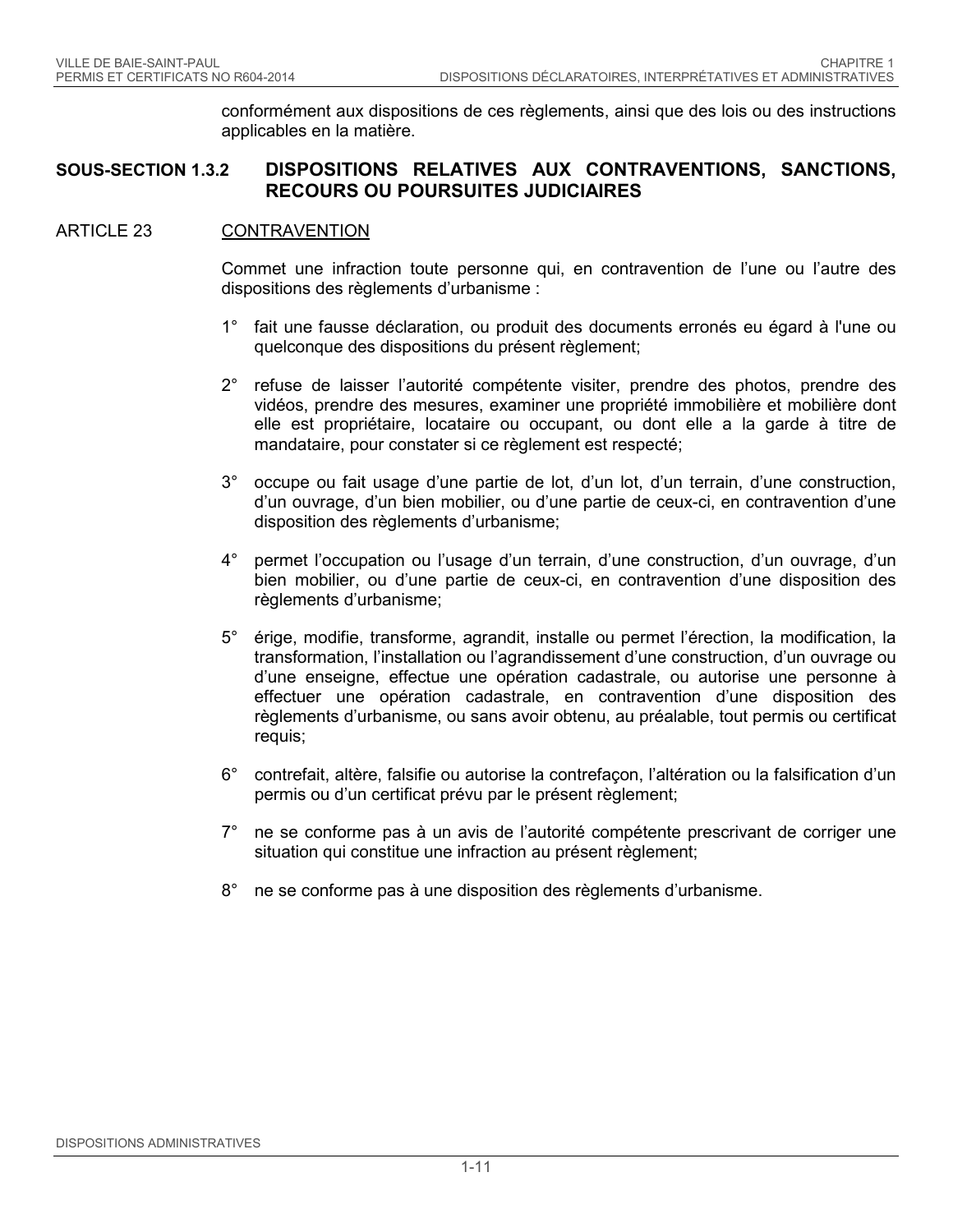### ARTICLE 24 PÉNALITÉS

Toute personne qui contrevient à l'une ou l'autre des dispositions du présent règlement commet une infraction et est passible d'une amende et des frais. Le présent montant de cette amende est fixé selon le tableau suivant :

|  | <b>TABLEAU 1</b> |  | Pénalités aux contrevenants |
|--|------------------|--|-----------------------------|
|--|------------------|--|-----------------------------|

| <b>TYPE DE CONTREVENANT</b> | <b>AMENDE MINIMALE</b> | <b>AMENDE MAXIMALE</b> |  |  |
|-----------------------------|------------------------|------------------------|--|--|
| <b>PREMIÈRE INFRACTION</b>  |                        |                        |  |  |
| <b>PERSONNE PHYSIQUE</b>    | $300$ \$               | 1 000 \$               |  |  |
| <b>PERSONNE MORALE</b>      | 600\$                  | 2 0 0 0 \$             |  |  |
| RÉCIDIVES <sup>(1)</sup>    |                        |                        |  |  |
| <b>PERSONNE PHYSIQUE</b>    | 600\$                  | 2 000 \$               |  |  |
| <b>PERSONNE MORALE</b>      | 1 200 \$               | 4 000\$                |  |  |

(1) Chaque récidive suivante double jusqu'à concurrence du maximum.

Toute infraction continue à l'une ou l'autre des dispositions du présent règlement constitue, jour par jour, une infraction séparée et distincte.

La Ville peut, aux fins de faire respecter les dispositions des règlements d'urbanisme, exercer cumulativement ou alternativement, avec ceux prévus au présent règlement, tout autre recours approprié de nature civile ou pénale.

Le fait pour la Ville d'émettre une infraction en vertu du présent règlement n'empêche pas cette dernière d'intenter un ou des recours prévus à d'autres règlements municipaux, provinciaux et fédéraux.

Le fait de payer l'amende constitue un plaidoyer de culpabilité mais n'a pas pour effet de régulariser l'infraction commise. La responsabilité du contrevenant à corriger l'infraction ou la situation reprochée (ex. remise en état des lieu, démolition, etc.) demeure malgré le plaidoyer de culpabilité et le paiement de l'amende.

#### ARTICLE 25 PÉNALITÉS RELATIVES AUX PISCINES

Malgré les amendes prévues à l'*[ARTICLE 24. Pénalités](#page-17-0)*, le propriétaire d'une piscine qui contrevient à une disposition de l'article du règlement de zonage numéro *R630-2015* est passible d'une amende minimale de 500 \$ et d'au plus 700 \$. Ces montants sont respectivement portés à 700 \$ et 1 000\$ en cas de récidive.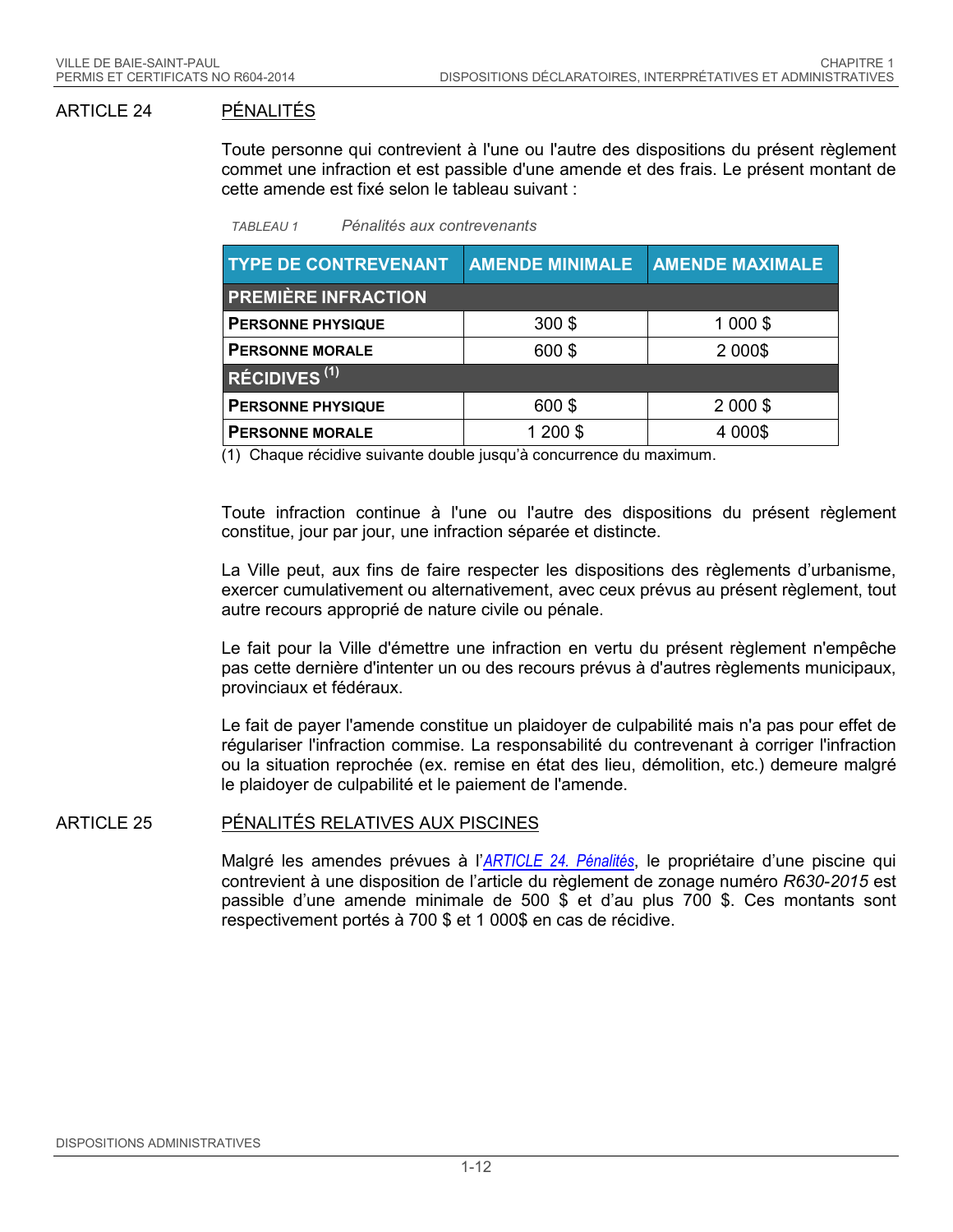#### ARTICLE 26 PÉNALITÉS RELATIVES À L'ABATTAGE D'ARBRES

Malgré les amendes prévues à l'*[ARTICLE 24. Pénalités](#page-17-0)*, toute personne qui commet ou permet de commettre une infraction en abattant un arbre, en contravention d'une disposition des règlements d'urbanisme, est passible d'une amende de 500 \$, à laquelle s'ajoute :

- 1° dans le cas d'une personne qui abat ou permet d'abattre des arbres sur une superficie inférieure à un hectare, une amende d'au moins 100 \$ et d'au plus 200 \$ pour chaque arbre abattu, jusqu'à concurrence de 5000 \$;
- 2° dans le cas d'une personne qui abat ou permet d'abattre des arbres sur une superficie d'un hectare ou plus, une amende d'au moins 5000 \$ et d'au plus 15 000 \$ pour chaque hectare déboisé, à laquelle s'ajoute une amende d'au moins 100 \$ et d'au plus 200 \$ pour chaque arbre abattu. jusqu'à concurrence de 5000 \$ pour chaque fraction d'hectare déboisée en sus.

En cas de récidive, les amendes prévues au présent article sont doublées.

#### ARTICLE 27 PÉNALITÉS RELATIVES AUX DÉMOLITIONS

Malgré les amendes prévues à l'*[ARTICLE 24. Pénalités](#page-17-0)*, toute personne qui commet ou permet de commettre une infraction en démolissant un immeuble sans autorisation du comité, ou à l'encontre des conditions d'autorisation, est passible d'une amende d'au moins 5 000 \$ et d'au plus 25 000 \$.

En sus de l'amende et des frais pouvant être imposés en vertu du présent règlement, quiconque procède ou fait procéder à la démolition d'un immeuble sans permis, ou à l'encontre des conditions du permis, est tenu de reconstituer l'immeuble ainsi démoli. À défaut par le contrevenant de reconstituer l'immeuble conformément au règlement, le conseil peur faire exécuter les travaux et en recouvrer les frais de ce dernier, auquel cas l'article relatif aux travaux de démolition non complétés du *Règlement de construction et de démolition numéro R603-2014* s'applique, compte tenu des adaptations nécessaires.

#### ARTICLE 28 RECOURS JUDICIAIRES

La délivrance d'un constat d'infraction par le fonctionnaire désigné ne limite en aucune manière le pouvoir du Conseil d'exercer, aux fins de faire respecter les dispositions des règlements d'urbanisme, tout autre recours de nature civile ou pénale, et tous les recours prévus par la *[Loi sur l'aménagement et l'urbanisme \(L.R.Q., c. A-19.1\)](http://www2.publicationsduquebec.gouv.qc.ca/dynamicSearch/telecharge.php?type=2&file=/A_19_1/A19_1.html)*.

#### ARTICLE 29 PROCÉDURE À SUIVRE EN CAS D'INFRACTION<sup>[5](#page-68-4)</sup>

Lorsque l'autorité compétente constate une contravention à une disposition d'un règlement d'urbanisme, celle-ci peut donner un constat d'infraction par écrit. Le constat peut être donné au propriétaire, à son mandataire, à l'occupant ou à celui qui exécute des travaux en contravention à un règlement d'urbanisme. Ce constat doit être transmis par courrier recommandé ou être remis en main propre.

En plus de tout autre recours pouvant être exercé par le Conseil, une amende peut être réclamée pour chaque jour durant lequel l'infraction se poursuit.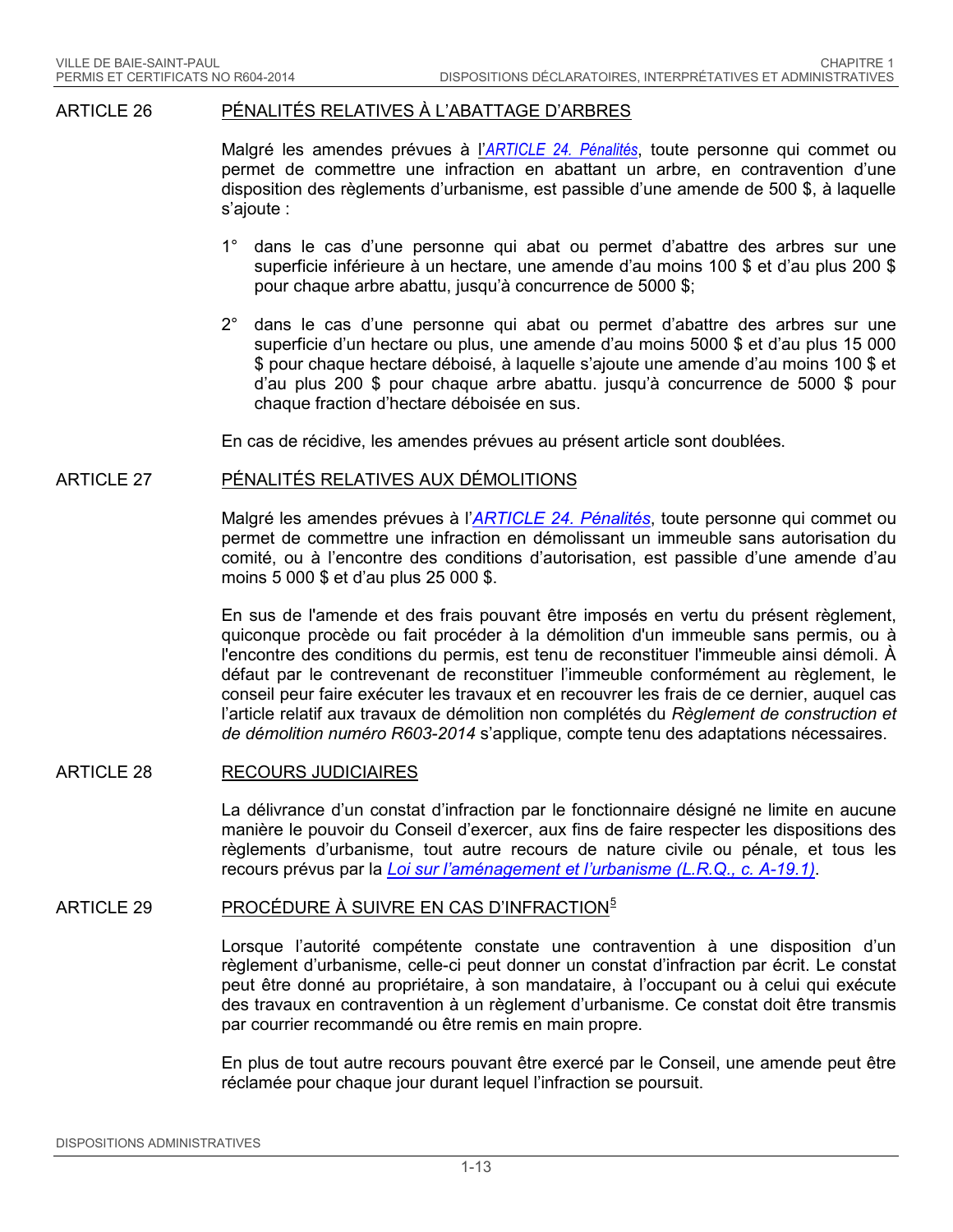Des constats d'infractions distincts peuvent être délivrés pour chaque jour que dure l'infraction. Lorsque plusieurs infractions sont observées sur une même propriété, chaque infraction peut faire l'objet d'un constat distinct.

Malgré le premier alinéa, lorsque l'autorité compétente constate que des travaux, interventions ou usages en cours contreviennent à une disposition d'un règlement d'urbanisme, celle-ci peut ordonner l'arrêt immédiat des travaux en affichant, sur le lieu des travaux, un ordre d'arrêt des travaux. Cet ordre d'arrêt des travaux doit mentionner le motif justifiant l'arrêt des travaux. L'ordre d'arrêt des travaux a un effet immédiat si l'ordre d'arrêt des travaux n'est pas respecté, la Ville peut entreprendre toute démarche nécessaire afin de le faire respecter.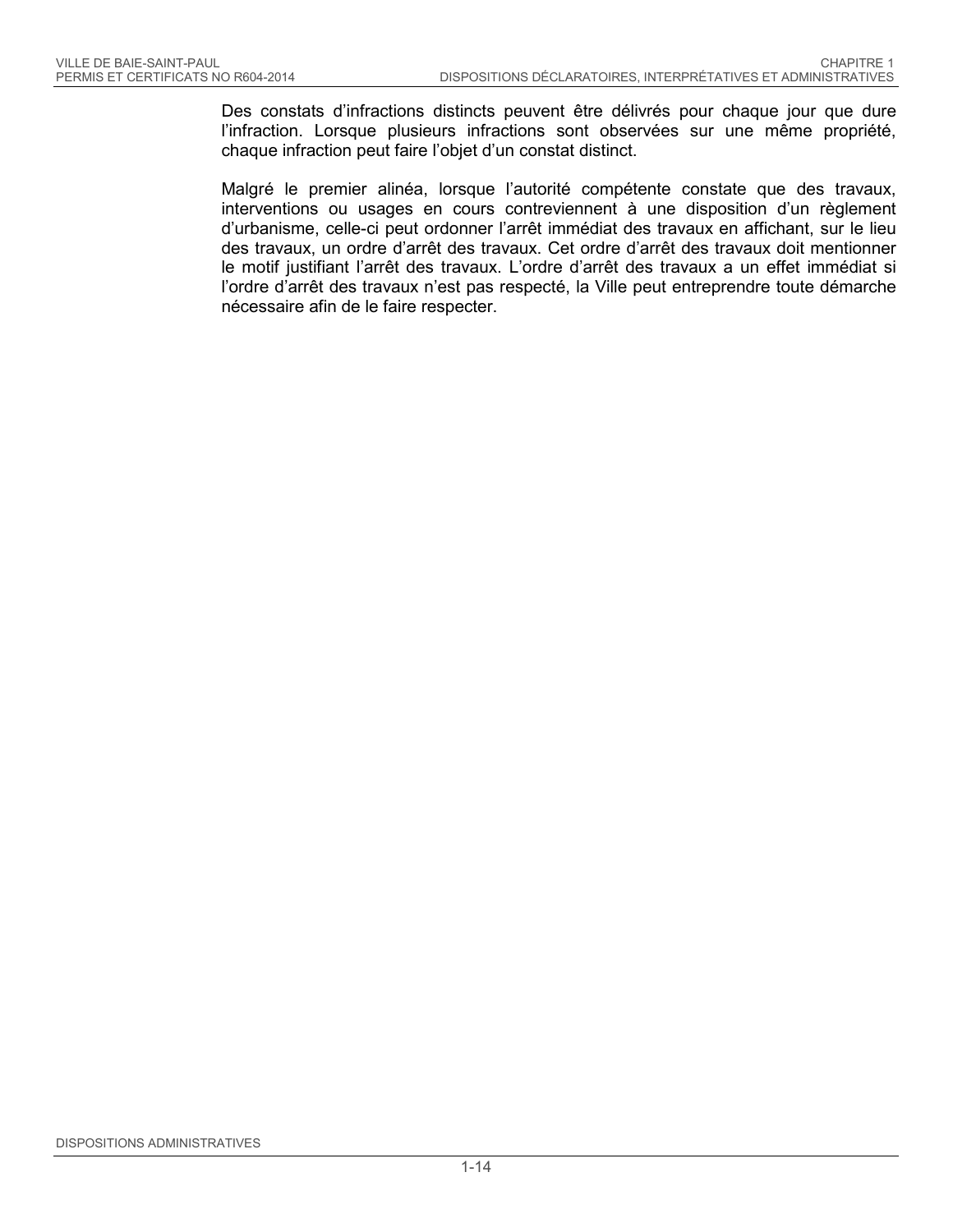### **CHAPITRE 2 DISPOSITIONS APPLICABLES AUX PERMIS DE LOTISSEMENT**

### **SECTION 2.1 OBLIGATION D'OBTENIR UN PERMIS DE LOTISSEMENT**

#### ARTICLE 30 OBLIGATION D'OBTENIR UN PERMIS DE LOTISSEMENT

Toute opération cadastrale est interdite sans l'obtention préalable d'un permis de lotissement.

#### **SECTION 2.2 OBLIGATION DOCUMENTS, PLANS ET ATTESTATIONS EXIGÉES**

#### ARTICLE 31 PERMIS DE LOTISSEMENT

Pour une demande de lotissement, un plan-projet de morcellement doit être présenté, en trois exemplaires, à une échelle d'au moins 1 :1000, reproduits par un procédé indélébile, et indiquant :

- 1° le nom du professionnel qui a préparé le plan;
- 2° la date, le nord et l'échelle;
- 3° les niveaux de terrain en fonction d'un repère géodésique approuvé (ex : équidistance des courbes de niveau : 2 mètres ou moins);
- 4° les talus dont la pente est supérieure à 25%;
- 5° le niveau et les variations de pente du terrain en %;
- 6° le sens d'écoulement des eaux, lorsque le projet comporte des rues;
- 7° les lacs et les cours d'eau;
- 8° la ligne des hautes eaux dans le cas où le projet de lotissement est adjacent à un lac ou à un cours d'eau;
- 9° la présence de tout lac situé à une distance inférieure à 300 mètres et de tout cours d'eau situé à une distance inférieure à 100 mètres des limites du terrain visé par le projet de lotissement;
- 10° la zone de grand courant et la zone de faible courant, dans le cas où le projet de lotissement est situé dans une plaine inondable;
- 11° les zones à risques élevés, moyens ou faibles de mouvements de terrain, le cas échéant;
- 12° le cadastre actuel identifié conformément aux dispositions des lois qui le régissent;
- 13° les servitudes existantes et requises;
- 14° le tracé et l'emprise des rues existantes ou projetées, et leur rattachement aux rues existantes ou projetées à l'extérieur du terrain visé par le projet de lotissement, s'il y a lieu: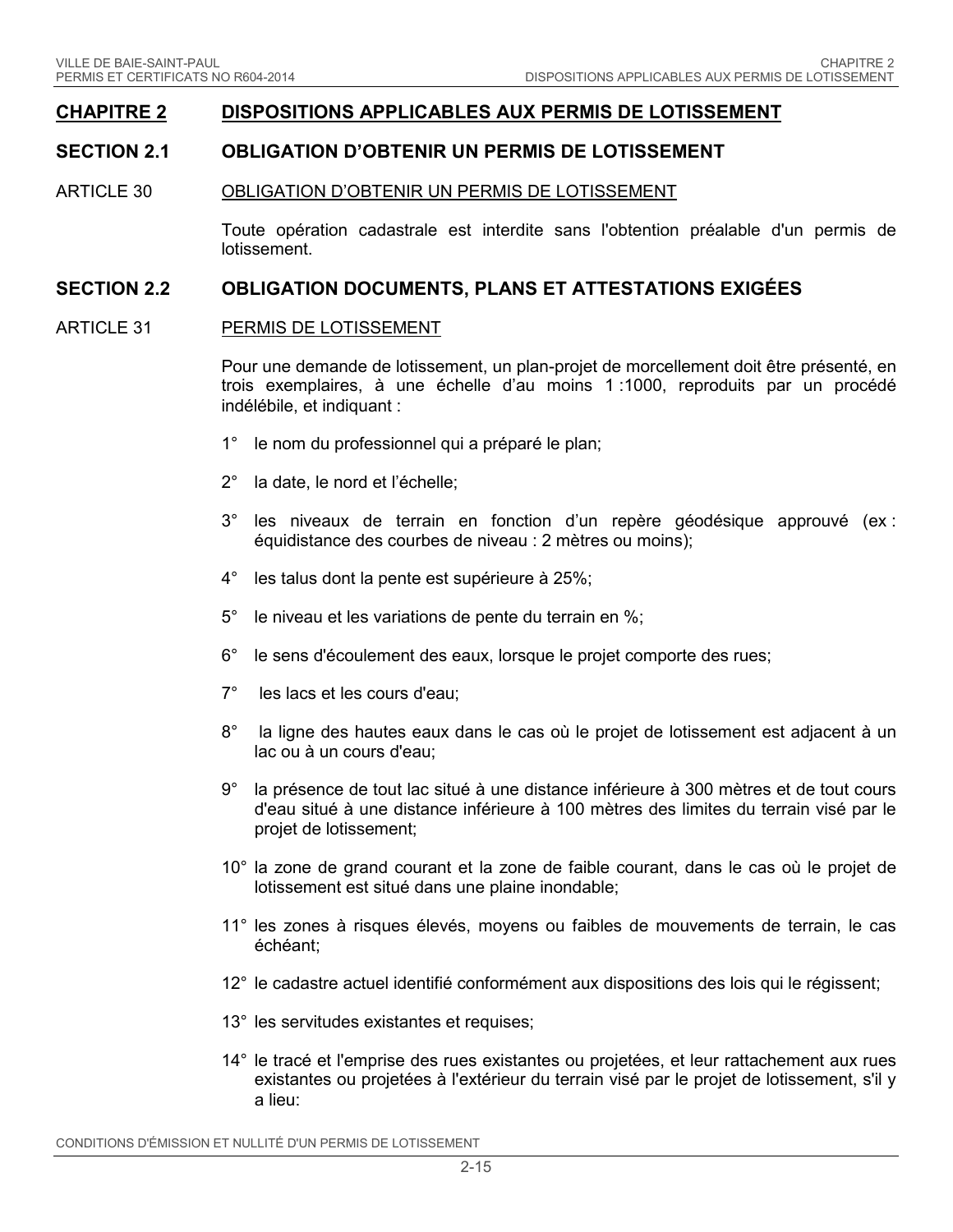- 15° une preuve écrite à l'effet que le ministère des Transports du Québec (MTQ) a accepté tout projet de travaux, de raccordements ou d'accès au réseau de routes sous sa responsabilité;
- 16° les sentiers de piétons et les pistes cyclables, s'il y a lieu;
- 17° les dimensions et la superficie de chaque lot projeté;
- 18° l'identification cadastrale de chaque lot projeté, conformément aux dispositions des lois qui le régissent;
- 19° l'usage projeté de chaque terrain;
- 20° les bâtiments existants sur le terrain, s'il y a lieu;
- 21° les autres renseignements requis pour assurer la bonne compréhension du projet.

Dans le cas d'un terrain bénéficiant de droits acquis, la demande doit être accompagnée d'une copie de l'acte notarié décrivant les tenants et aboutissants du terrain visé par le projet de lotissement.

#### ARTICLE 32 DISPOSITIONS PARTICULIÈRES RELATIVES AUX PLANS DE REMPLACEMENT

Dans le cas d'une opération cadastrale qui vise la vente d'une parcelle d'un terrain, en plus du plan identifiant par un lot distinct cette parcelle, le requérant doit déposer simultanément un plan de remplacement pour rattacher cette parcelle au lot auquel elle sera reliée, et ainsi l'éliminer, afin de ne former qu'un seul lot.

### **SECTION 2.3 CONDITIONS D'ÉMISSION ET NULLITÉ D'UN PERMIS DE LOTISSEMENT**

#### ARTICLE 33 DISPOSITIONS RELATIVES AUX PERMIS DE LOTISSEMENT

L'autorité compétente émet un permis de lotissement si :

- 1° la demande est conforme au Règlement de lotissement R602-2014, au Règlement de zonage R630-2015 et, le cas échéant, au Règlement sur les ententes relatives à des travaux municipaux R597-2014;
- 2° le coût du permis requis a été payé;
- 2.1° les taxes municipales qui sont exigibles et impayées à l'égard des immeubles compris dans le plan d'opération cadastrale sont payées;<sup>[6](#page-68-5)</sup>
- 3° la demande est accompagnée de tous les plans et documents exigés par règlement et, le cas échéant, les plans ont été approuvés conformément au Règlement sur les plans d'implantation et d'intégration architecturale;
- 4° le propriétaire a effectué une contribution pour fins de parcs, de terrains de jeux ou d'espaces naturels selon les modalités prévues à cet effet au Règlement de lotissement R602-2014 ou en vertu d'une entente signée conformément au Règlement sur les ententes sur les travaux municipaux R597-2014 en vigueur;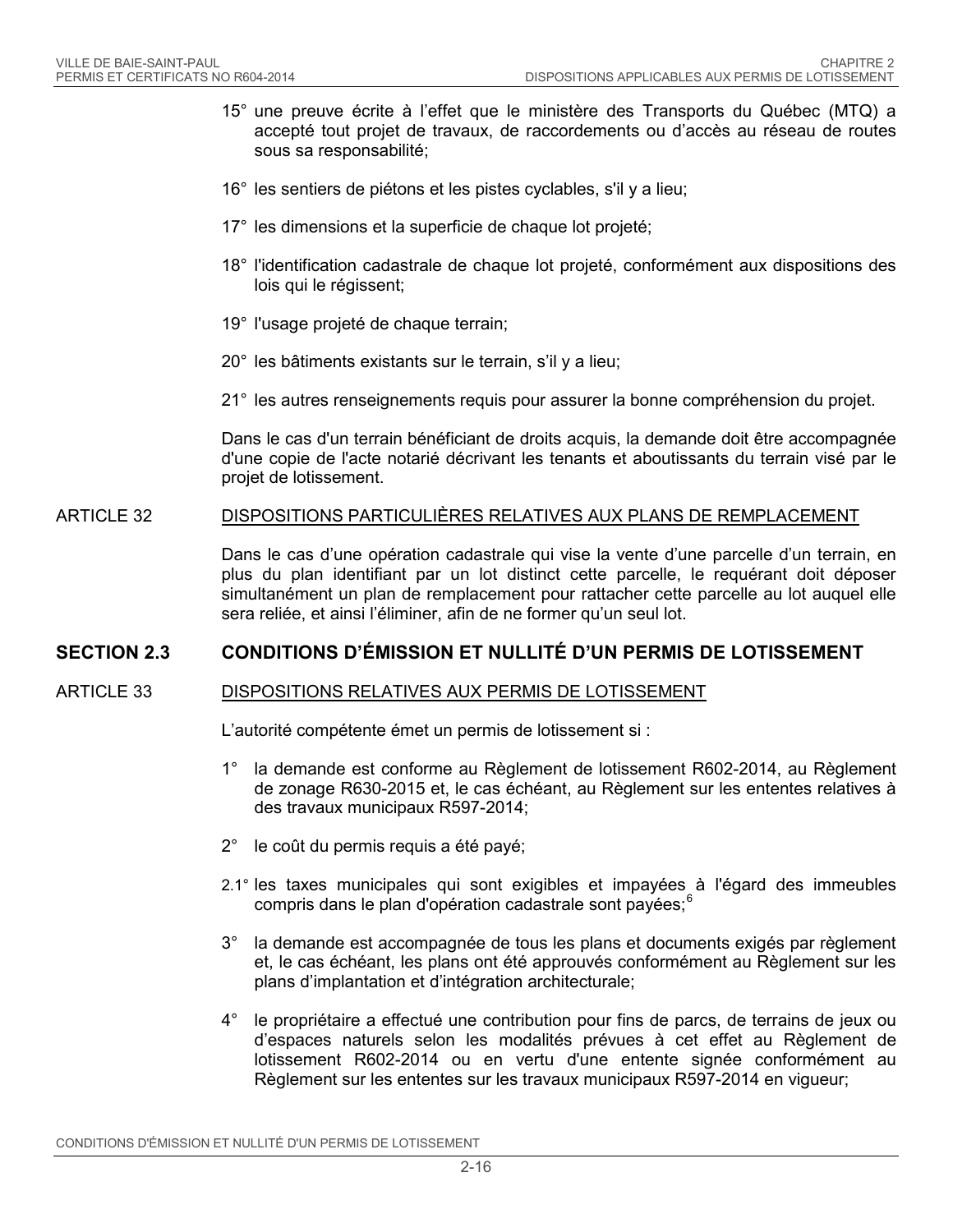- 5° le propriétaire s'est engagé à céder gratuitement à la Ville l'assiette de toute voie de circulation, ou une catégorie de celle-ci, de même que toute pointe de terrain formant l'encoignure de rues, telles que montrées au plan et destinées à être publiques, conformément aux exigences du Règlement de lotissement en vigueur;
- 6° le cas échéant, la demande est accompagnée d'une résolution du conseil municipal attestant qu'une dérogation mineure a été accordée en vertu du Règlement sur les dérogations mineures;
- 7° le cas échéant, la demande est accompagnée d'une résolution du conseil municipal attestant que le projet a été approuvé, lorsqu'une telle autorisation est requise, eu égard au *Règlement sur les plans d'implantation et d'intégration architecturale (PIIA) R608-2014*, au *Règlement sur les plans d'aménagement d'ensemble (PAE) R632- 2015* ou au *Règlement sur les usages conditionnels R631-2015* en vigueur;

#### ARTICLE 34 CAUSES DE RÉVOCATION D'UN PERMIS DE LOTISSEMENT

L'émission d'un permis de lotissement relatif à une opération cadastrale ne peut constituer d'aucune sorte une obligation quelconque pour la Ville.

L'approbation par l'autorité compétente d'un projet relatif à une opération cadastrale ne peut constituer pour la Ville une obligation d'accepter la cession des rues de voies proposées paraissant au plan, ni de décréter l'ouverture de ces rues ou de ces voies, ni d'en prendre à sa charge les frais de construction et d'entretien, ni d'en assumer les responsabilités civiles, ni de fournir des services d'utilité publique.

Un permis de lotissement est nul si :

- 1° Dans les 12 mois de la date d'émission du permis de lotissement, l'opération cadastrale n'est pas effectuée et enregistrée au ministère pertinent; ou
- 2° Le lotissement n'est pas conforme aux plans et documents dûment approuvés.

Dans ces cas, si le requérant désire de nouveau procéder au lotissement, il doit se pourvoir d'un nouveau permis de lotissement.

#### ARTICLE 35 ENREGISTREMENT DE L'OPÉRATION CADASTRALE

Seul le permis de lotissement constitue une autorisation de soumettre au ministère pertinent l'opération cadastrale en vertu de la *[Loi sur le cadastre](http://www2.publicationsduquebec.gouv.qc.ca/dynamicSearch/telecharge.php?type=2&file=/C_1/C1.html)* (L.R.Q., c. C-1) ou des articles 3021, 3029, 3043 et 3045 du *[Code civil du Québec](http://www2.publicationsduquebec.gouv.qc.ca/dynamicSearch/telecharge.php?type=2&file=/CCQ_1991/CCQ1991.html)*;

Si, entre le temps de la délivrance du permis de lotissement et le dépôt du plan du ministère pertinent, le requérant procède à des changements au niveau des numéros de lots attribués, une nouvelle demande de permis de lotissement doit être présentée, et les frais inhérents au traitement de la demande doivent être perçus par la Ville.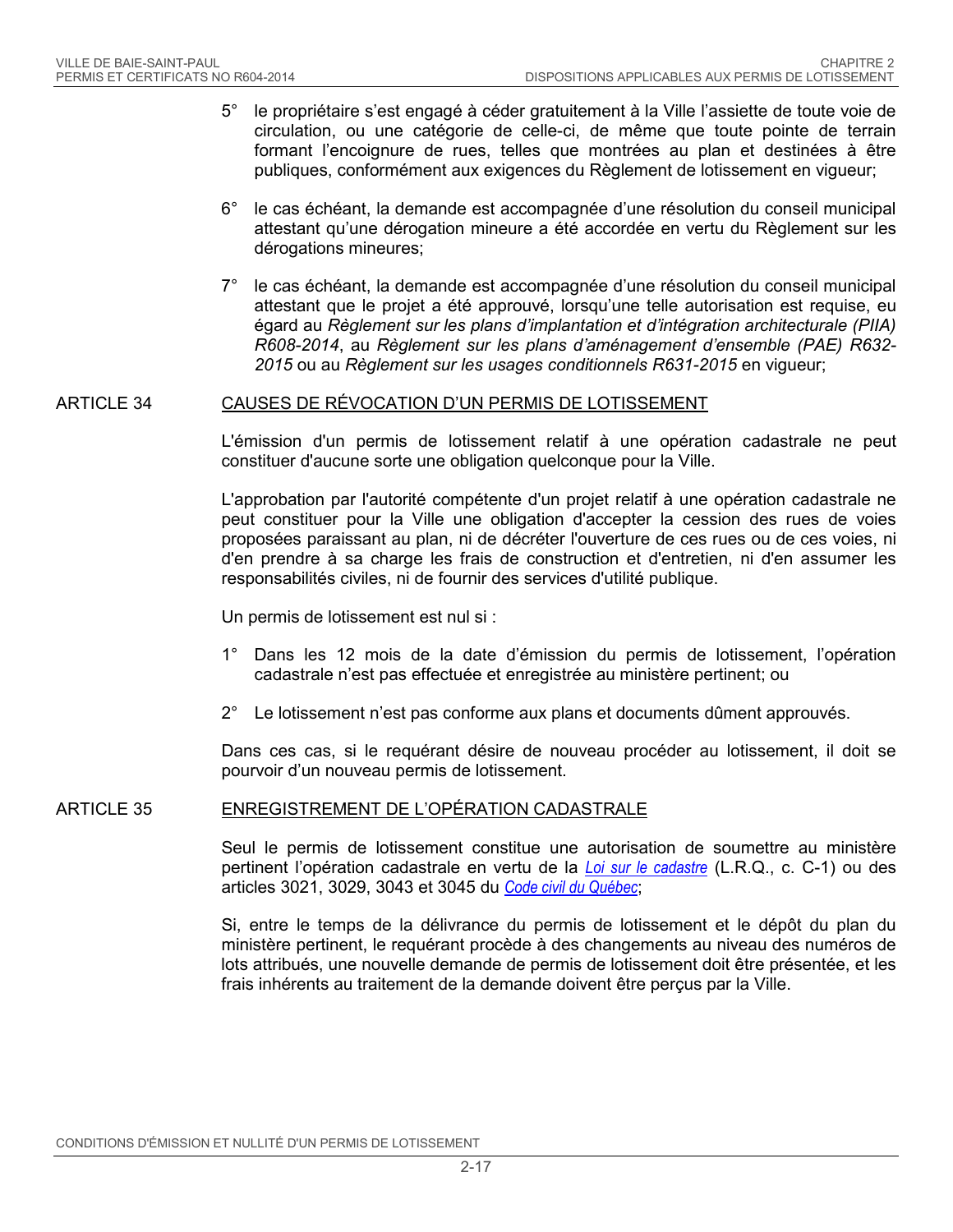### **CHAPITRE 3 DISPOSITIONS RELATIVES AUX DÉCLARATIONS DE TRAVAUX ET DE LA TENUE D'ÉVÈNEMENTS**

Les dispositions de la **SOUS-SECTION 1.3.1 ADMINISTRATION ET APPLICATION DU RÈGLEMENT** s'appliquent compte tenu des adaptations nécessaires. [7](#page-68-6)

### **SECTION 3.1 OBLIGATION DE PROCÉDER À UNE DÉCLARATION DE TRAVAUX ET DE LA TENUE D'ÉVÈNEMENTS**

#### ARTICLE 36 OBLIGATION DE PROCÉDER À UNE DÉCLARATION DE TRAVAUX TOUCHANT UN BÂTIMENT RÉSIDENTIEL PRINCIPAL OU COMPLÉMENTAIRE

L'obtention d'un permis de construction ou d'un certificat d'autorisation n'est pas requise pour les interventions ou travaux suivants s'ils sont conformes aux règlements d'urbanisme, et s'ils sont effectués sur un bâtiment résidentiel principal des classes d'usages H-1 - habitation unifamiliale, H-2 - habitation bifamiliale, H-6 - maison mobile et H-7 – chalet, ou sur un bâtiment complémentaire.

L'exemption de l'obligation d'obtenir un permis de construction ne soustrait aucunement de l'obligation de se conformer au présent règlement, et à tout autre règlement s'appliquant, non plus que de l'obligation, dans le doute, de s'enquérir auprès de l'autorité compétente.

Pour les travaux énumérés ci-dessous, l'approbation préalable d'une déclaration de travaux doit cependant être faite :

- 1° la construction ou l'installation d'un bâtiment complémentaire de moins de 5,0 mètres carrés;
- 2° extérieur du bâtiment:
	- e) à l'extérieur d'une zone nécessitant le dépôt d'un PIIA, le remplacement, avec les mêmes matériaux, du revêtement de la toiture ou du revêtement des murs;
	- f) à l'extérieur d'une zone nécessitant le dépôt d'un PIIA, le remplacement de portes ou de fenêtres;
	- g) le pavage, l'asphaltage ou le rechargement de gravier d'une aire de stationnement conforme aux dispositions du Règlement de zonage. Toute modification à sa dimension nécessite un certificat d'autorisation.
	- h) l'installation d'une clôture, d'un muret ou la plantation d'une haie.
	- i) installation d'un équipement complémentaire.
- 3° intérieur du bâtiment:
	- a) le remplacement de la finition intérieure des murs et des plafonds, des armoires et des accessoires de plomberie (lavabo, bain, douche, toilette) n'impliquant aucune modification des divisions intérieures ou de la structure de l'immeuble;
- 4° Plantation d'arbres ou d'arbustes et autres végétaux.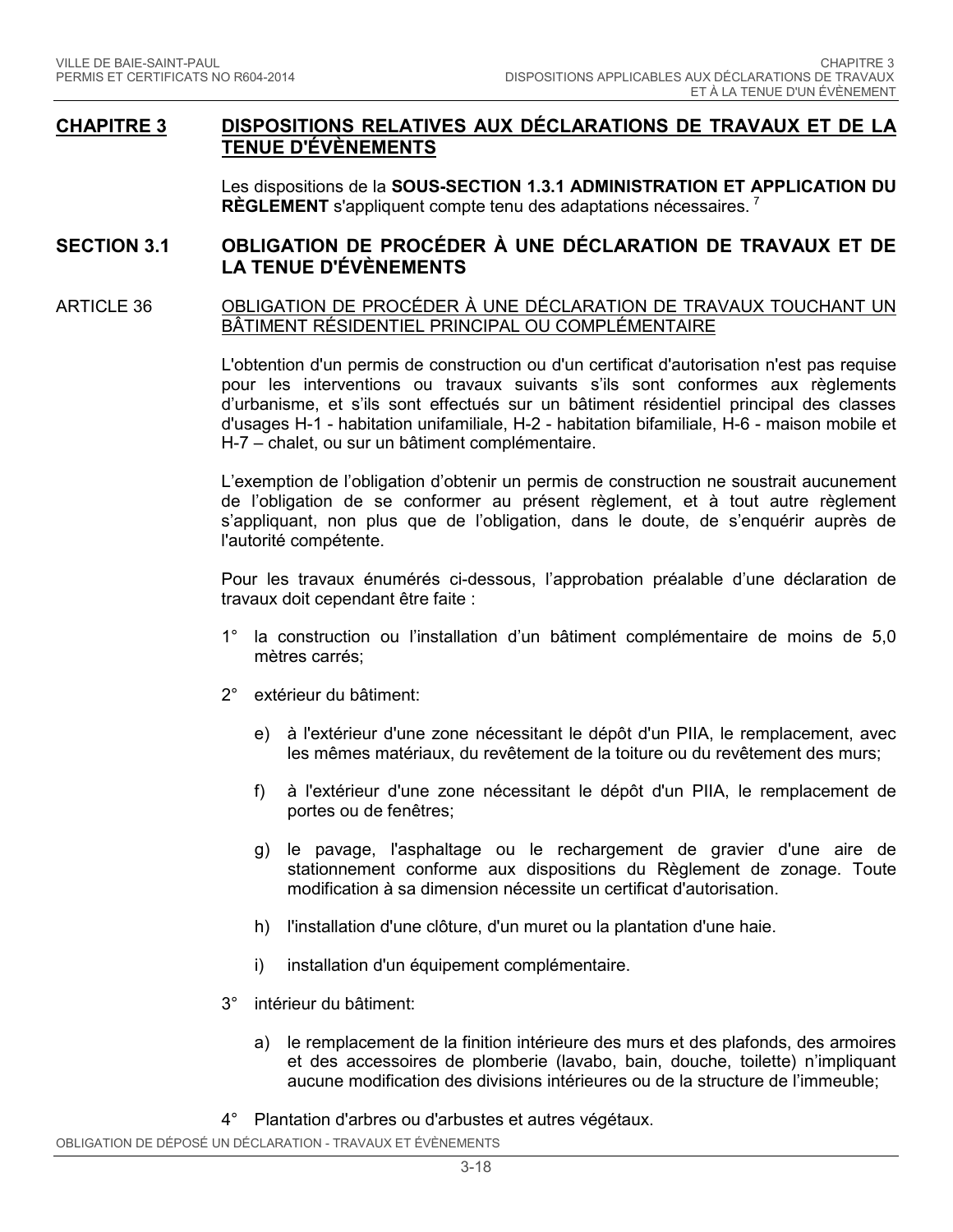#### ARTICLE 37 OBLIGATION DE PROCÉDER À UNE DÉCLARATION DE TRAVAUX TOUCHANT L'INSTALLATION D'ÉQUIPEMENT COMPLÉMENTAIRE

L'obtention d'un permis de construction ou d'un certificat d'autorisation n'est pas requise pour les interventions ou travaux suivants s'ils sont conformes aux règlements d'urbanisme, et s'ils sont effectués sur un bâtiment résidentiel principal des classes d'usages H-1 - habitation unifamiliale, H-2 - habitation bifamiliale, H-6 - maison mobile et H-7 – chalet, ou sur un bâtiment complémentaire.

L'exemption de l'obligation d'obtenir un permis de construction ne soustrait aucunement de l'obligation de se conformer au présent règlement, et à tout autre règlement s'appliquant, non plus que de l'obligation, dans le doute, de s'enquérir auprès de l'autorité compétente.

Pour les travaux énumérés ci-dessous, l'approbation préalable d'une déclaration de travaux doit cependant être faite :

- 1° L'installation d'équipement complémentaire
- 2° L'installation d'une antenne parabolique
- 3° L'installation d'un abri d'hiver
- 4° L'installation d'une clôture à neige
- $5^\circ$  [8](#page-68-7)
- 5° L'installation d'un réservoir de combustible
- 6° L'installation de capteur de panneaux solaires
- 7° L'installation de thermopompes et autres appareils électriques et mécaniques (climatisation, ventilation, génératrice, etc.)
- 8° à l'extérieur d'une zone nécessitant le dépôt d'un PIIA, le remplacement, avec les mêmes matériaux, du revêtement de la toiture ou du revêtement des murs;

#### ARTICLE 38 OBLIGATION DE PROCÉDER À UNE DÉCLARATION DE TENUE D'UN ÉVÈNEMENT **TEMPORAIRE**

1° un évènement autorisé en vertu du chapitre 6 du Règlement de zonage R630-2015.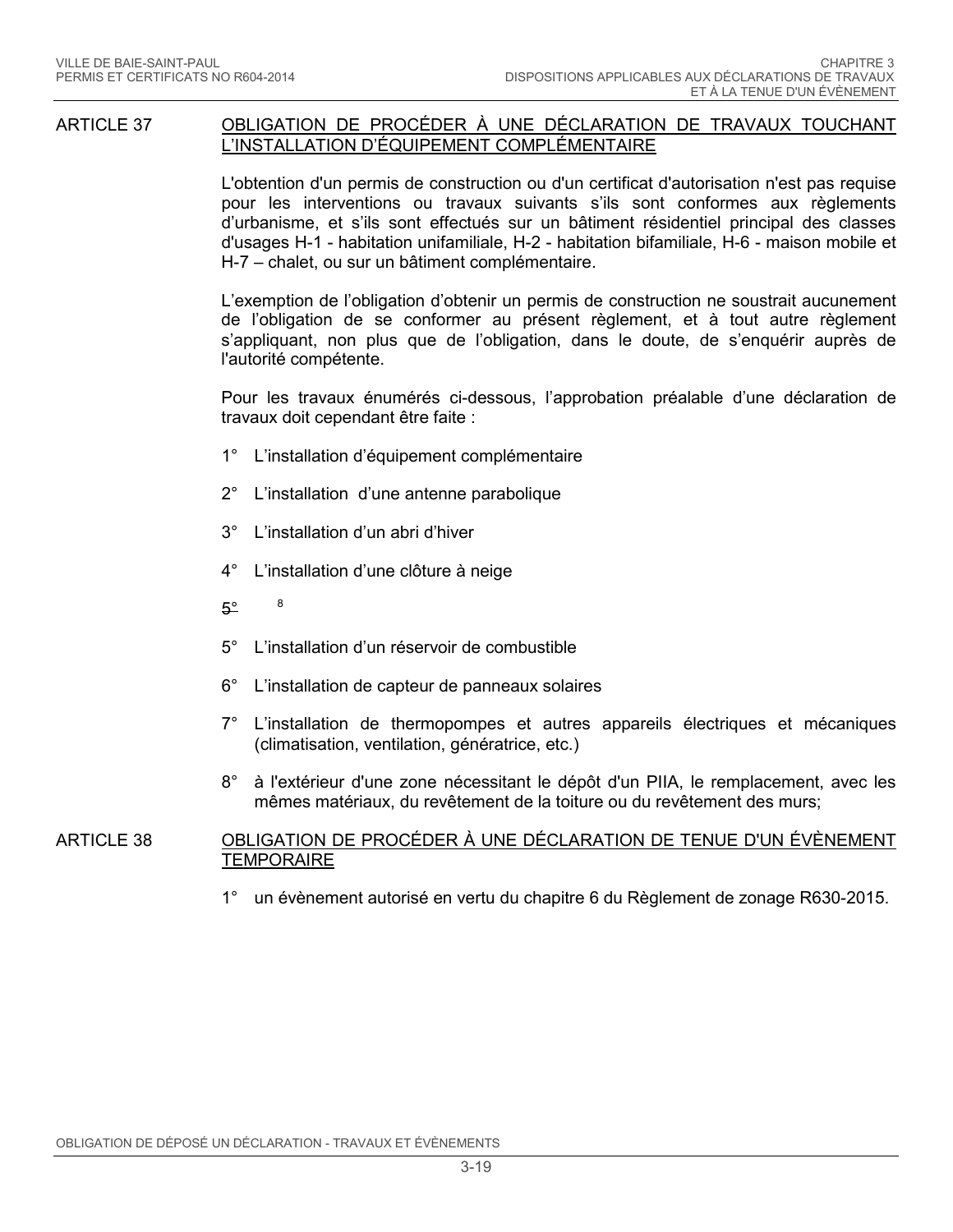#### ARTICLE 39 EXEMPTION DE PROCÉDER À UNE DÉCLARATION DE TRAVAUX

L'obligation de faire une déclaration, tel que décrit à la présente section, n'est pas obligatoire pour les interventions suivantes:

- 1° extérieur du bâtiment:
	- a) la réparation ou le remplacement d'éléments détériorés du revêtement extérieur et d'éléments décoratifs du bâtiment, à condition que l'apparence du bâtiment ou de l'élément décoratif demeure identique;
	- b) le rejointoiement d'éléments de maçonnerie;
	- c) les travaux de peinture extérieurs. À l'intérieur d'une zone nécessitant le dépôt d'un PIIA, les couleurs utilisées doivent être assujetties à une approbation par un fonctionnaire désigné;
	- d) le remplacement du bois détérioré des balcons, des galeries, des vérandas, des perrons et des escaliers extérieurs, à condition que leur dimension demeure identique;
	- e) l'installation de gouttières et de descentes pluviales;
- 2° intérieur du bâtiment:
	- a) les travaux intérieurs de décoration et de peinture;
	- b) la pose ou le retrait de revêtement de sol;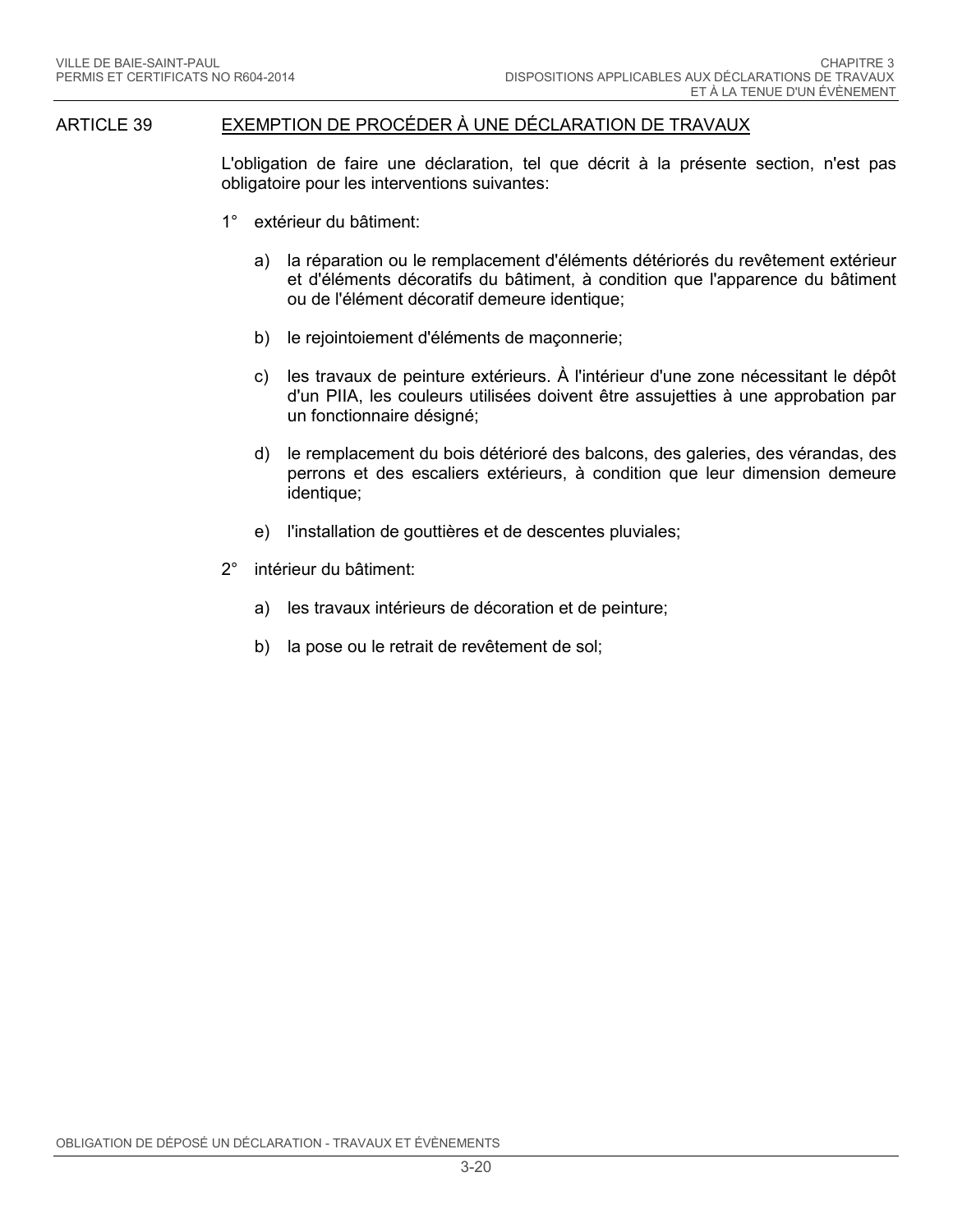### **SECTION 3.2 DOCUMENTS, PLANS ET ATTESTATIONS EXIGÉS POUR UNE DÉCLARATION**

#### <span id="page-27-0"></span>ARTICLE 40 DOCUMENTS, PLANS ET ATTESTATIONS EXIGÉS POUR UNE DÉCLARATION DE TRAVAUX

Pour une déclaration de travaux, un formulaire fourni par la Ville doit être rempli et signé par le propriétaire, ou son mandataire autorisé, en un (1) exemplaire, ainsi que les documents et renseignements suivants :

- 1° les noms, prénoms, adresses et numéros de téléphone du propriétaire et du requérant;
- 2° le nom, prénom, raison sociale, adresse et numéro de téléphone de l'entrepreneur ou de l'ouvrier responsable de l'exécution des travaux;
- 3° le coût de réalisation des travaux projetés;
- 4° une description de la nature des travaux;
- 5° tout autre renseignement requis pour la vérification de la conformité des travaux aux règlements d'urbanisme applicables;
- 6° dans le cas de la construction ou de l'installation d'un bâtiment complémentaire de moins de 5,0 mètres carrés, la déclaration de travaux doit comprendre la localisation projetée et les distances par rapport aux limites de propriété et aux bâtiments existants sur le terrain, les dimensions et la hauteur du bâtiment, ainsi que les matériaux de revêtement extérieur;
- 7° les matériaux utilisés, dans le cas du remplacement du revêtement de la toiture, du revêtement extérieur, des portes et des fenêtres, et des recouvrements de plancher; et pour les recouvrements de plancher, les pièces concernées; enfin, mentionner aussi le nombre de portes et de fenêtres remplacées, ainsi que leur localisation;
- 8° les matériaux utilisés et les pièces concernées, dans le cas du remplacement de la finition intérieure des murs et des plafonds, ainsi que des armoires et des accessoires de plomberie,
- 9° dans le cas d'un évènement, les dates et heures de l'évènement, l'endroit où il se tiendra et la durée de l'évènement.

### **SECTION 3.3 CONDITIONS D'ÉMISSION ET NULLITÉ D'UNE DÉCLARATION DE TRAVAUX[9](#page-68-8)**

### ARTICLE 40.1 CAUSE D'INVALIDITÉ D'UNE DÉCLARATION DE TRAVAUX

Une déclaration de travaux est nulle si :

1° l'objet de la déclaration ne débute pas dans les 6 mois de la date du dépôt de la déclaration; ou

DOCUMENTS, PLANS ET ATTESTATIONS EXIGÉS - DÉCLARATION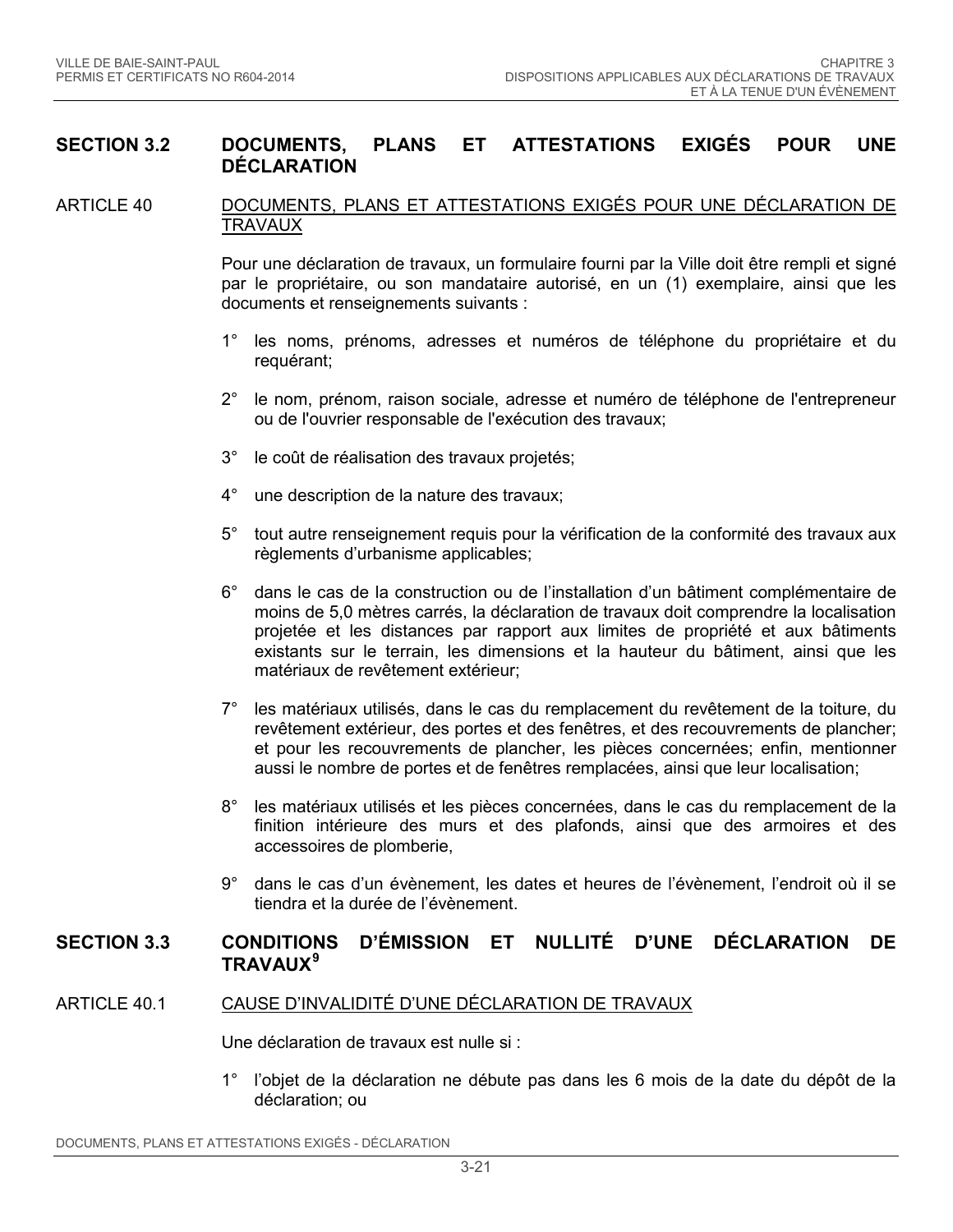- 2° l'objet de la déclaration n'est pas complété dans les 12 mois de la date du dépôt de la déclaration; ou
- 3° l'objet de la déclaration n'est pas conforme aux règlements applicables

Dans ces cas, si le requérant désire commencer ou compléter l'aménagement du terrain, le cas échéant, il doit se pourvoir d'un nouveau certificat d'autorisation.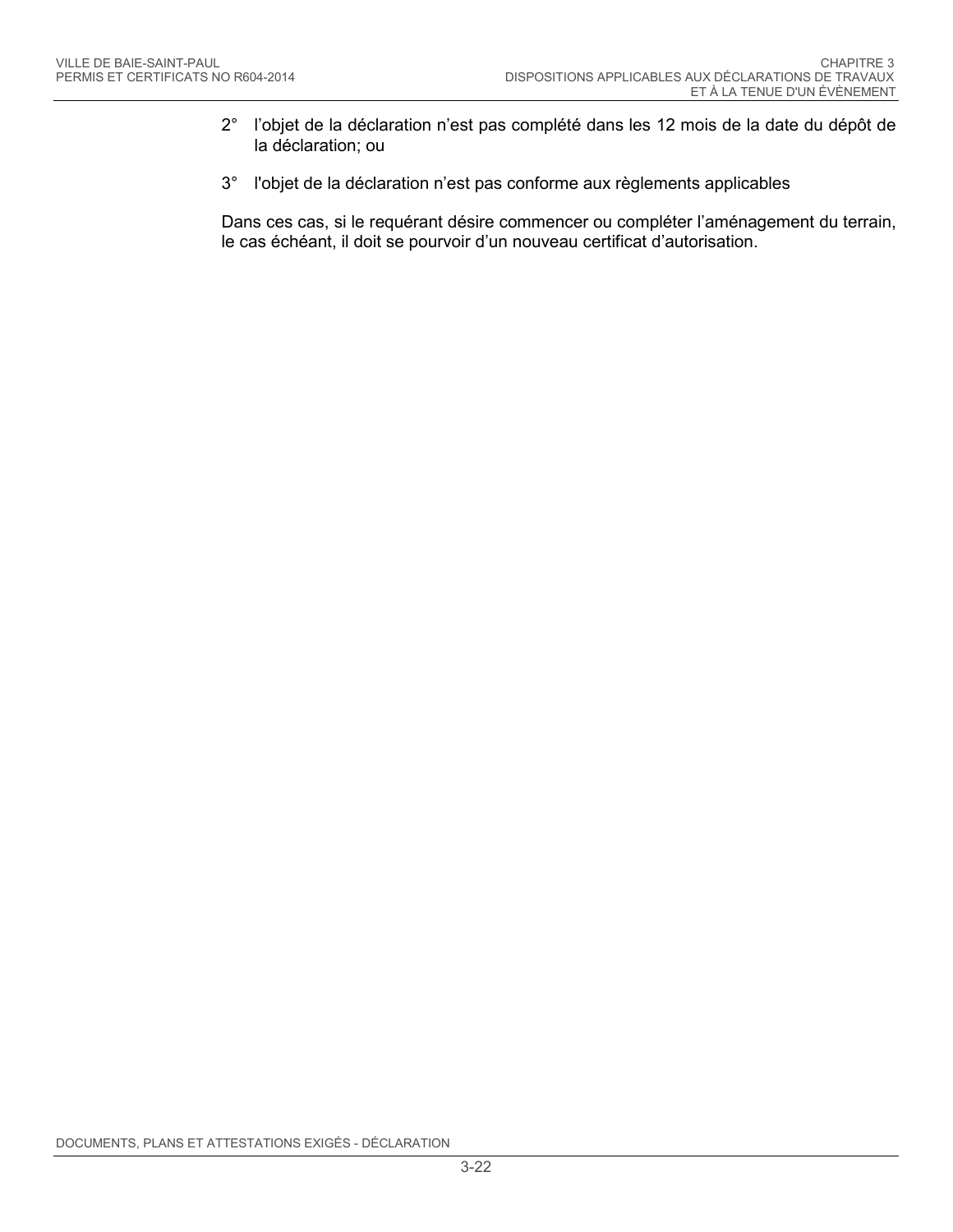### **CHAPITRE 4 DISPOSITIONS APPLICABLES AUX PERMIS DE CONSTRUCTION**

### **SECTION 4.1 OBLIGATION D'OBTENIR UN PERMIS DE CONSTRUCTION**

#### ARTICLE 41 OBLIGATION D'OBTENIR UN PERMIS DE CONSTRUCTION

Toute personne qui désire entreprendre des travaux de construction, de transformation, d'agrandissement ou d'addition d'un bâtiment doit, au préalable, obtenir de l'autorité compétente un permis de construction, selon les dispositions du présent règlement, et de toute autre loi ou règlement municipal applicables;

Un projet de construction ou d'installation d'une piscine ou d'un spa est interdit sans l'obtention d'un permis de construction.

Un projet de construction d'une installation septique est interdit sans l'obtention d'un permis de construction.

Un projet de construction d'un puits artésien est interdit sans l'obtention d'un permis de construction.

Un projet de construction ou d'installation d'une éolienne est interdit sans l'obtention d'un permis de construction.

L'exemption de l'obligation d'obtenir un permis de construction ne soustrait aucunement de l'obligation de se conformer au présent règlement et à tout autre règlement s'appliquant, non plus que de l'obligation, dans le doute, de s'enquérir auprès de l'autorité compétente;

#### ARTICLE 42 OBLIGATION D'OBTENIR UN PERMIS DE CONSTRUCTION POUR DES CONSTRUCTIONS, OUVRAGES ET TRAVAUX EN ZONE INONDABLE

Toutes les constructions, tous les ouvrages et tous les travaux qui sont susceptibles de modifier le régime hydrique, de nuire à la libre circulation des eaux en période de crue, de perturber les habitats fauniques ou floristiques, ou de mettre en péril la sécurité des personnes et des biens, à l'exception des constructions, ouvrages et travaux relatifs aux activités d'aménagement forestier, dont la réalisation est assujettie à la *[Loi sur les forêts](http://www2.publicationsduquebec.gouv.qc.ca/dynamicSearch/telecharge.php?type=2&file=/F_4_1/F4_1.html) (L.R.Q., [c. F-4.1\)](http://www2.publicationsduquebec.gouv.qc.ca/dynamicSearch/telecharge.php?type=2&file=/F_4_1/F4_1.html)* et à ses règlements, sont assujettis à l'obtention préalable d'un permis de construction de la Ville.

### ARTICLE 43 OBLIGATION D'OBTENIR UN PERMIS DE CONSTRUCTION POUR DES CONSTRUCTIONS, OUVRAGES ET TRAVAUX SUR LES RIVES OU SUR LES LITTORAUX

Toutes les constructions, tous les ouvrages et tous les travaux qui sont susceptibles de détruire ou de modifier la couverture végétale des rives, ou de porter le sol à nu, ou d'en affecter la stabilité, ou encore, qui empiètent sur le littoral, à l'exception des constructions, des ouvrages et des travaux relatifs aux activités d'aménagement forestier, dont la réalisation est assujettie à la *[Loi sur les forêts \(L.R.Q., c. F-4.1\)](http://www2.publicationsduquebec.gouv.qc.ca/dynamicSearch/telecharge.php?type=2&file=/F_4_1/F4_1.html)* et à ses règlements, sont assujettis à l'obtention préalable d'un permis de construction de la Ville.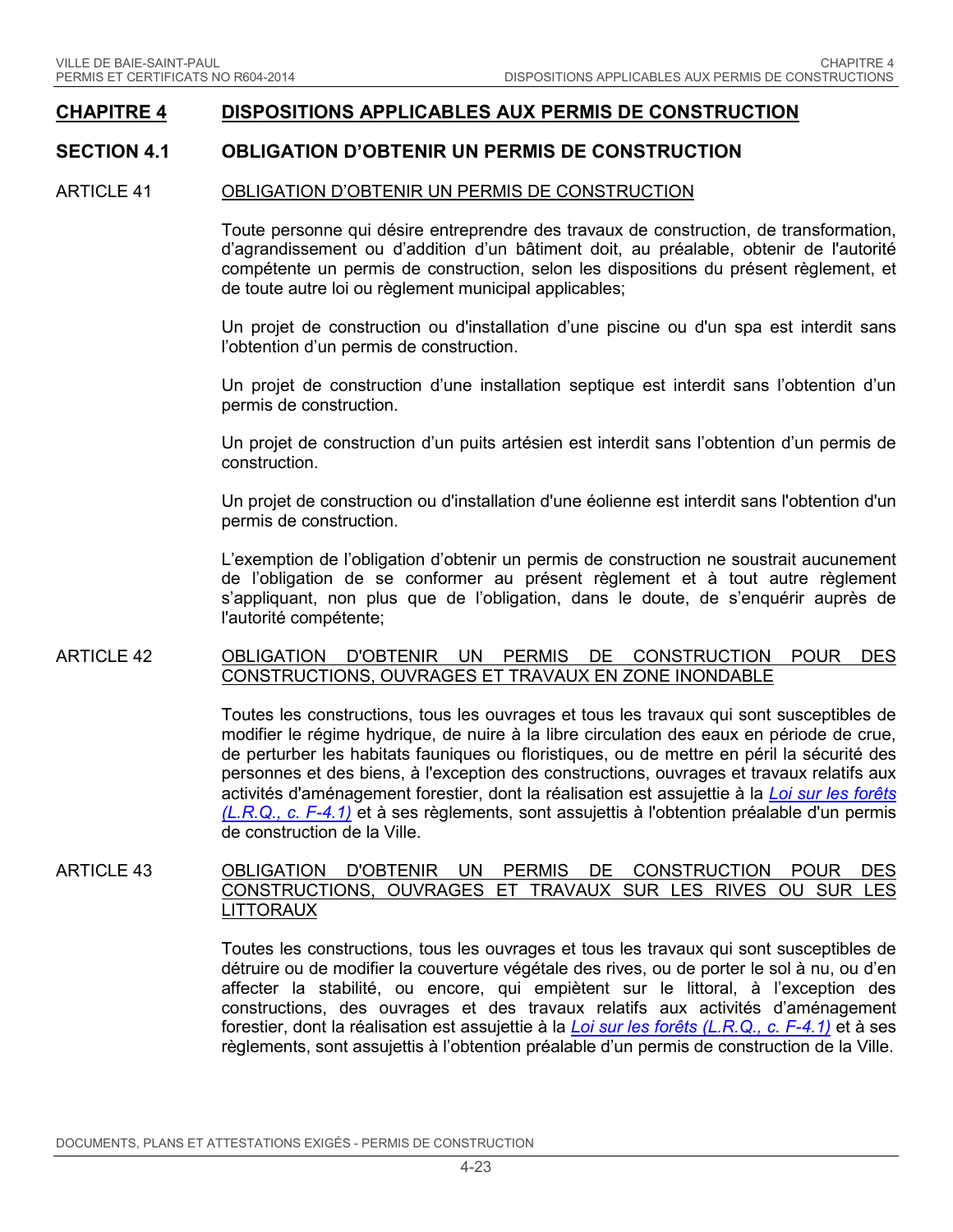#### ARTICLE 44 EXEMPTION D'OBTENIR UN PERMIS DE CONSTRUCTION

L'obligation d'obtenir un permis de construction, tel que décrit à la présente section, n'est pas obligatoire pour les interventions suivantes:

- 1° extérieur du bâtiment:
	- a) la réparation ou le remplacement d'éléments détériorés du revêtement extérieur et d'éléments décoratifs du bâtiment, à condition que l'apparence du bâtiment ou de l'élément décoratif demeure identique;
	- b) le rejointoiement d'éléments de maçonnerie;
	- c) les travaux de peinture extérieurs. À l'intérieur d'une zone nécessitant le dépôt d'un PIIA, les couleurs utilisées doivent être assujetties à une approbation par un fonctionnaire désigné;
	- d) le remplacement du bois détérioré des balcons, des galeries, des vérandas, des perrons et des escaliers extérieurs, à condition que leur dimension demeure identique;
	- e) l'installation de gouttières et de descentes pluviales;
- 2° intérieur du bâtiment:
	- a) les travaux intérieurs de décoration et de peinture;
	- b) la pose ou le retrait de revêtement de sol.

### **SECTION 4.2 DOCUMENTS, PLANS ET ATTESTATIONS EXIGÉS**

#### <span id="page-30-0"></span>ARTICLE 45 PERMIS DE CONSTRUCTION POUR UN BÂTIMENT PRINCIPAL ET UN BÂTIMENT COMPLÉMENTAIRE ANNEXÉ OU INTÉGRÉ

Pour une demande de permis de construction pour un bâtiment principal et un bâtiment complémentaire annexé ou intégré, un formulaire de demande de permis de construction fourni par la Ville doit être rempli en 2 exemplaires et signé par le propriétaire, ou son mandataire autorisé, ainsi que les documents et renseignements suivants :

- 1° deux exemplaires des plans, des élévations, des coupes et des devis requis pour assurer la bonne compréhension du projet de construction et de son usage; ces plans doivent indiquer le niveau du plancher fini du sous-sol, par rapport au niveau moyen du sol; ces plans doivent être dessinés à l'échelle, et reproduits par un procédé indélébile;
- 2° un certificat de piquetage et d'implantation;
- 3° deux exemplaires du plan d'implantation exécuté à une échelle d'au moins 1 : 500, reproduits par un procédé indélébile, et indiquant :
	- a) la forme, les dimensions et la superficie du terrain;
	- b) les lignes de rue;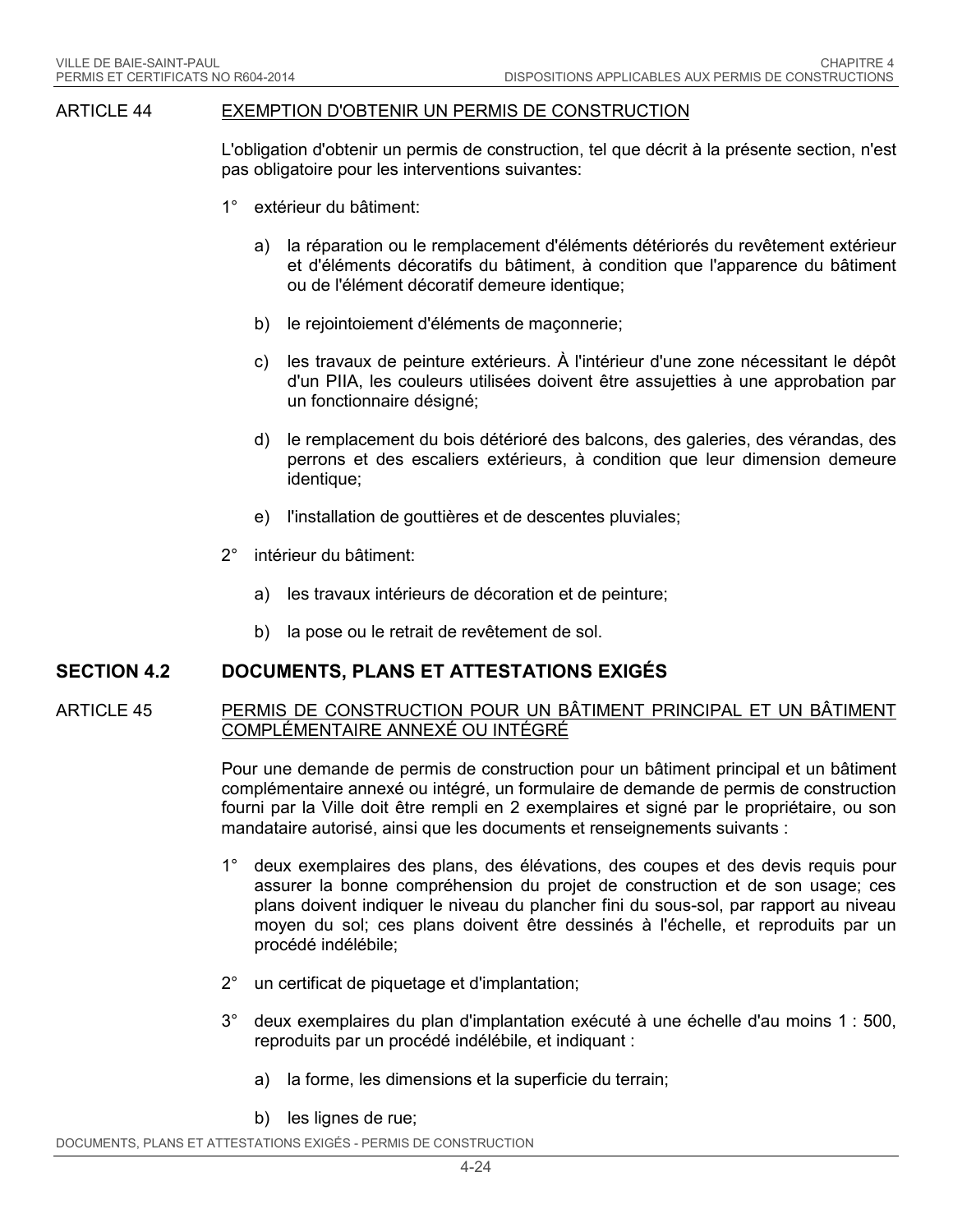- c) la superficie de construction au sol de la construction projetée;
- d) la superficie de construction au sol des constructions existantes, s'il y a lieu;
- e) la distance entre les constructions situées sur un même terrain, s'il y a lieu;
- f) la distance entre la construction projetée et les lignes de terrain;
- g) le niveau du terrain;
- h) le niveau et les variations de pente du terrain en %;
- i) la localisation des repères;
- j) les lacs, les cours d'eau, les rives, les plaines inondables (localisation et cotes applicables), les zones de mouvement de terrain et les milieux humides;
- k) le plan d'implantation doit également fournir, s'il y a lieu, des indications sur :
- l) l'usage du terrain et du bâtiment;
- m) la localisation de l'installation septique et de la source d'alimentation en eau potable;
- n) le nombre, la localisation et les dimensions des cases de stationnement hors rue, des allées de stationnement et des accès au terrain;
- o) les aires de manutention;
- p) les aires de stockage extérieures;
- q) l'aménagement des espaces libres;
- r) la partie du terrain qui a déjà été remblayée;
- s) la localisation de tout lac et de tout cours d'eau situé à moins de 25 mètres<sup>[10](#page-68-9)</sup> des lignes de terrain;
- t) la localisation de la zone de grand courant et de la zone de faible courant dans l'éventualité où le terrain est situé dans une plaine inondable;
- u) la localisation des zones à risques élevés, moyens ou faibles de mouvements de terrain;
- v) la localisation d'un talus dont la pente excède 25 %, et dont la hauteur excède 3 mètres;
- w) Une preuve écrite à l'effet que le ministère des Transports du Québec (MTQ) a accepté tout projet de travaux, de raccordement ou d'accès au réseau de routes sous sa responsabilité;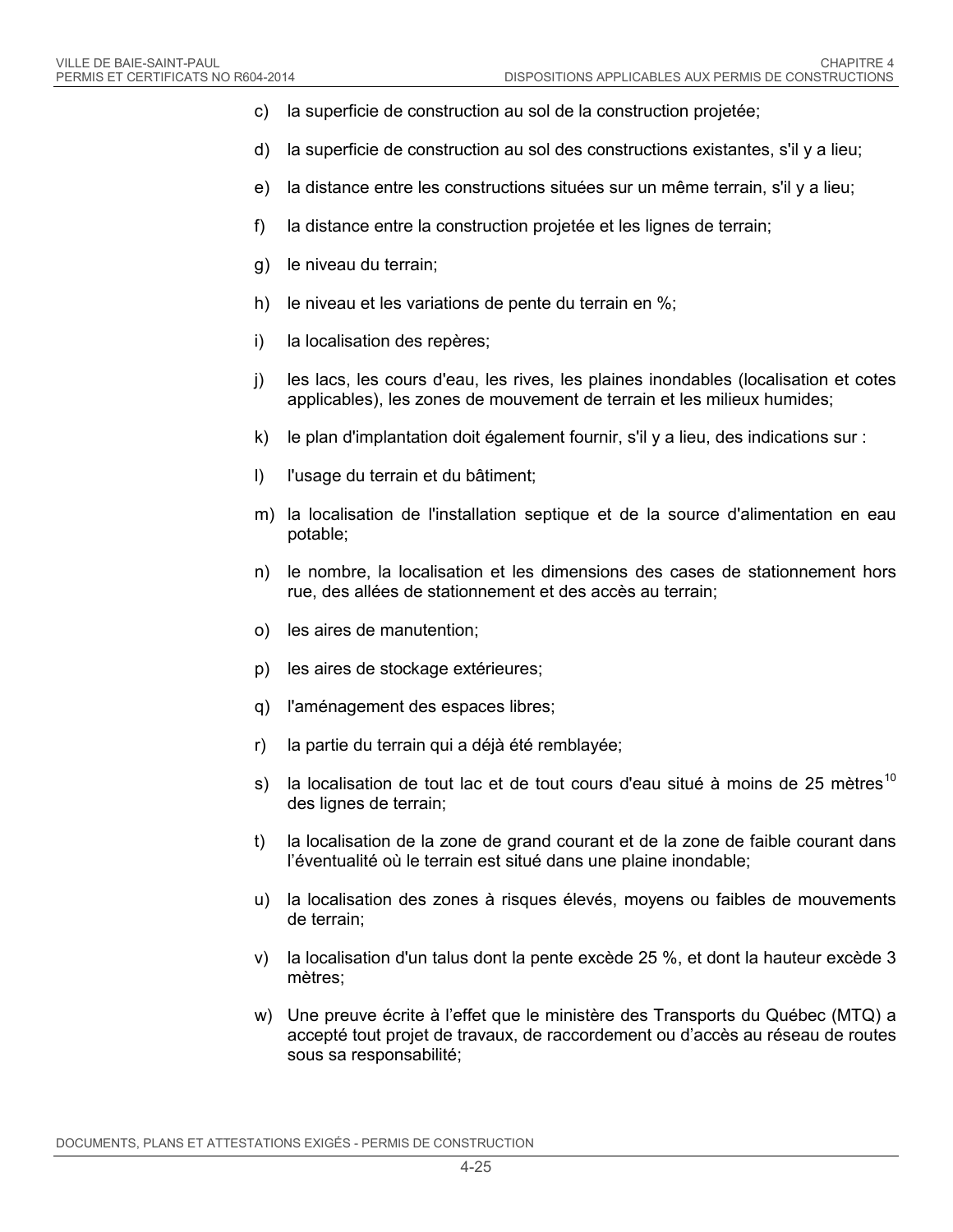- x) Pour une nouvelle construction, ou un agrandissement dont l'implantation nécessite l'abattage d'arbre(s), les documents demandés à l'*[ARTICLE 71 -](#page-50-0) [Demande de certificat d'autorisation pour l'abattage d'arbre\(s\)](#page-50-0)*;
- 4° dans le cas d'un branchement à l'égout, un document fournissant les informations suivantes :
	- a) le diamètre et le matériau des tuyaux, ainsi que la longueur totale du branchement à l'égout;
	- b) la nature des eaux à être déversées à l'égout, soient des eaux usées, des eaux pluviales, des eaux souterraines ou des eaux de refroidissement;
	- c) le mode d'évacuation des eaux pluviales en provenance du toit et du terrain, des eaux souterraines ou des eaux de refroidissement;
	- d) dans le cas d'un bâtiment qui n'est pas visé par la *[Loi sur le bâtiment](http://www2.publicationsduquebec.gouv.qc.ca/dynamicSearch/telecharge.php?type=2&file=/B_1_1/B1_1.html)  [\(chapitre](http://www2.publicationsduquebec.gouv.qc.ca/dynamicSearch/telecharge.php?type=2&file=/B_1_1/B1_1.html) B-1.1)*, la liste des appareils, autres qu'une baignoire, qu'une cuvette de W.C. ou qu'un lavabo, qui se raccordent au branchement à l'égout;
	- e) dans le cas d'un bâtiment visé par la *[Loi sur le bâtiment \(chapitre](http://www2.publicationsduquebec.gouv.qc.ca/dynamicSearch/telecharge.php?type=2&file=/B_1_1/B1_1.html) B-1.1)*, la caractéristique des eaux ainsi qu'une évaluation des débits des eaux déversées à l'égout;
	- f) dans le cas d'un branchement d'aqueduc, un document fournissant les informations suivantes:
	- g) le diamètre et le matériau des tuyaux ainsi que la longueur totale du branchement d'aqueduc;
	- h) dans le cas d'un bâtiment visé par la *[Loi sur le bâtiment \(chapitre](http://www2.publicationsduquebec.gouv.qc.ca/dynamicSearch/telecharge.php?type=2&file=/B_1_1/B1_1.html) B-1.1)*, une évaluation du volume quotidien d'eau courante utilisée, ainsi que la liste des appareils utilisant l'eau courante;
	- i) l'échéancier des travaux;
	- j) l'estimation du coût des travaux;
	- k) les ententes notariées requises, s'il y a lieu;
	- l) les permis, les certificats et les autorisations requis par les autorités gouvernementales, s'il y a lieu;

Dans le cas d'un terrain contaminé, identifié par le ministère, un certificat d'autorisation du ministère démontrant que les exigences, quant aux usages visés et s'il y a lieu, aux travaux de décontamination, sont respectées;

m) les autres renseignements requis pour assurer la bonne compréhension du projet.

Le paragraphe 2° du premier alinéa ne s'applique pas aux constructions pour fins agricoles sur des terres en culture.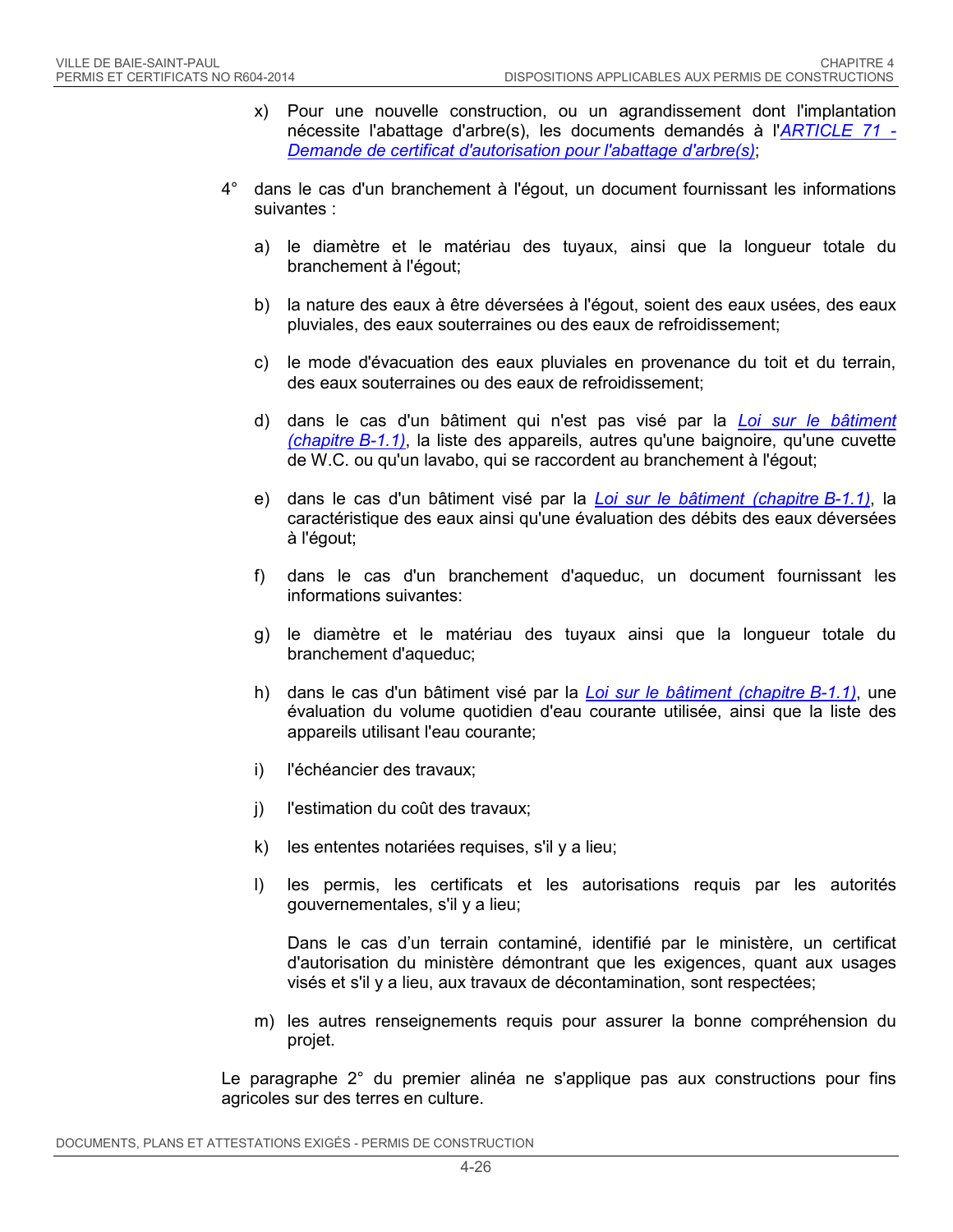#### <span id="page-33-0"></span>ARTICLE 46 PERMIS DE CONSTRUCTION POUR UN BÂTIMENT COMPLÉMENTAIRE ISOLÉ, UNE PISCINE OU UN SPA

Pour une demande de permis de construction pour un bâtiment complémentaire détaché ou une piscine, en plus des renseignements et documents exigés à l'*[ARTICLE 40](#page-27-0) - [Documents, plans et attestation exigés](#page-27-0) pour une déclaration de travaux,* les renseignements et document suivants sont exigés en 2 exemplaires :

- 1° À la demande du fonctionnaire désigné et lorsqu'applicable, un plan projet d'implantation préparé par un arpenteur-géomètre comprenant :
	- a) la localisation et les dimensions au sol de chacun des bâtiments détachés projetés et des bâtiments détachés existants, s'il y a lieu, sur le même terrain.

De plus, les mesures propres à chacune des marges devront être identifiées;

- b) la marge avant des bâtiments principaux sur les terrains adjacents lorsque requis;
- c) la localisation de toute servitude publique ou privée grevant le terrain;
- d) la localisation et les dimensions au sol de la piscine privée projetée ou existante;
- e) la localisation et les dimensions au sol du spa projeté ou existant.
- 2° Dans le cas d'une piscine publique :
	- a) une copie de tous les plans fournis au ministère en vue de l'obtention du certificat d'autorisation;
	- b) une copie du certificat d'autorisation et une copie de l'attestation de conformité de la mise en opération émise par le ministère;
	- c) Les plans et devis signés (signature originale) et scellés par un ingénieur conformément à la *Loi sur la qualité [de l'environnement \(L.R.Q., c.Q-2\)](http://www2.publicationsduquebec.gouv.qc.ca/dynamicSearch/telecharge.php?type=2&file=/Q_2/Q2.htm)*.

#### <span id="page-33-1"></span>ARTICLE 47 MODIFICATION MINEURE DES PLANS ET DEVIS EN COURS DE CONSTRUCTION

Si au cours des travaux pour lesquels un permis de construction a été émis, une personne désire faire part du désir de modifier de façon mineure les plans et devis autorisés, elle doit en aviser l'autorité compétente de la Ville sans qu'il y ait nécessité de déposer une nouvelle demande de permis de construction.

Cependant, si les modifications comprennent l'enlèvement de murs porteurs, l'enlèvement ou le sectionnement de poutres, solives ou autres supports, l'enlèvement, le déplacement ou le blocage d'escaliers, de sorties ou de fenêtres, tout changement dans les matériaux actuels, ou que l'usage projeté du bâtiment est changé, une nouvelle demande de permis de construction doit être faite pour les éléments à modifier.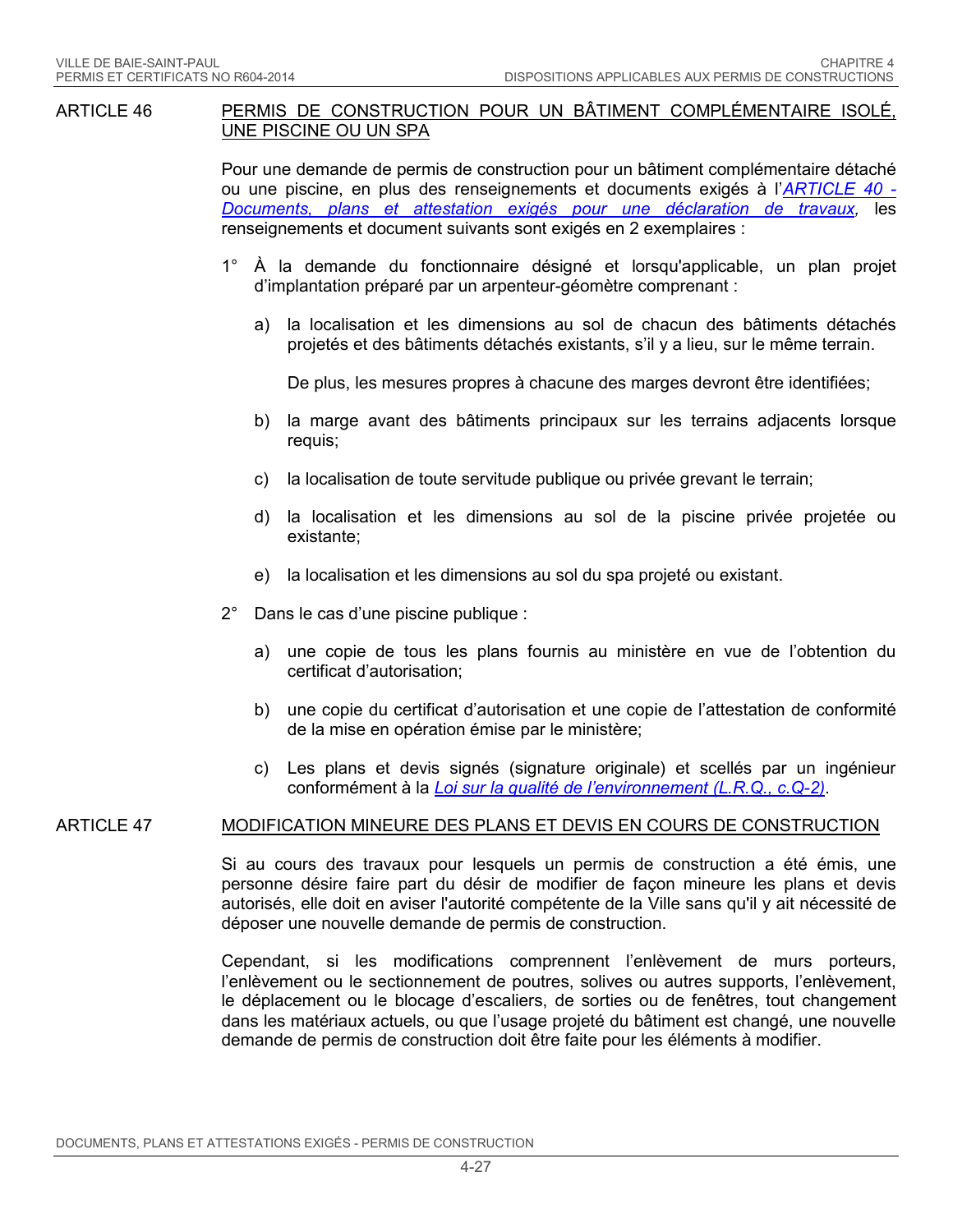#### ARTICLE 48 EXEMPTION DE FOURNIR CERTAINS DOCUMENTS

Selon la nature des travaux faisant l'objet de la demande de permis de construction, l'autorité compétente peut indiquer au requérant les informations, plans ou documents, parmi ceux énumérés à l'*ARTICLE 45 - [Permis de construction pour un bâtiment principal et un](#page-30-0)  [bâtiment complémentaire annexé ou intégré](#page-30-0)* et à l'*ARTICLE 46 - [Permis de construction pour un bâtiment](#page-33-0)  [complémentaire isolé, une piscine ou un spa](#page-33-0)*, qui ne sont pas requis pour l'analyse de sa demande de permis de construction et, en conséquence, qu'il n'est pas nécessaire de fournir.

#### ARTICLE 49 PERMIS DE CONSTRUCTION POUR UNE ÉOLIENNE DE MOYENNE ET DE GRANDE HAUTEUR

Un permis de construction est obligatoire à toute personne physique ou morale qui désire entreprendre des travaux visant l'implantation d'une ou plusieurs éoliennes.

Lorsqu'applicable, un projet d'implantation d'une ou de plusieurs éoliennes, doit être conforme au *Règlement sur les plans d'implantation et d'intégration architecturale R608- 2014.*

Une demande de permis de construction doit être accompagnée des documents suivants :

- 1° Les noms, adresses et numéros de téléphone du requérant et de son représentant autorisé, le cas échéant;
- 2° L'identification cadastrale du lot visé;
- 3° L'autorisation écrite du propriétaire du terrain sur lequel la grande éolienne sera construite, ainsi que la durée de l'occupation de la parcelle visée du terrain;
- 4° Les coordonnées géographiques de l'emplacement de chacune des éoliennes;
- 5° Un plan effectué par un professionnel habilité localisant toute éolienne sur le terrain visé, son chemin d'accès, ainsi que sa distance séparatrice par rapport aux éléments suivants dans un rayon prescrit par la réglementation :
	- a) périmètre d'urbanisation;
	- b) habitations;
	- c) immeubles protégés;
	- d) cours d'eau et lacs;
	- e) chemin public;
	- f) route collectrice;
	- g) prises d'eau, installation de captage et de distribution d'eau privée ou publique (barrage, pompes, station de distribution, etc.);
	- h) érablière, cabane à sucre exploitée à des fins commerciales;

DOCUMENTS, PLANS ET ATTESTATIONS EXIGÉS - PERMIS DE CONSTRUCTION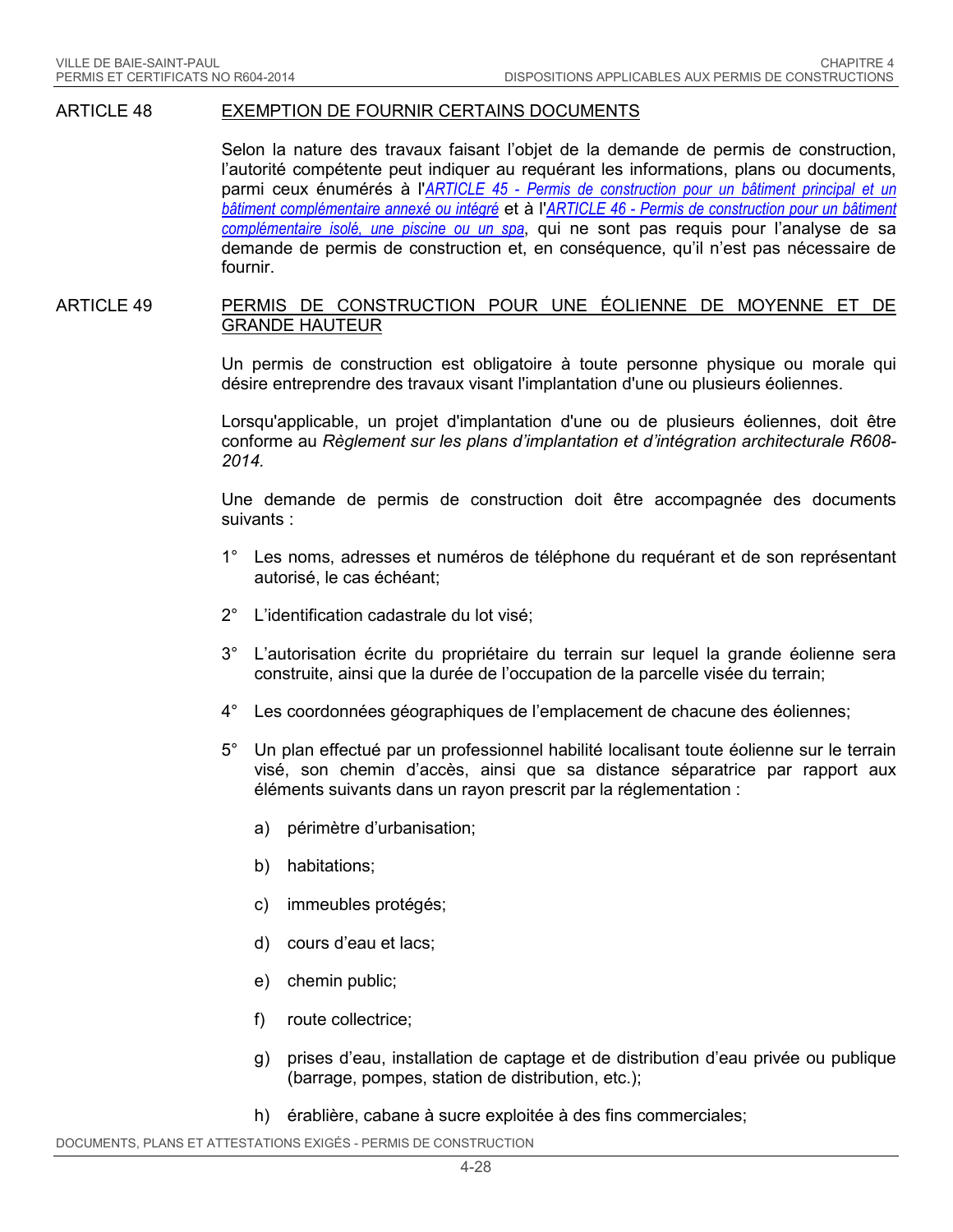- i) chemin d'accès ou infrastructure de transport d'électricité;
- j) limites de propriété du (des) terrain(s) concerné(s).
- 6° Une description du type, de la forme, de la couleur et de la hauteur de l'éolienne, ainsi que de son système de raccordement au réseau électrique;
- 7° Une description des postes et lignes de raccordement au réseau électrique et du groupe électrogène diésel, s'il y a lieu;
- 8° La distance entre les éoliennes implantées sur un même terrain, s'il y a lieu;
- 9° La justification du site projeté, la ou les alternatives analysées par le requérant afin de minimiser les impacts du projet sur le paysage, le bruit et l'illumination, tant pour une grande éolienne que, le cas échéant, pour le tracé d'un chemin d'accès ou de l'infrastructure de transport d'électricité, et la démonstration que le site ou le tracé retenu sont les meilleurs;
- 10° Une simulation visuelle de l'implantation à terme de ou des éoliennes exigée en vertu du Règlement sur les plans d'implantation et d'intégration architecturale R608- 2014;
- 11° L'échéancier prévu des réalisations;
- 12° Le coût estimé des travaux;
- 13° Une copie conforme de l'autorisation accordée par la Commission de protection du territoire agricole, lorsque requis par la *[Loi sur la protection du territoire et des](http://www2.publicationsduquebec.gouv.qc.ca/dynamicSearch/telecharge.php?type=2&file=/P_41_1/P41_1.html)  [activités agricoles](http://www2.publicationsduquebec.gouv.qc.ca/dynamicSearch/telecharge.php?type=2&file=/P_41_1/P41_1.html) (L.R.Q., c.P-41.1)*.

Toute modification ou ajout à une demande déjà présentée exige le dépôt de tous les documents ci-avant décrits qui ont à être rectifiés par la modification ou l'ajout projeté et qui, pour fin du présent règlement, constitue une nouvelle demande d'autorisation.

#### ARTICLE 50 PERMIS DE CONSTRUCTION POUR UNE ÉOLIENNE DE FAIBLE HAUTEUR (DOMESTIQUE)

Pour qu'une demande de certificat d'autorisation puisse être complète et faire l'objet d'une étude, les renseignements et documents requis sont les suivants :

- 1° le nom, l'adresse et le numéro de téléphone du requérant;
- 2° le plan de cadastre ou d'opération cadastrale du site faisant l'objet de la demande;
- 3° une copie conforme du ou des certificats d'autorisation du ministère, lorsque requis;
- 4° un plan d'implantation de l'éolienne et de tous les ouvrages, structures ou constructions complémentaires à une échelle de 1 : 5 000, ou plus grande, montrant:
	- a) les points cardinaux;
	- b) les limites du ou des lots visés par la demande;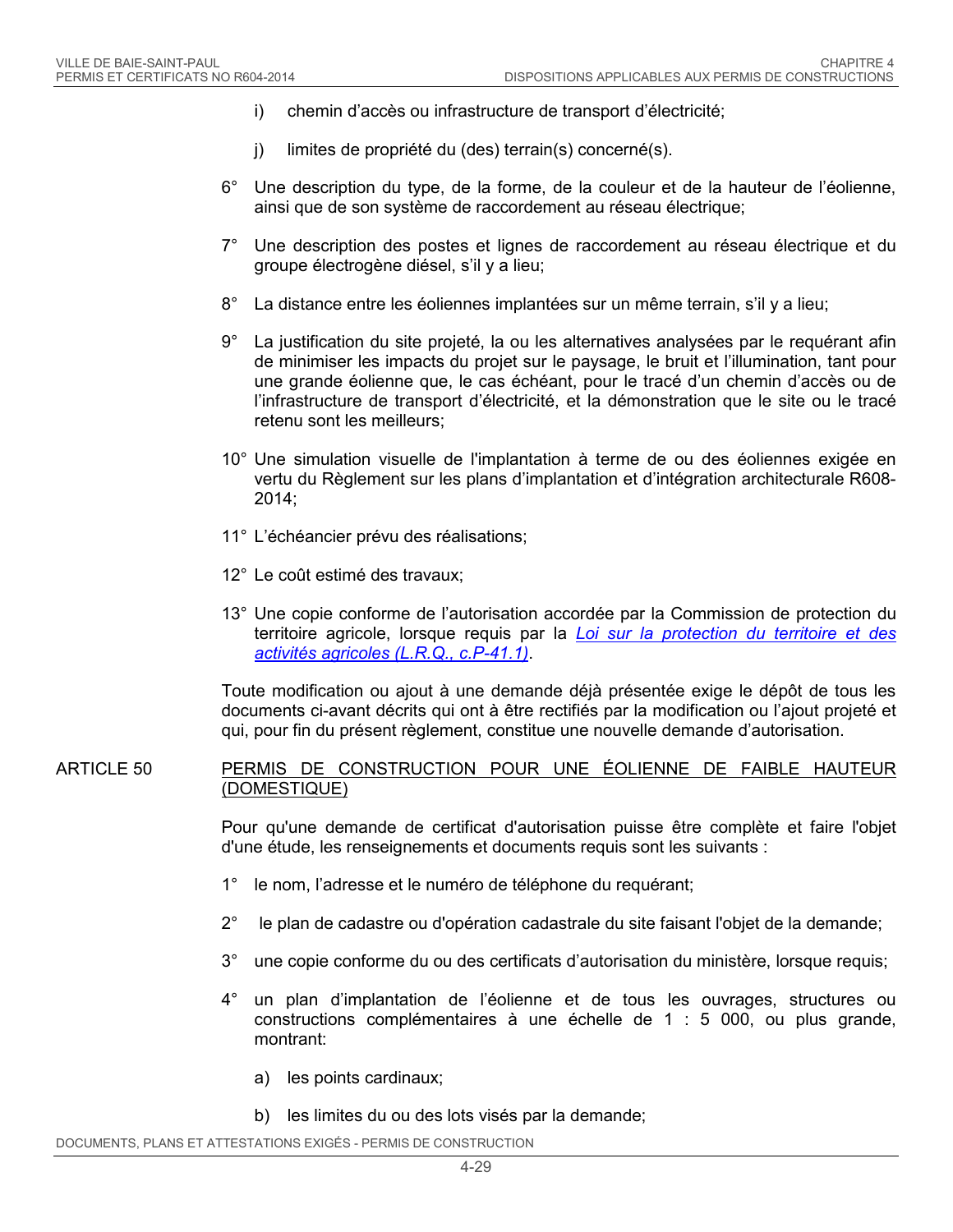- c) la localisation précise de l'éolienne et les distances, dans un rayon de 100 m :
	- i) des habitations voisines;
	- ii) des routes publiques ou privées;
	- iii) des immeubles protégés;
	- iv) des territoires d'intérêt écologique;
	- v) des ensembles d'intérêt esthétique;
	- vi) des ensembles d'intérêt historique, culturel ou architectural;
	- vii) des puits et des prises d'eau potable communautaires;
	- viii) des cours d'eau, des étangs, des lacs, des marais, des marécages et des tourbières;
	- ix) des tours et autres infrastructures de télécommunication;
	- x) des infrastructures et équipements des services publics;
	- xi) des espaces boisés de plus de 5 000 m²;
	- xii) de tout autre élément jugé pertinent et nécessaire à l'étude de la demande;
- 5° une description du type, de la forme, de la couleur et de la hauteur de l'éolienne;
- 6° les plans et devis d'assemblage et d'installation produits par un professionnel habilité, s'il s'agit d'une éolienne construite sur place;
- 7° les instructions d'assemblage, d'installation et de mise en marche du fabricant dans le cas d'une éolienne produite en usine;
- 8° l'échéancier prévu et le coût de réalisation des travaux;
- 9° l'entrepreneur ou le professionnel chargé de la réalisation des travaux d'assemblage, d'installation, de mise en marche et de raccordement de l'éolienne.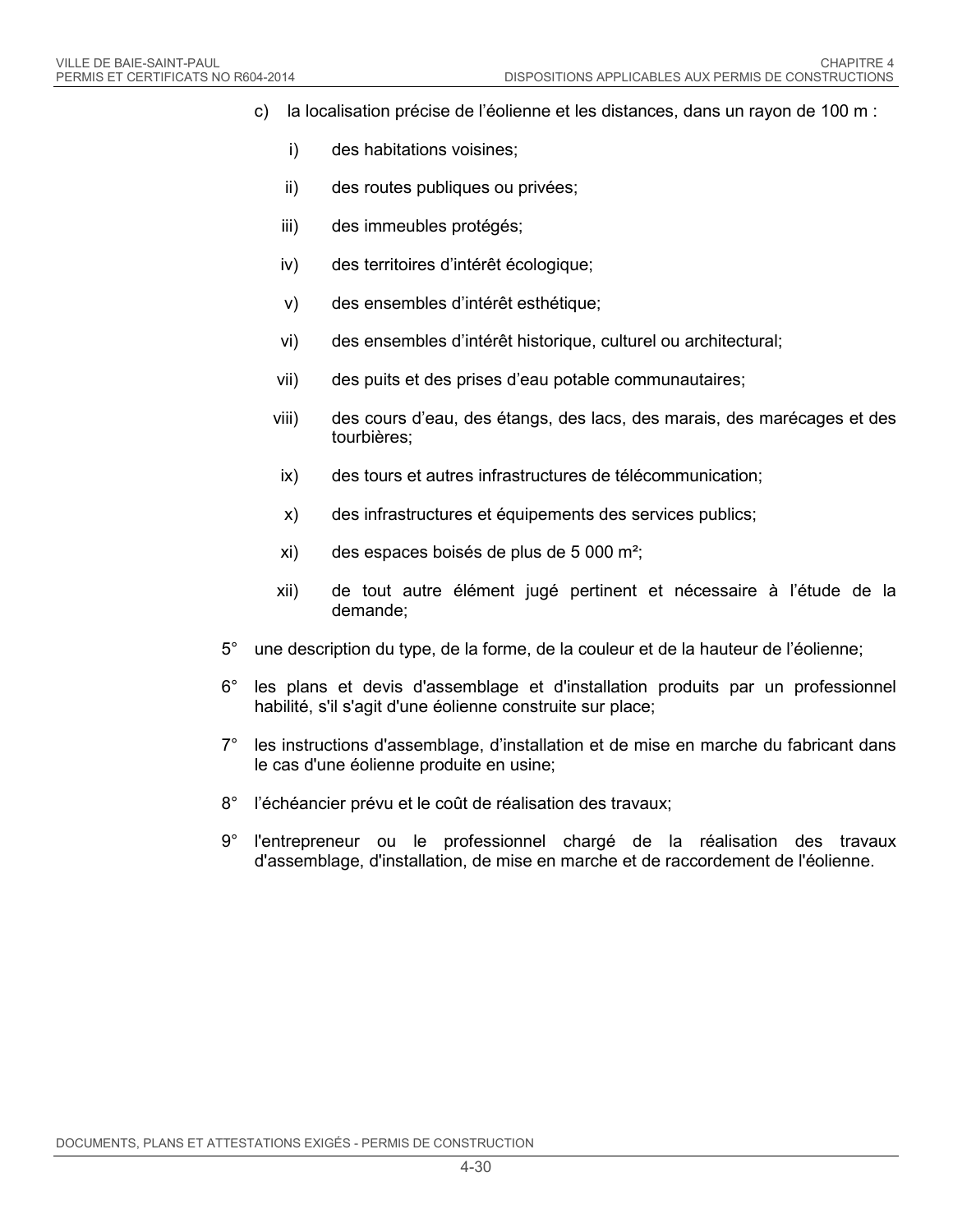### **SECTION 4.3 CERTIFICAT DE CONFORMITÉ DU SYSTÈME D'ÉVACUATION ET DE TRAITEMENT DES EAUX USÉES**

### ARTICLE 51 OBLIGATION D'OBTENIR UN CERTIFICAT DE CONFORMITÉ

Dans le cas d'un permis de construction concernant un système servant à l'évacuation et au traitement des eaux usées, à l'exception des installations à vidange périodique, les installations biologiques, les cabinets à fosses sèche ou à terreau, ainsi que le puits d'évacuation, qui doit être produit, le requérant doit fournir un rapport nommé «attestation de conformité» produit par le professionnel ayant effectué les plans et devis ayant servis à l'analyse de la demande de permis de construction du système et ce, dans les 30 jours suivants la fin des travaux.

Ce rapport doit, entre autre, confirmer que le système a été construit conformément aux plans et devis déposés lors de la demande de permis, et conformément au *Règlement sur l'évacuation et le traitement des eaux usées des résidences isolées* (*chapitre Q-2, r. 22)*, ainsi qu'a toute autre loi ou règlement*.* Les informations suivantes doivent être incluses au rapport «attestation de conformité» :

- 1° Un plan de localisation du système, à l'échelle, sur le terrain où se situe ce dernier. Le plan doit contenir les éléments suivants :
	- a) tout puits ou autres sources servant à l'alimentation en eau, y compris ceux situés sur les terrains voisins;
	- b) tout lac ou cours d'eau;
	- c) tout marais ou étang;
	- d) toute conduite d'eau de consommation;
	- e) toute limite de propriété;
	- f) tout puits tubulaire dont la profondeur est de 5,0 mètres ou plus et aménagé conformément au Règlement sur le captage des eaux souterraines;
	- g) toute conduite souterraine de drainage;
	- h) tout haut de talus;
	- i) tout arbre;
- 2° la localisation exacte des parties du système. Les distances doivent apparaître sur le plan de localisation;
- 3° la désignation cadastrale du terrain sur lequel le projet a été réalisé ou, à défaut de la désignation cadastrale, l'identification la plus précise du lieu où le projet a été réalisé;
- 4° le nombre de chambres à coucher réel de la résidence isolée;
- 5° le nom de l'entreprise qui a exécuté les travaux;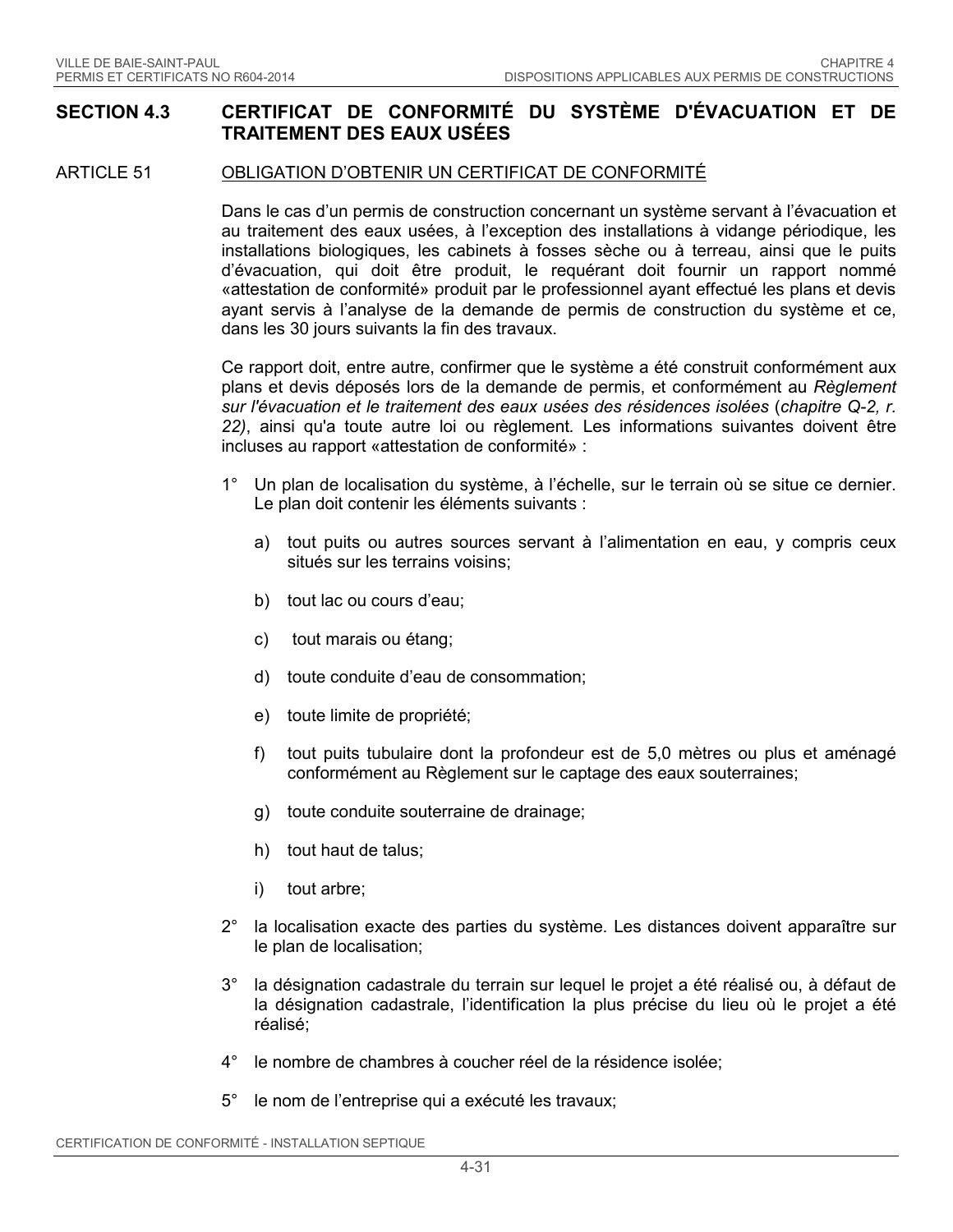- 6° la date d'exécution des travaux;
- 7° le type de fosse installée;
- 8° le type d'élément épurateur installé;
- 9° une photo de la fosse septique en place non remblayée, orientée de façon à ce que l'on puisse voir la capacité (volume) de ladite fosse, le numéro BNQ, le numéro NQ et le fabriquant de la fosse;
- 10° une photo de l'élément épurateur non remblayé, orientée vers un point de référence permettant une localisation visuelle;
- 11° une photo globale du système, orientée vers un point de référence;
- 12° une attestation de la conformité de l'installation septique avec le Q-2, r.22. et avec les plans et devis déposés pour la demande de permis de construction. Dans l'éventualité où les travaux exécutés diffèrent des plans et devis déposés lors de la demande de permis de construction, un plan tel que construit devra être produit par le professionnel.

Si le système doit desservir un bâtiment autre qu'une résidence isolée, les renseignements et documents mentionnés au présent article doivent être préparés et signés par un ingénieur membre de l'Ordre des ingénieurs du Québec. Ces renseignements et ces documents doivent être accompagnés d'une attestation de l'ingénieur suivant laquelle le dispositif est conforme au présent règlement, et qu'il est en mesure de traiter les eaux usées compte tenu de leurs caractéristiques.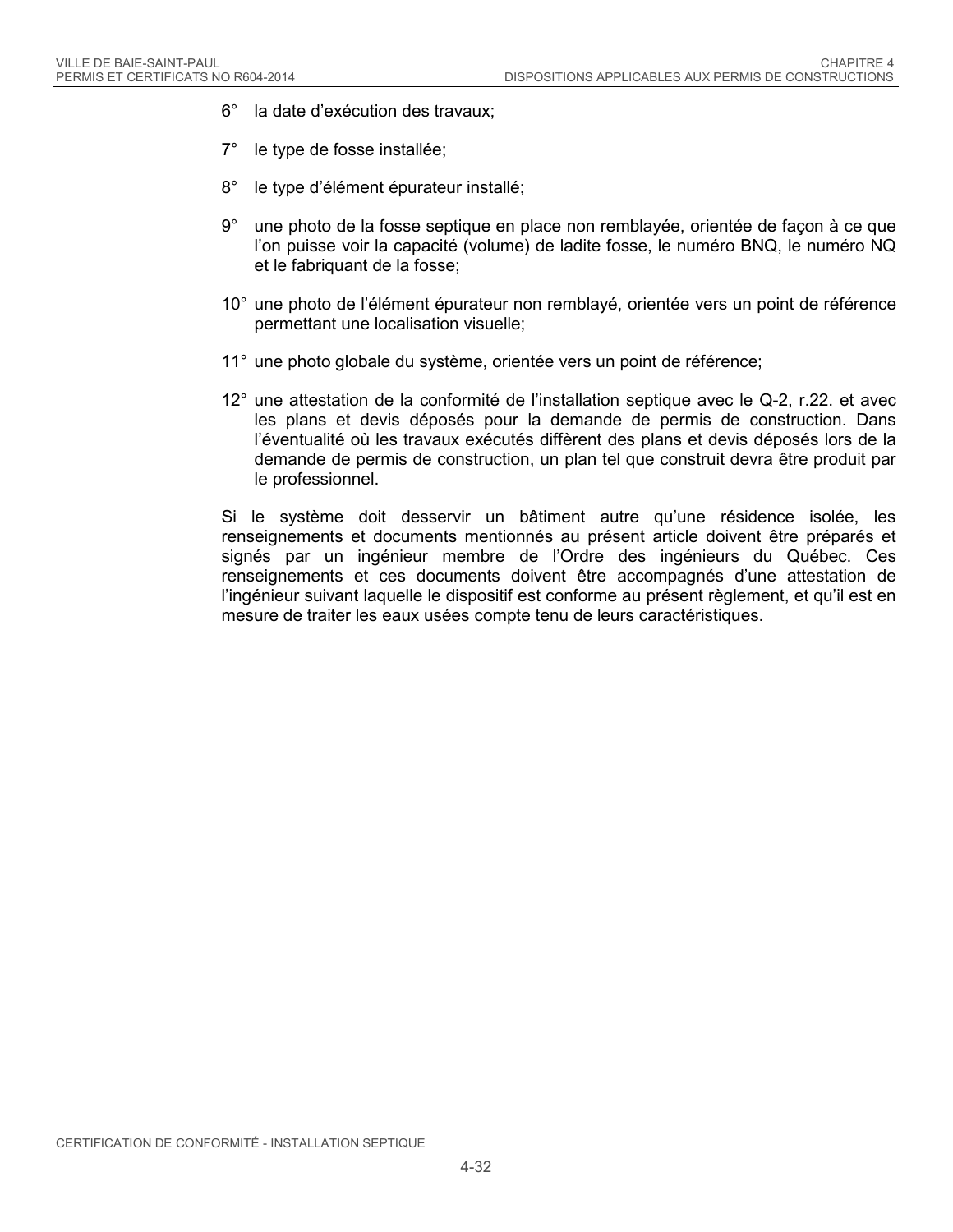### **SECTION 4.4 SURVEILLANCE DES TRAVAUX ET ATTESTATION DE CONFORMITÉ POUR LES PERMIS DE CONSTRUCTION ÉMIS POUR UN USAGE COMMERCIAL, INDUSTRIEL, INSTITUTIONNEL OU MULTIFAMILIAL DE PLUS DE 4 LOGEMENTS[11](#page-68-10)**

#### ARTICLE 52 SURVEILLANCE DES TRAVAUX PAR UN PROFESSIONNEL ET ATTESTATION

Dans le cas d'un permis de construction émis pour la construction, l'agrandissement, la reconstruction, la rénovation ou la modification d'un immeuble dont l'usage est commercial, industriel, institutionnel ou multifamilial de 5 logements et plus, la surveillance des travaux doit être assurée par un membre d'un ordre professionnel compétent en la matière.

Cette personne doit attester par écrit que le projet est conforme aux plans et devis ayant été déposés lors de la demande de permis de construction et, le cas échéant, aux Codes applicables. Si des changements au projet ont eu lieu au cours de sa réalisation, de nouveaux plans et devis reprenant les informations permettant de comprendre les changements, tels que réalisés devront, être déposés à la Ville afin de déterminer si le permis de construction est toujours valide.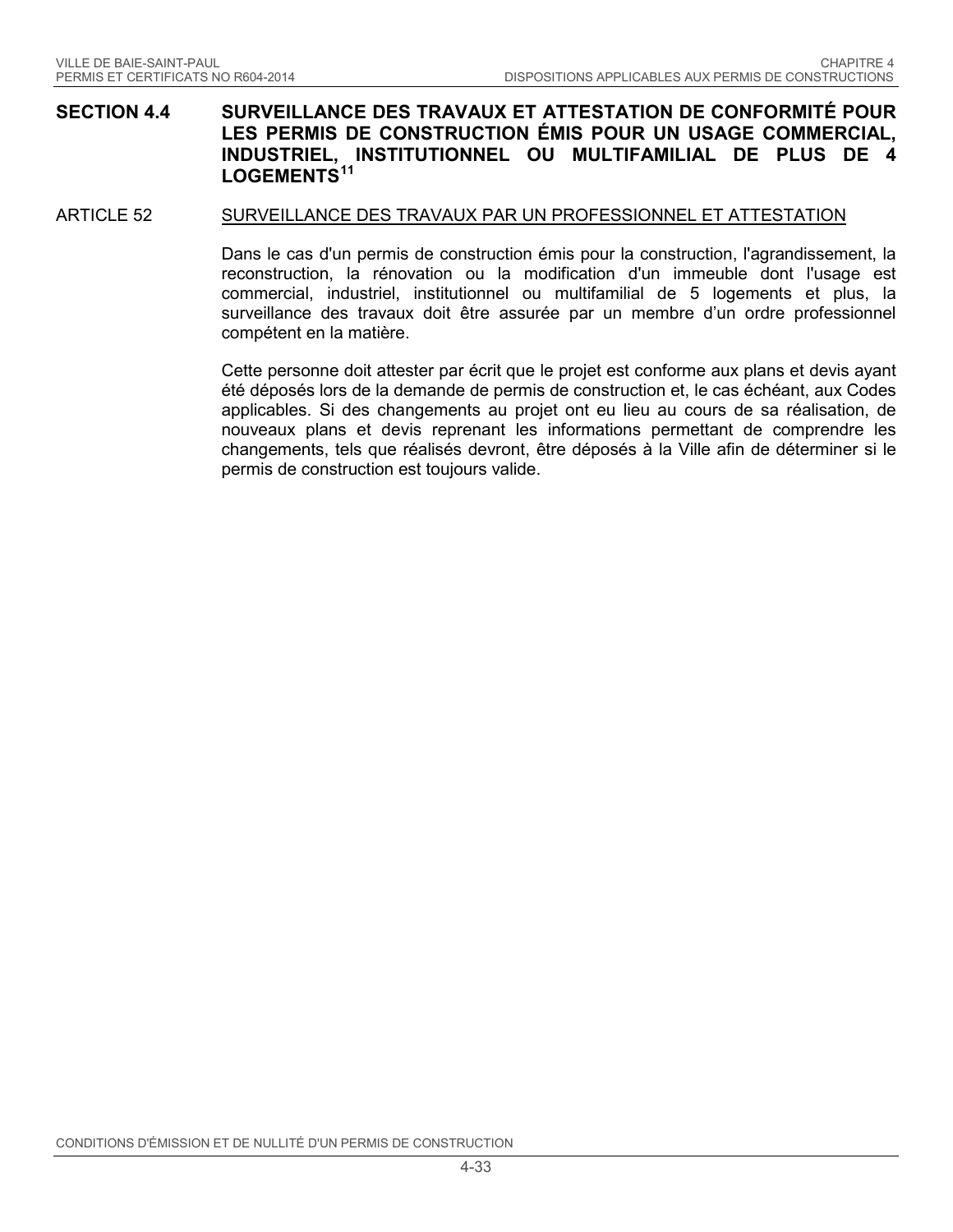### **SECTION 4.5 CONDITIONS D'ÉMISSION ET NULLITÉ D'UN PERMIS DE CONSTRUCTION**

ARTICLE 53 DISPOSITIONS RELATIVES À TOUS LES PERMIS DE CONSTRUCTION DE BÂTIMENT PRINCIPAL

L'autorité compétente émet un permis de construction si :

- 1° la demande est conforme aux règlements d'urbanisme applicables;
- 2° la demande est accompagnée de tous les plans et documents exigés par le présent règlement;
- 3° le tarif pour l'obtention du permis a été payé;
- 4° le cas échéant, la demande est accompagnée d'une résolution du conseil municipal attestant que le projet a été approuvé, lorsqu'une telle autorisation est requise eu égard au Règlement sur les plans d'implantation et d'intégration architecturale (PIIA) R608-2014 et au Règlement sur les plans d'aménagement d'ensemble (PAE) R632- 2015;
- 5° le propriétaire a effectué une contribution pour fins de parcs, de terrains de jeux ou d'espaces naturels selon les modalités prévues à cet effet au Règlement de lotissement R602-2014, ou en vertu d'une entente signée conformément au Règlement sur les ententes sur les travaux municipaux R597-2014 en vigueur;
- 6° le cas échéant, les autorisations requises en vertu de la *[Loi sur la protection du](http://www2.publicationsduquebec.gouv.qc.ca/dynamicSearch/telecharge.php?type=2&file=/P_41_1/P41_1.html)  [territoire et des activités agricoles \(L.R.Q., c.](http://www2.publicationsduquebec.gouv.qc.ca/dynamicSearch/telecharge.php?type=2&file=/P_41_1/P41_1.html) P-41.1)* ont été octroyées.
- 7° le terrain sur lequel doit être érigée chaque construction projetée, y compris ses dépendances, forme un ou plusieurs lots distincts sur les plans officiels du cadastre conformes au *Règlement de lotissement R602-2014*, ou s'ils n'y sont pas conformes, qui sont protégés par des droits acquis.
- 8° Cet article ne s'applique pas :
	- a) aux constructions pour fins agricoles sur des terres en culture;
	- b) à la construction d'un bâtiment complémentaire;
	- c) à la construction d'un campement forestier sur la propriété de la Seigneurie de Beaupré;
	- d) à la construction d'un abri sommaire en milieu forestier;
	- e) aux projets d'ensemble dans lesquels plusieurs bâtiments principaux peuvent être implantés sur un même terrain; toutefois, ce terrain doit former un ou plusieurs lots distincts sur les plans officiels du cadastre.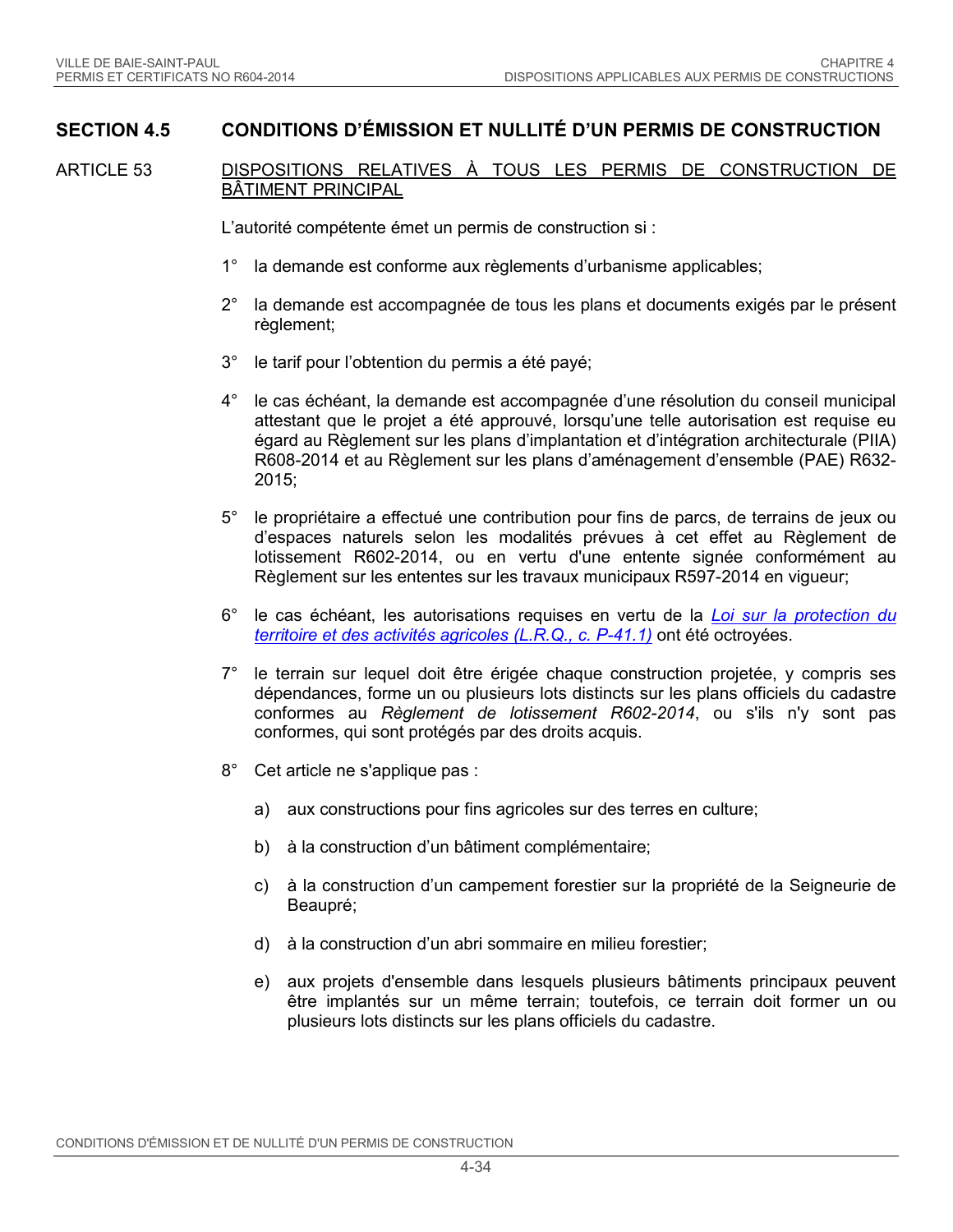#### ARTICLE 53.1 CONSTRUCTION EXISTANTE SUR UN LOT ENCLAVÉ<sup>[12](#page-68-11)</sup>

Malgré toutes dispositions à ce contraire, l'obligation d'être adjacent à une rue publique ou privée conforme au règlement de lotissement ne s'applique pas pour la reconstruction, la modification ou l'agrandissement d'un bâtiment principal dans les parties de territoire répondant aux conditions suivantes :

- 1° le terrain n'est pas adjacent à une rue publique ou privée conforme au règlement de lotissement;
- 2° le terrain est déjà l'assiette du bâtiment principal devant être reconstruit, modifié ou agrandi, lequel est érigé et utilisé conformément à la réglementation ou est protégé par droits acquis ou encore, le bâtiment principal à être reconstruit sera érigé et utilisé conformément à la réglementation.

#### ARTICLE 54 À L'INTÉRIEUR DU PÉRIMÈTRE URBAIN

1° Un permis de construction à l'intérieur des limites d'un périmètre urbain peut être émis uniquement sur un terrain adjacent à une rue desservie par les services d'aqueduc et d'égout ayant fait l'objet d'une autorisation délivrée en vertu de la loi, ou du fait que le règlement décrétant leur installation soit en vigueur. Le raccordement aux deux services doit être fait à l'un des deux lorsqu'un seul service est disponible.

Ne s'applique pas aux constructions pour fins agricoles sur des terres en culture. Cependant, il s'applique aux résidences situées sur ces terres.

- 2° Aucun permis de construction pour un bâtiment principal n'est accordé à moins que le terrain sur lequel doit être érigée la construction projetée ne soit adjacent à:
	- a) une rue publique;
	- b) une rue ayant fait l'objet d'une entente signée conformément au Règlement sur les ententes sur les travaux municipaux R597-2014;
	- c) une rue cadastrée et reconnue par résolution du conseil municipal.

### ARTICLE 55 À L'EXTÉRIEUR DU PÉRIMÈTRE URBAIN

1° Un permis de construction à l'extérieur des limites d'un périmètre urbain peut être émis uniquement sur un terrain adjacent à une rue desservie par les services d'aqueduc et d'égout ayant fait l'objet d'une autorisation délivrée en vertu de la loi ou du fait que le règlement décrétant leur installation soit en vigueur. Le raccordement aux deux services doit être fait à l'un des deux lorsqu'un seul service est disponible.

Ne s'applique pas aux constructions pour fins agricoles sur des terres en culture. Cependant, il s'applique aux résidences situées sur ces terres.

Dans le cas où les services d'aqueduc et d'égout ne sont pas établis sur la rue ou la route en bordure de laquelle une construction est projetée, et que le règlement décrétant leur installation n'est pas en vigueur, un permis de construction ne sera émis que si les projets d'alimentation en eau potable et d'épuration des eaux usées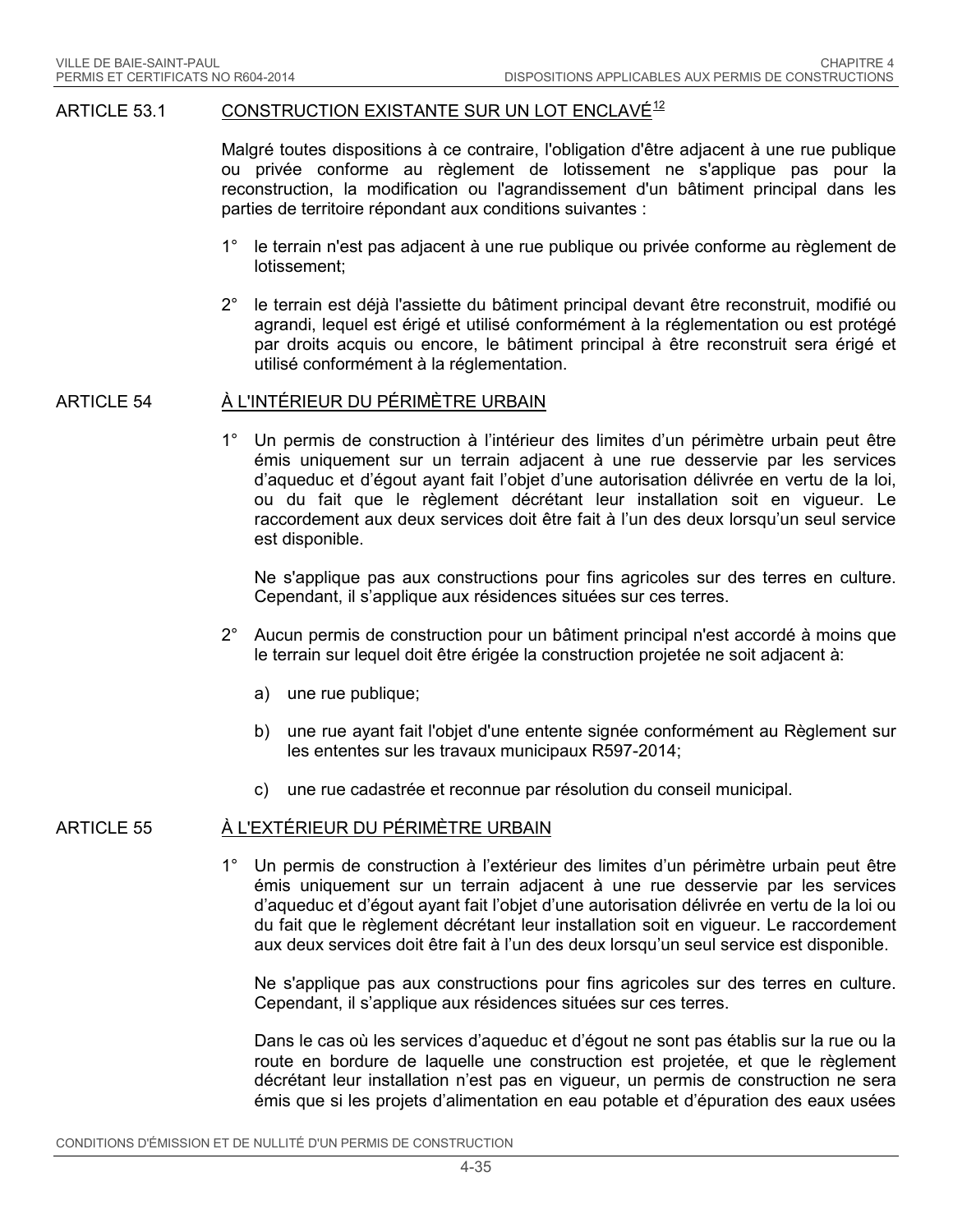sont faits conformément à la *[Loi sur la qualité de l'environnement \(L.R.Q., c.Q-2\)](http://www2.publicationsduquebec.gouv.qc.ca/dynamicSearch/telecharge.php?type=2&file=/Q_2/Q2.htm)*, et à ses règlements.

- 2° Aucun permis de construction pour un bâtiment principal n'est accordé à moins que le terrain sur lequel doit être érigée la construction projetée ne soit adjacent à:
	- a) une rue publique;
	- b) une rue ayant fait l'objet d'une entente signée conformément au Règlement sur les ententes sur les travaux municipaux R597-2014;
	- c) une rue cadastrée et reconnue par résolution du conseil municipal.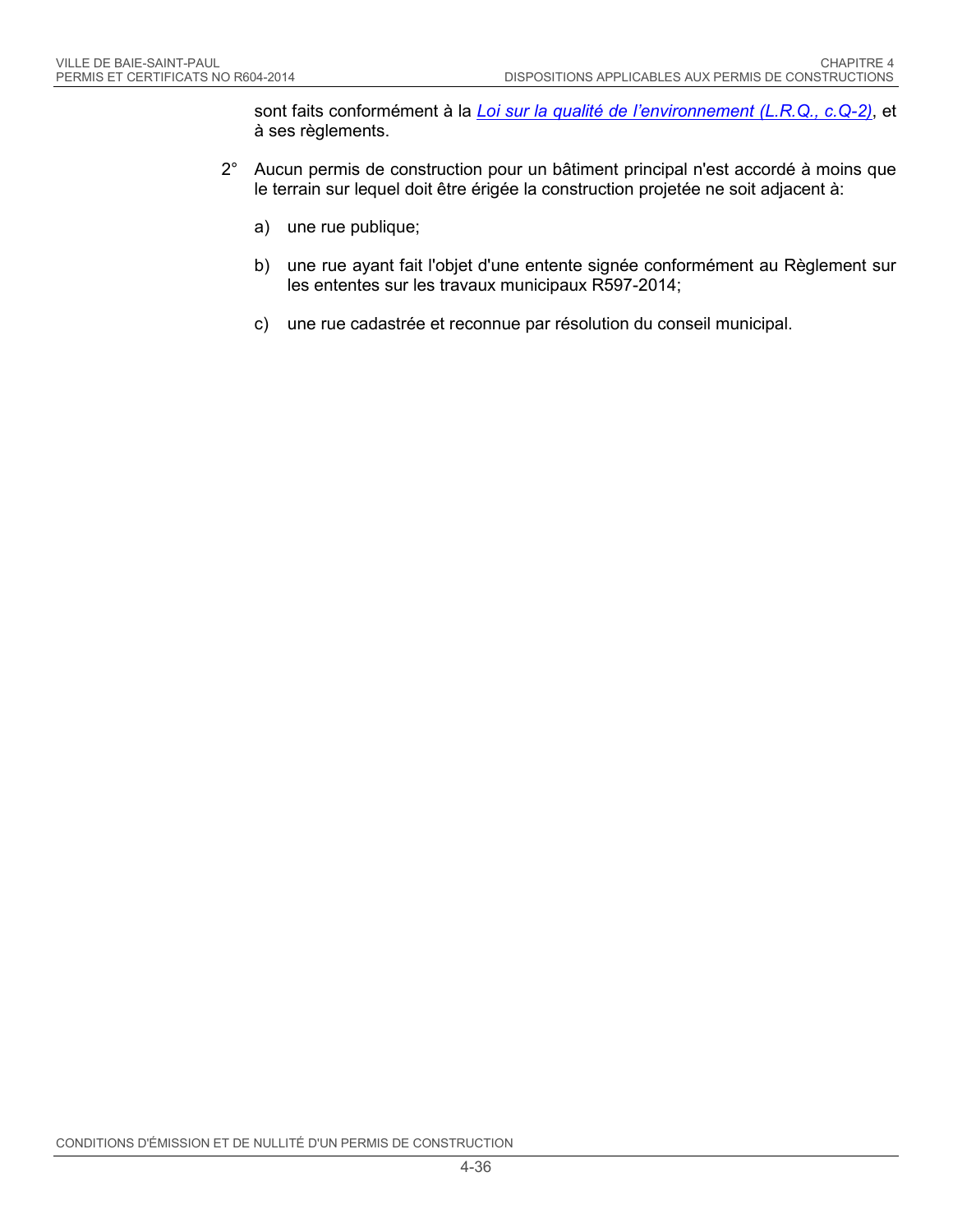#### ARTICLE 56 CAUSE DE RÉVOCATION D'UN PERMIS DE CONSTRUCTION ET RENOUVELLEMENT

Un permis de construction est nul si :

- 1° la construction n'est pas conforme aux plans et documents approuvés, sous réserve des dispositions de l'*ARTICLE 47 - [Modification mineure des plans et devis en cours](#page-33-1)  [de construction](#page-33-1)*;
- 2° les travaux de construction ne débutent pas dans les 6 mois de la date d'émission du permis de construction;
- 3° les travaux de construction sont interrompus pendant une période consécutive de 6 mois;
- 4° la construction n'est pas complétée dans les 24 mois.

#### ARTICLE 57 OBLIGATIONS DU TITULAIRE D'UN PERMIS DE CONSTRUCTION

Le titulaire d'un permis de construction doit :

- 1° conserver sur le chantier de construction une copie des plans et devis approuvés par le fonctionnaire désigné;
- 2° donner au moins 48 heures d'avis, au fonctionnaire désigné, de son intention de commencer les travaux;
- 3° fournir au fonctionnaire désigné un certificat de localisation dès que les fondations sont coulées, et que les murs en porte-à-faux sont érigés;
- 4° donner un avis au fonctionnaire désigné dans les 7 jours qui suivent le parachèvement des travaux.

Le paragraphe 3° du premier alinéa ne s'applique pas à la transformation de bâtiments ni à la construction ou à l'addition d'un bâtiment complémentaire isolé dont la superficie de construction au sol n'excède pas 75,0 mètres carrés.<sup>[13](#page-68-12)</sup>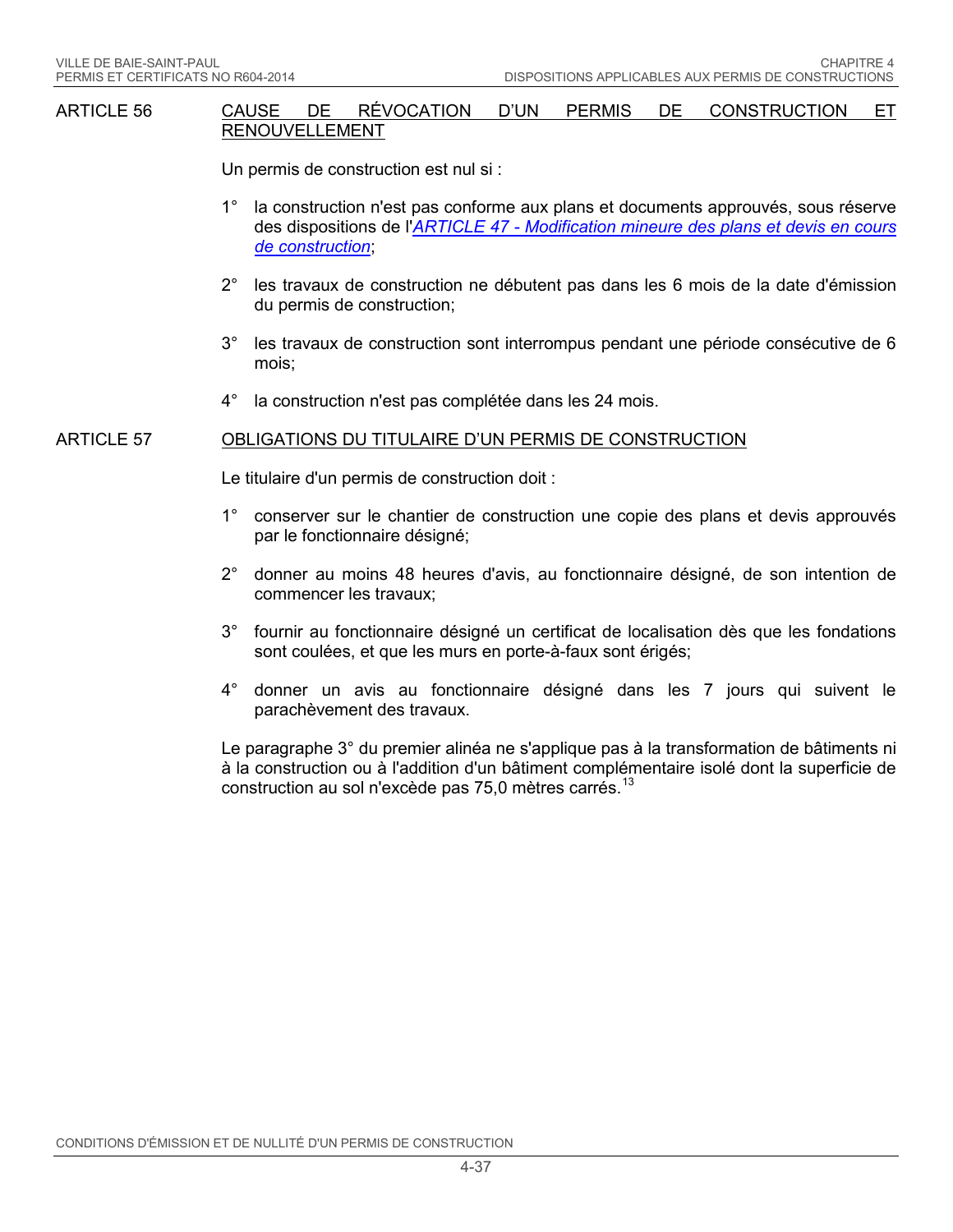### **CHAPITRE 5 DISPOSITIONS APPLICABLES AUX CERTIFICATS D'AUTORISATION**

### **SECTION 5.1 OBLIGATION D'OBTENIR UN CERTIFICAT D'AUTORISATION**

#### ARTICLE 58 OBLIGATION D'OBTENIR UN CERTIFICAT D'AUTORISATION D'UN CHANGEMENT D'USAGE

Un projet de changement d'usage ou de destination d'un immeuble est interdit sans l'obtention d'un certificat d'autorisation.

#### ARTICLE 59 OBLIGATION D'OBTENIR UN CERTIFICAT D'AUTORISATION D'UN USAGE **TEMPORAIRE**

Un projet d'usage temporaire d'un immeuble est interdit sans l'obtention d'un certificat d'autorisation.

Un certificat d'autorisation d'un usage temporaire n'est pas requis pour les usages temporaires complémentaires suivants :

- 1° une roulotte sur un chantier de construction;
- 2° un abri d'hiver;
- 3° une clôture à neige;
- 4° l'installation d'une roulotte de villégiature à l'intérieur d'un camping.

#### ARTICLE 60 OBLIGATION D'OBTENIR UN CERTIFICAT D'AUTORISATION DE DÉPLACEMENT D'UNE CONSTRUCTION

Le déplacement d'une construction dont la largeur excède 4,0 mètres est interdit sans l'obtention d'un certificat d'autorisation.

#### ARTICLE 61 OBLIGATION D'OBTENIR UN CERTIFICAT D'AUTORISATION DE DÉMOLITION D'UNE CONSTRUCTION

La démolition d'une construction est interdite sans l'obtention d'un certificat d'autorisation.

Le premier alinéa ne s'applique pas à la démolition d'un bâtiment complémentaire isolé dont la superficie de construction au sol n'excède pas 10,0 mètres carrés.

#### ARTICLE 62 OBLIGATION D'OBTENIR UN CERTIFICAT D'AUTORISATION POUR DES CONSTRUCTIONS, OUVRAGES ET TRAVAUX EN ZONE INONDABLE

Toutes les constructions, tous les ouvrages et tous les travaux qui sont susceptibles de modifier le régime hydrique, de nuire à la libre circulation des eaux en période de crue, de perturber les habitats fauniques ou floristiques, ou de mettre en péril la sécurité des personnes et des biens, à l'exception des constructions, ouvrages et travaux relatifs aux activités d'aménagement forestier, dont la réalisation est assujettie à *la [Loi sur les forêts](http://www2.publicationsduquebec.gouv.qc.ca/dynamicSearch/telecharge.php?type=2&file=/F_4_1/F4_1.html) [\(L.R.Q., c. F-4.1\)](http://www2.publicationsduquebec.gouv.qc.ca/dynamicSearch/telecharge.php?type=2&file=/F_4_1/F4_1.html)* et à ses règlements, sont assujettis à l'obtention préalable d'un certificat d'autorisation de la Ville.

OBLIGATION D'OBTENIR UN CERTIFICAT D'AUTORISATION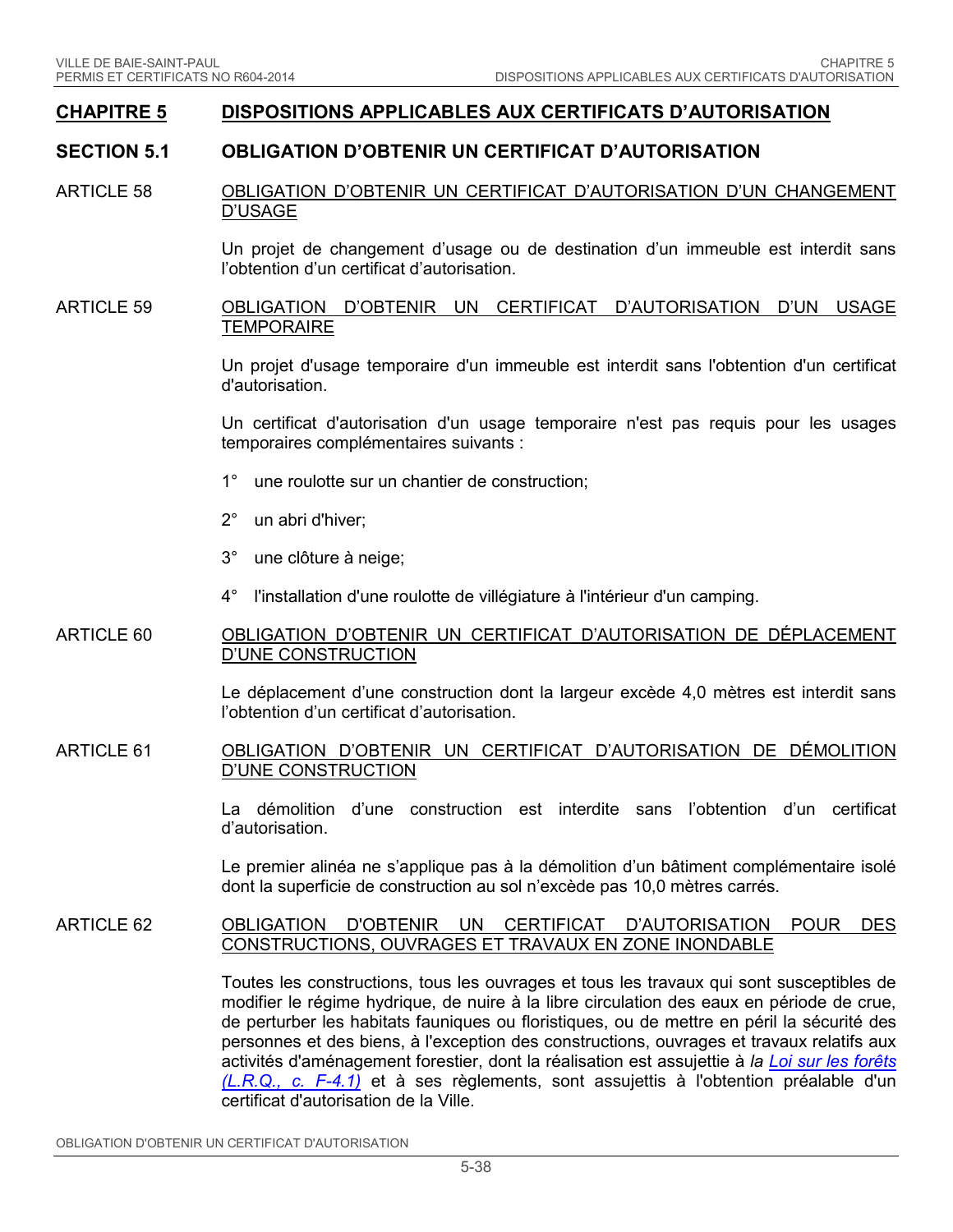ARTICLE 63 OBLIGATION D'OBTENIR UN CERTIFICAT D'AUTORISATION POUR DES CONSTRUCTIONS, OUVRAGES ET TRAVAUX SUR LES RIVES OU SUR LES LITTORAUX

> Toutes les constructions, tous les ouvrages et tous les travaux qui sont susceptibles de détruire ou de modifier la couverture végétale des rives, ou de porter le sol à nu, ou d'en affecter la stabilité, ou qui empiètent sur le littoral, à l'exception des constructions, ouvrages et travaux relatifs aux activités d'aménagement forestier, dont la réalisation est assujettie à la *[Loi sur les forêts \(L.R.Q., c. F-4.1\)](http://www2.publicationsduquebec.gouv.qc.ca/dynamicSearch/telecharge.php?type=2&file=/F_4_1/F4_1.html)* et à ses règlements, sont assujettis à l'obtention préalable d'un certificat d'autorisation de la Ville.

### ARTICLE 64 OBLIGATION D'OBTENIR UN CERTIFICAT D'AUTORISATION D'AMÉNAGEMENT DE **TERRAIN**

Les usages, les constructions, les ouvrages et les travaux suivants sont interdits sans l'obtention d'un certificat d'autorisation d'aménagement de terrain :

- 1° l'excavation du sol et le déplacement d'humus, sauf dans les cas d'un usage de la classe extraction;
- 2° les travaux de déblai ou de remblai, sauf dans le cas d'un usage de la classe extraction;
- 3° la construction d'un mur de soutènement.

Un certificat d'autorisation d'aménagement de terrain n'est pas requis pour la plantation d'arbres ou d'arbustes et autres végétaux.

ARTICLE 65 <u>OBLIGATION D'OBTENIR UN CERTIFICAT D'AUTORISATION POUR LA</u><br>PLANTATION ET L'ABATTAGE D'ARBRE(S) À L'INTÉRIEUR DU PÉRIMÈTRE PLANTATION ET L'ABATTAGE D'ARBRE(S) À URBAIN, D'UNE ZONE DE VILLÉGIATURE OU LORS DE LA CONSTRUCTION DE TOUT BÂTIMENT PRINCIPAL

> Tous travaux de plantation et d'abattage sont interdits sans l'obtention d'un certificat d'autorisation pour la plantation et l'abattage d'arbres.

### ARTICLE 66 OBLIGATION D'OBTENIR UN CERTIFICAT D'AUTORISATION D'AMÉNAGEMENT DE LA FORÊT PRIVÉE

La récolte de plus de 40% des tiges d'un peuplement forestier sur une superficie de plus de 4 hectares d'un seul tenant est interdite sans l'obtention d'un certificat d'autorisation d'aménagement de la forêt privée.

Pour l'application de cet article, les sites de coupe situés sur une même propriété, et séparés par moins de 100 mètres, sont considérés comme d'un seul tenant.

#### ARTICLE 67 OBLIGATION D'OBTENIR UN CERTIFICAT D'AUTORISATION D'AFFICHAGE

Un projet de construction, d'installation, de déplacement, de modification d'une enseigne commerciale, d'une enseigne collective, d'une enseigne publicitaire, d'une enseigne directionnelle, d'une enseigne d'identification, d'un tableau d'affichage, ou d'une enseigne mobile, est interdit sans l'obtention d'un certificat d'autorisation.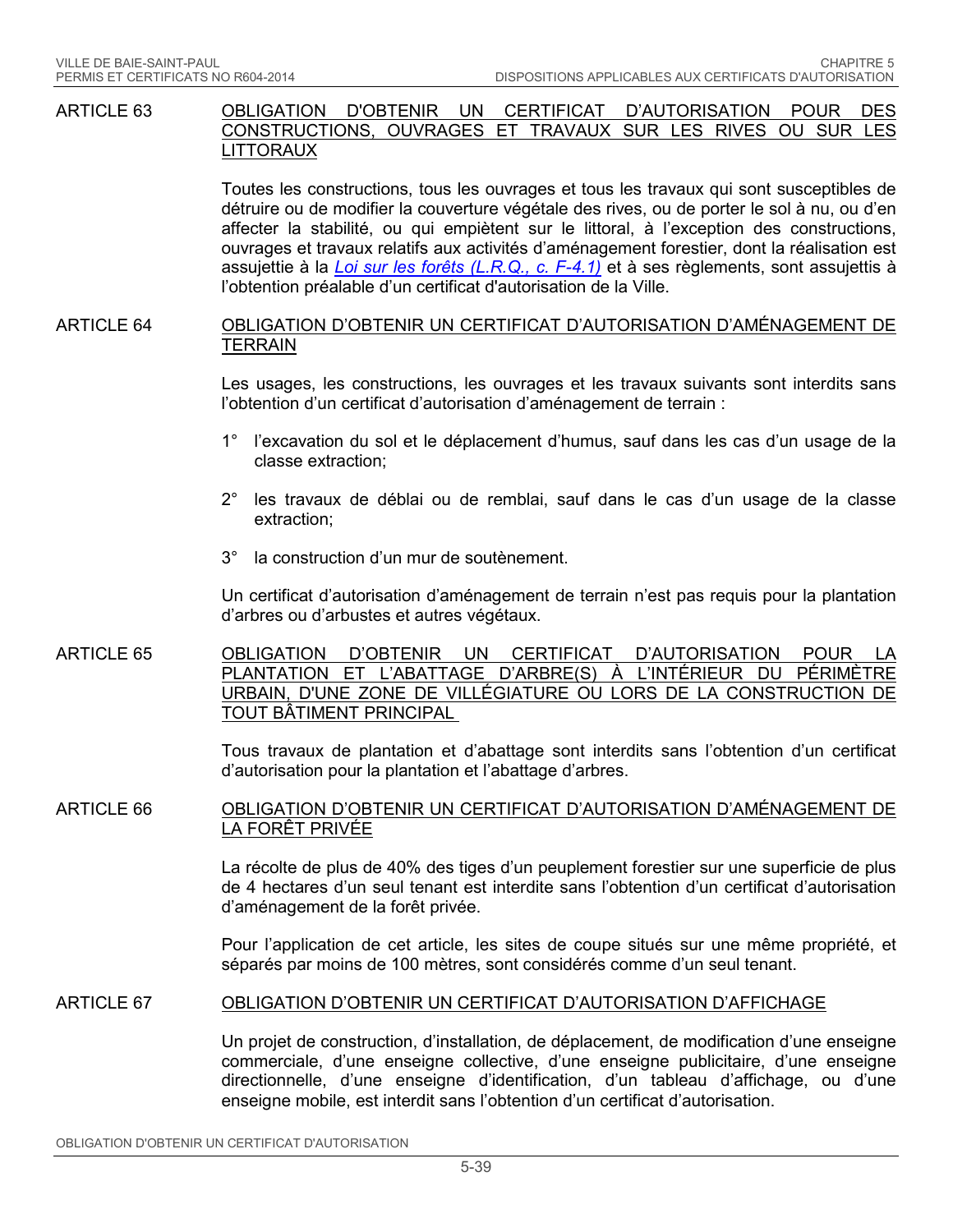Un certificat d'autorisation d'affichage n'est pas requis pour les enseignes temporaires suivantes :

- 1° les enseignes temporaires se rapportant à une élection ou une consultation populaire tenue en vertu d'une Loi de la législature;
- 2° les enseignes temporaires se rapportant à un événement social, culturel ou à une promotion commerciale autorisée au chapitre 6 du Règlement de zonage;
- 3° les banderoles, les bannières, les fanions et les ballons utilisés comme enseignes temporaires;
- 4° les enseignes temporaires pour la vente ou la location d'un immeuble;
- 5° les enseignes temporaires sur le site d'un chantier de construction.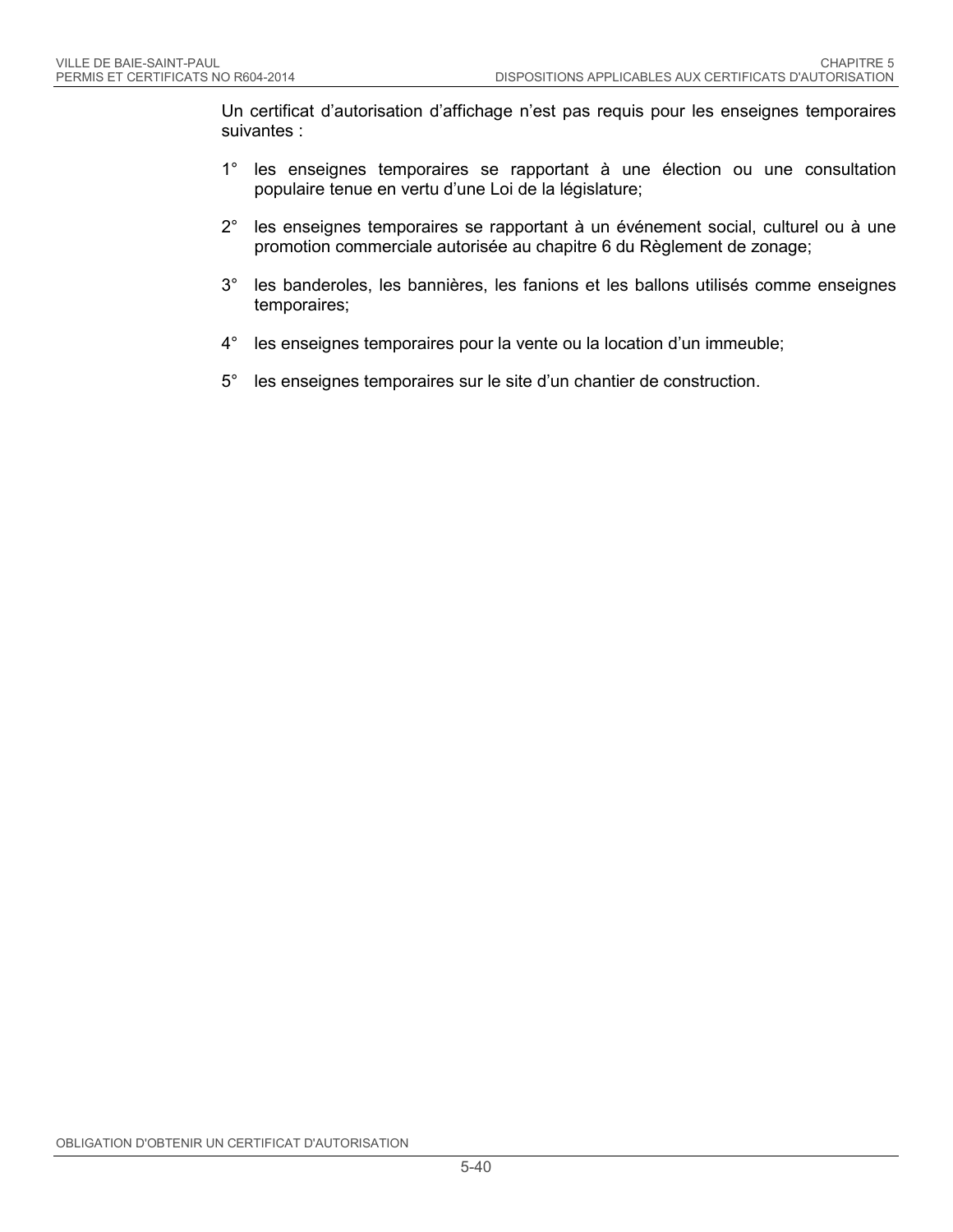### **SECTION 5.2 DOCUMENTS, PLANS ET ATTESTATIONS EXIGÉS**

<span id="page-47-0"></span>ARTICLE 68 CERTIFICAT D'AUTORISATION POUR UN CHANGEMENT D'USAGE

Le requérant doit soumettre à l'appui de sa demande de certificat d'autorisation d'un changement d'usage, les plans et documents suivants :

- 1° l'identification précise de l'usage actuel et de l'usage proposé faisant l'objet de la demande;
- 2° dans le cas d'un changement d'usage d'un terrain, deux exemplaires d'un plan exécuté à une échelle d'au moins 1 : 500, reproduits par un procédé indélébile, et indiquant :
	- a) la forme, les dimensions et la superficie du terrain;
	- b) les lignes de rue;
	- c) l'usage projeté du terrain;
	- d) le nombre, la localisation et les dimensions des cases de stationnement hors rue, des allées de stationnement et des accès au terrain, s'il y a lieu;
	- e) les aires de manutention, s'il y a lieu;
	- f) les aires de stockage extérieures, s'il y a lieu;
	- g) l'aménagement des espaces libres;
	- h) le niveau du terrain par rapport au niveau de la rue;
	- i) la localisation de tout lac et de tout cours d'eau situés à moins de 25 mètres<sup>[14](#page-68-13)</sup> des lignes de terrain;
	- j) la localisation de la zone de grand courant et la zone de faible courant dans l'éventualité où le terrain est situé dans une plaine inondable;
	- k) la localisation des zones à risques élevés, moyens ou faibles de mouvements de terrain;
	- l) la localisation d'un talus dont la pente excède 25 %, et dont la hauteur excède 3 mètres;
	- m) les ententes notariées requises, s'il y a lieu;
	- n) les permis, les certificats et les autorisations requis par les autorités gouvernementales, s'il y a lieu;
	- o) les autres renseignements requis pour assurer la bonne compréhension du projet.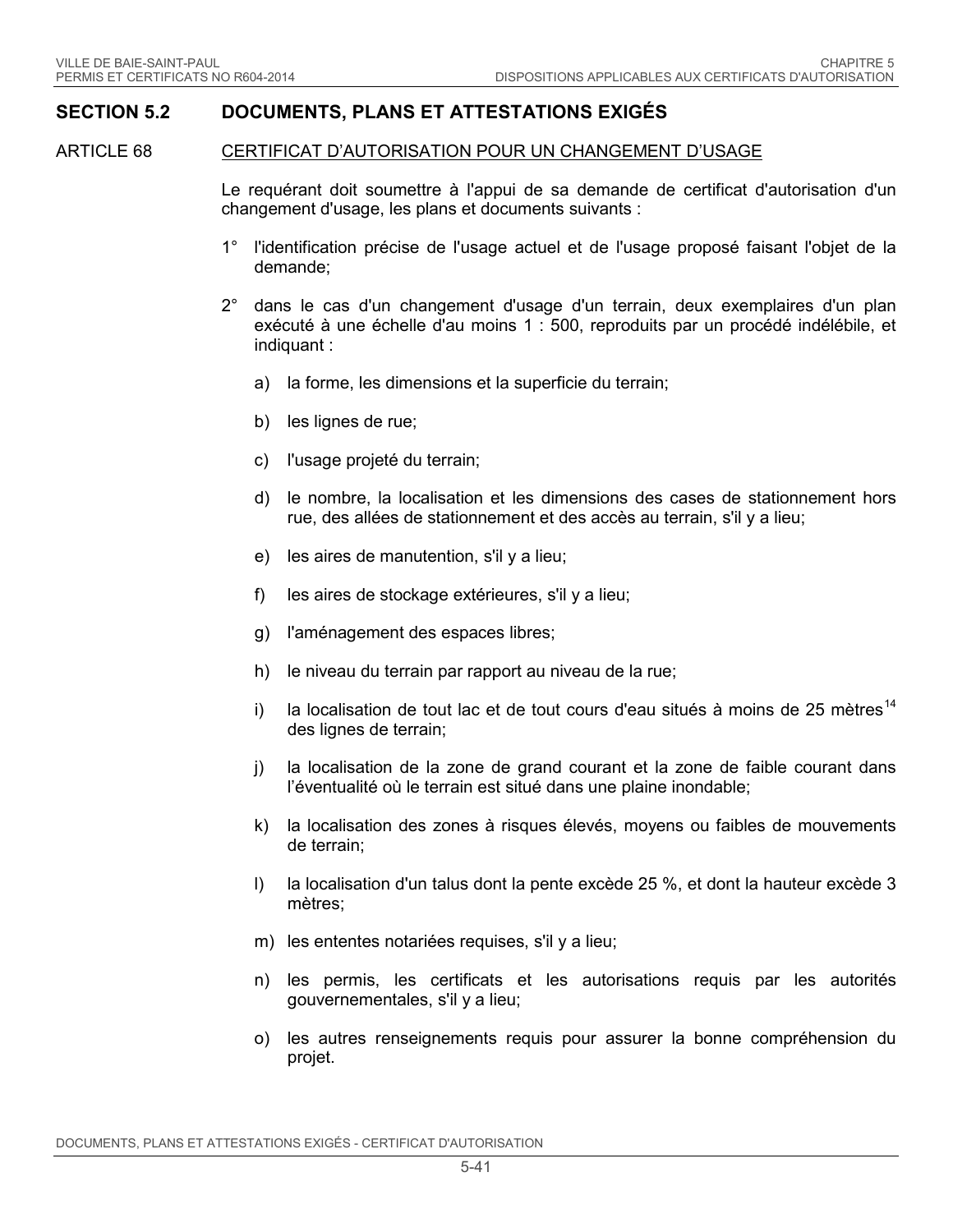- 3° dans le cas où le changement d'usage vise la classe d'usages services d'hébergement (S-3), en plus des conditions précédentes s'il y a lieu, le demandeur devra déposer :
	- a) une attestation de classification en vertu de l'article 6 de la *[Loi sur les](http://www2.publicationsduquebec.gouv.qc.ca/dynamicSearch/telecharge.php?type=2&file=/E_14_2/E14_2.html)  [Établissement d'Hébergement Touristique \(LRQ, c.E 15.1\)](http://www2.publicationsduquebec.gouv.qc.ca/dynamicSearch/telecharge.php?type=2&file=/E_14_2/E14_2.html)*, ou une preuve écrite que les démarches d'obtention de l'attestation ont débutées;
	- b) une preuve écrite d'inscription de l'unité d'hébergement à Revenu Québec et à l'Association Touristique Régionale de Charlevoix pour la perception de la taxe de nuitée;
	- c) Dans le cas où la location de l'unité d'hébergement est gérée par une agence de location; le nom de l'agence et une preuve écrite que cette dernière répond au paragraphe b);
- 4° dans le cas où le changement d'usage vise l'ouverture d'une résidence pour personnes âgées, un foyer d'hébergement, une résidence intermédiaire ou tout autre usage similaire sous l'égide de la *[Loi sur les services de santé et les services](http://www2.publicationsduquebec.gouv.qc.ca/dynamicSearch/telecharge.php?type=2&file=/S_4_2/S4_2.html)  [sociaux \(L.R.Q., c.S-4.2\)](http://www2.publicationsduquebec.gouv.qc.ca/dynamicSearch/telecharge.php?type=2&file=/S_4_2/S4_2.html)*:
	- a) nombre de chambres;
	- b) le nombre de personnes hébergées;
	- c) le nombre d'employés;
	- d) la vocation de chacune des pièces;
	- e) une fois délivrée, une copie d'un certificat de conformité, d'une attestation, d'une reconnaissance, d'une autorisation ou de tout document délivré en vertu de tout règlement découlant de la *[Loi sur les services de santé et les services sociaux](http://www2.publicationsduquebec.gouv.qc.ca/dynamicSearch/telecharge.php?type=2&file=/S_4_2/S4_2.html)  [\(L.R.Q., c.S-4.2\)](http://www2.publicationsduquebec.gouv.qc.ca/dynamicSearch/telecharge.php?type=2&file=/S_4_2/S4_2.html)*;
	- f) des exigences supplémentaires peuvent s'appliquer en vertu du Règlement concernant la prévention et le combat des incendies R583-2013.

### ARTICLE 69 CERTIFICAT D'AUTORISATION POUR UN USAGE TEMPORAIRE

Le requérant doit soumettre à l'appui de sa demande de certificat d'autorisation d'un usage temporaire les documents suivants :

- 1° l'identification précise de l'usage temporaire faisant l'objet de la demande;
- 2° la date de début et la durée prévue de l'usage temporaire projeté;
- 3° l'acceptation écrite du propriétaire si celui-ci n'est pas le requérant;
- 4° deux exemplaires d'un plan exécuté à une échelle d'au moins 1 : 500, reproduits par un procédé indélébile, et indiquant :
	- a) la forme, les dimensions et la superficie du terrain;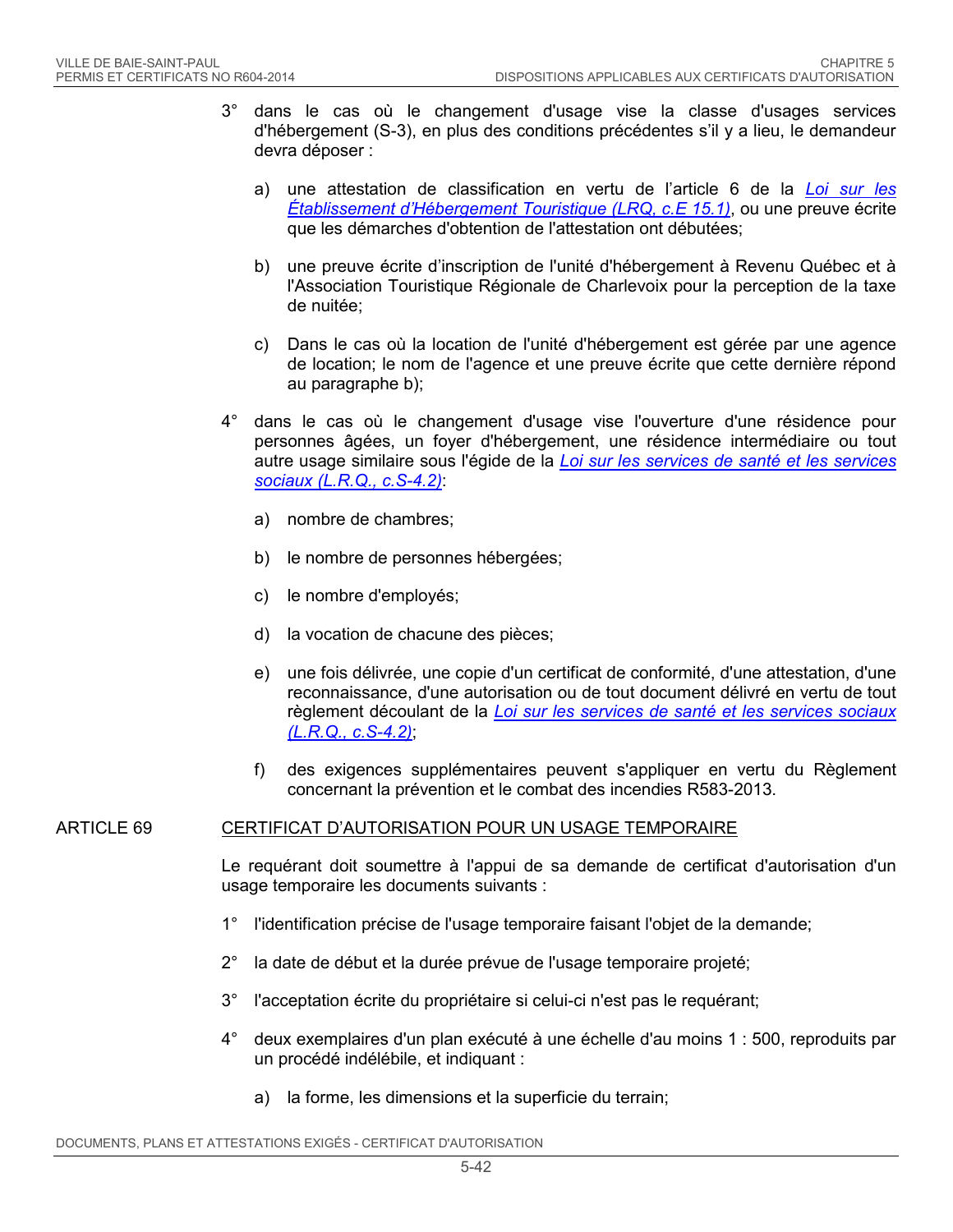- b) les lignes de rue;
- c) l'usage temporaire projeté du terrain;
- d) le nombre et la localisation des cases de stationnement hors rue;
- 5° les permis, les certificats et les autorisations requis par les autorités gouvernementales, s'il y a lieu;
- 6° l'engagement écrit du requérant de remettre le terrain en bon état de propreté dès que cesse l'usage temporaire;
- 7° les autres renseignements requis pour assurer la bonne compréhension du projet.

#### ARTICLE 70 CERTIFICAT D'AUTORISATION POUR LE DÉPLACEMENT D'UNE CONSTRUCTION

Le requérant doit soumettre à l'appui de sa demande de certificat d'autorisation de déplacement d'une construction les documents suivants :

- 1° le trajet que doit emprunter la construction à l'intérieur des limites de la municipalité;
- 2° la date et la durée prévue du déplacement;
- 3° la preuve d'assurance responsabilité exigée en vertu du Règlement de zonage R630-2015;
- 4° les autres renseignements requis pour assurer la bonne compréhension du projet.

#### ARTICLE 71 CERTIFICAT D'AUTORISATION POUR LA DÉMOLITION D'UNE CONSTRUCTION

Toute demande de certificat d'autorisation visant la démolition d'un bâtiment doit, avant d'être traitée, être soumise, le cas échant, au Règlement de construction et sur la démolition des immeubles R603-2014.

Le requérant doit soumettre à l'appui de sa demande de certificat d'autorisation de démolition d'une construction les documents suivants :

- 1° deux exemplaires des plans, des élévations, des coupes et des devis requis pour assurer la bonne compréhension du projet de démolition de la construction, reproduits par un procédé indélébile;
- 2° un énoncé des moyens techniques utilisés pour exécuter les travaux de démolition;
- 3° l'échéancier des travaux;
- 4° les autres renseignements requis pour assurer la bonne compréhension du projet et répondre, le cas échant aux exigences du Règlement de construction et sur la démolition des immeubles R603-2014;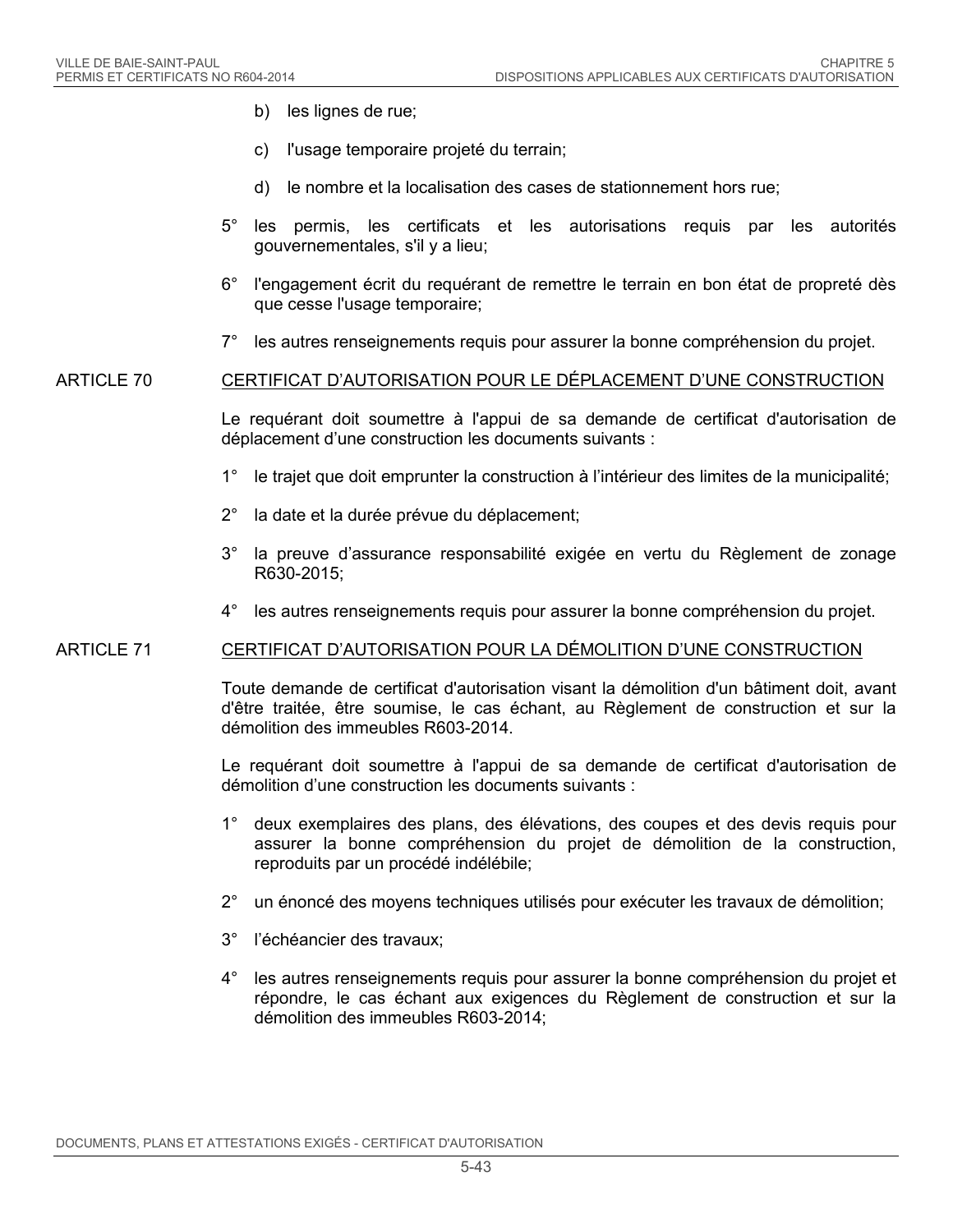#### ARTICLE 72 CERTIFICAT D'AUTORISATION D'AMÉNAGEMENT DE TERRAIN

Le requérant doit soumettre à l'appui de sa demande de certificat d'autorisation d'aménagement de terrain les plans et documents suivants :

- 1° deux exemplaires du plan d'aménagement de terrain exécutés à une échelle d'au moins 1 :500, reproduits par un procédé indélébile, et indiquant:
	- a) la forme, les dimensions et la superficie du terrain;
	- b) les lignes de rue;
	- c) les constructions existantes;
	- d) l'aménagement projeté;
- 2° le plan d'aménagement de terrain doit également fournir, s'il y a lieu, des indications sur :
	- a) l'usage du terrain et du bâtiment;
	- b) les niveaux actuels et projetés du terrain par rapport au niveau de la rue, dans l'éventualité de travaux de déblai ou de remblai;
	- c) la localisation de tout lac et de tout cours d'eau situés à moins de 25 mètres<sup>[15](#page-68-14)</sup> des lignes de terrain;
	- d) la localisation de la zone de grand courant et la zone de faible courant dans l'éventualité où le terrain est situé dans une plaine inondable;
	- e) la localisation des zones à risques élevés, moyens ou faibles de mouvements de terrain;
	- f) la localisation d'un talus dont la pente excède 25%, et dont la hauteur excède 3 mètres:
	- g) toute étude ou analyse d'un professionnel habilité mentionnant que les aménagements contribuent à la stabilité et au maintient des sols faisant l'objet d'aménagements.
- 3° les permis, les certificats et les autorisations requis par les autorités gouvernementales, s'il y a lieu.

#### <span id="page-50-0"></span>ARTICLE 73 DEMANDE DE CERTIFICAT D'AUTORISATION POUR L'ABATTAGE D'ARBRE(S)

Le requérant doit soumettre à l'appui de sa demande de certificat d'autorisation :

- 1° **à l'intérieur du périmètre urbain :** un plan d'abattage indiquant :
	- a) la description du terrain visé par le projet (lignes de lots, numéro de lots et superficie);
	- b) les voies de circulation;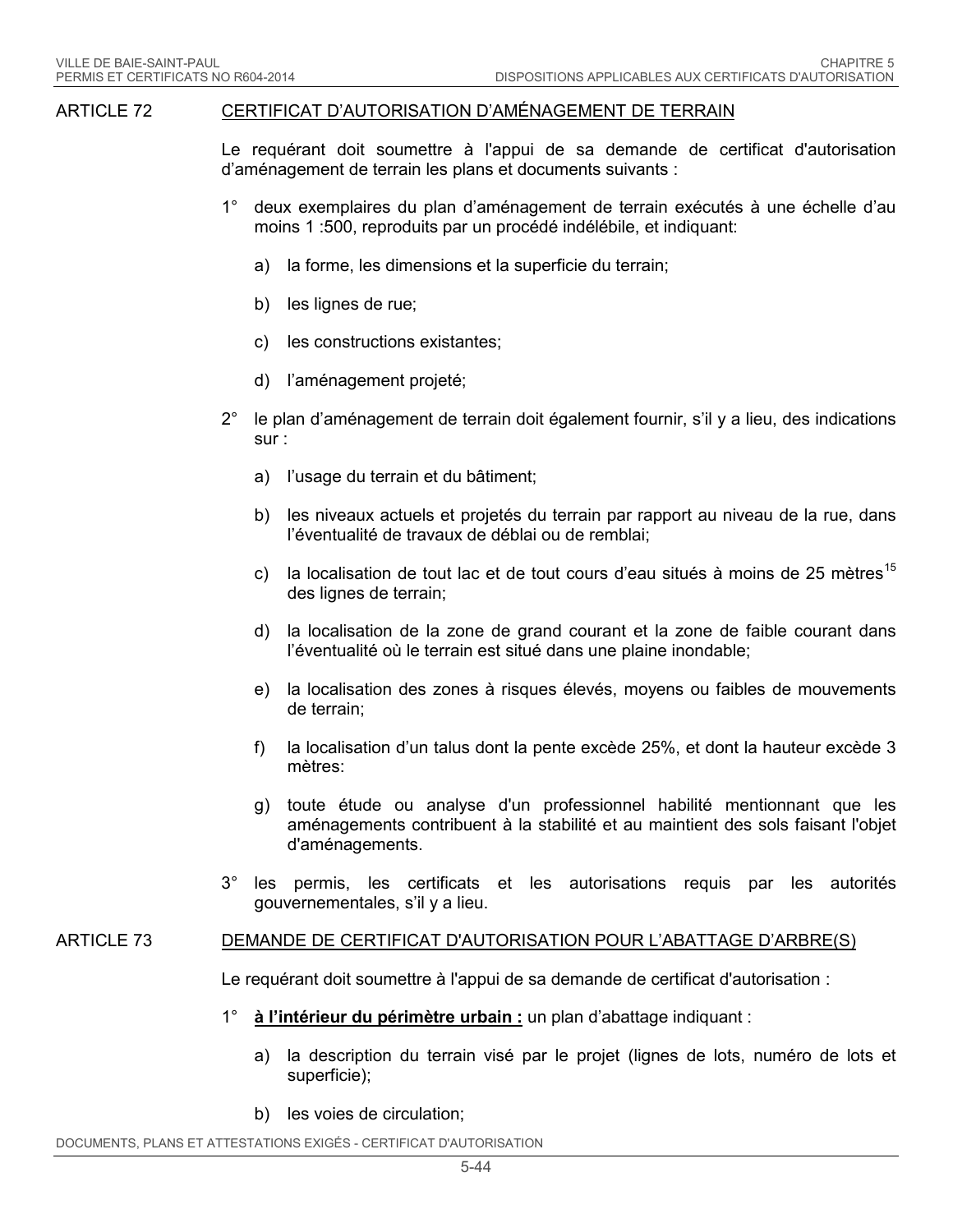- c) les secteurs où la pente varie de 30% à 49%;
- d) les secteurs où la pente est supérieure à 49%;
- e) les lacs et les cours d'eau;
- f) la localisation de toute construction ou ouvrage, existant ou projeté;
- g) pour chacun des arbres, indiquer s'il s'agit d'un feuillu ou d'un conifère;
- h) des photos du terrain;
- i) tout autre document pertinent à la compréhension de la demande.
- 2° lors de la construction de tout bâtiment principal **à l'intérieur du périmètre urbain;**  un plan d'abattage indiquant la description sommaire des travaux de déboisement :
	- a) superficie de déboisement;
	- b) essence des arbres à couper ou à planter;
	- c) nombre d'arbres approximatifs à couper;
	- d) pente moyenne du terrain de la zone de coupe;
	- e) photos du terrain;
	- f) toutes autres informations pertinentes.
- 3° lors de la construction de tout bâtiment principal ou de l'abattage d'arbre(s) à **l'extérieur du périmètre urbain dans une zone de villégiature;** une prescription sylvicole indiquant la description des travaux de déboisement ou de plantation :
	- a) une prescription sylvicole doit être produite par un professionnel habilité;
	- b) la prescription sylvicole doit minimalement comprendre les renseignements suivants :
		- i) identification, lorsqu'il y a lieu, de l'entreprise devant effectuer les travaux;
		- ii) un plan de localisation, à l'échelle, indiquant les éléments suivants :
			- − les limites du terrain visé;
			- le numéro du ou des lots, ou parties de lots, formant le terrain;
			- les dimensions du terrain (largeur, profondeur et superficie);
			- − identification des peuplements forestiers présents sur le terrain, incluant le groupement d'essence, l'âge moyen et l'état de la régénération;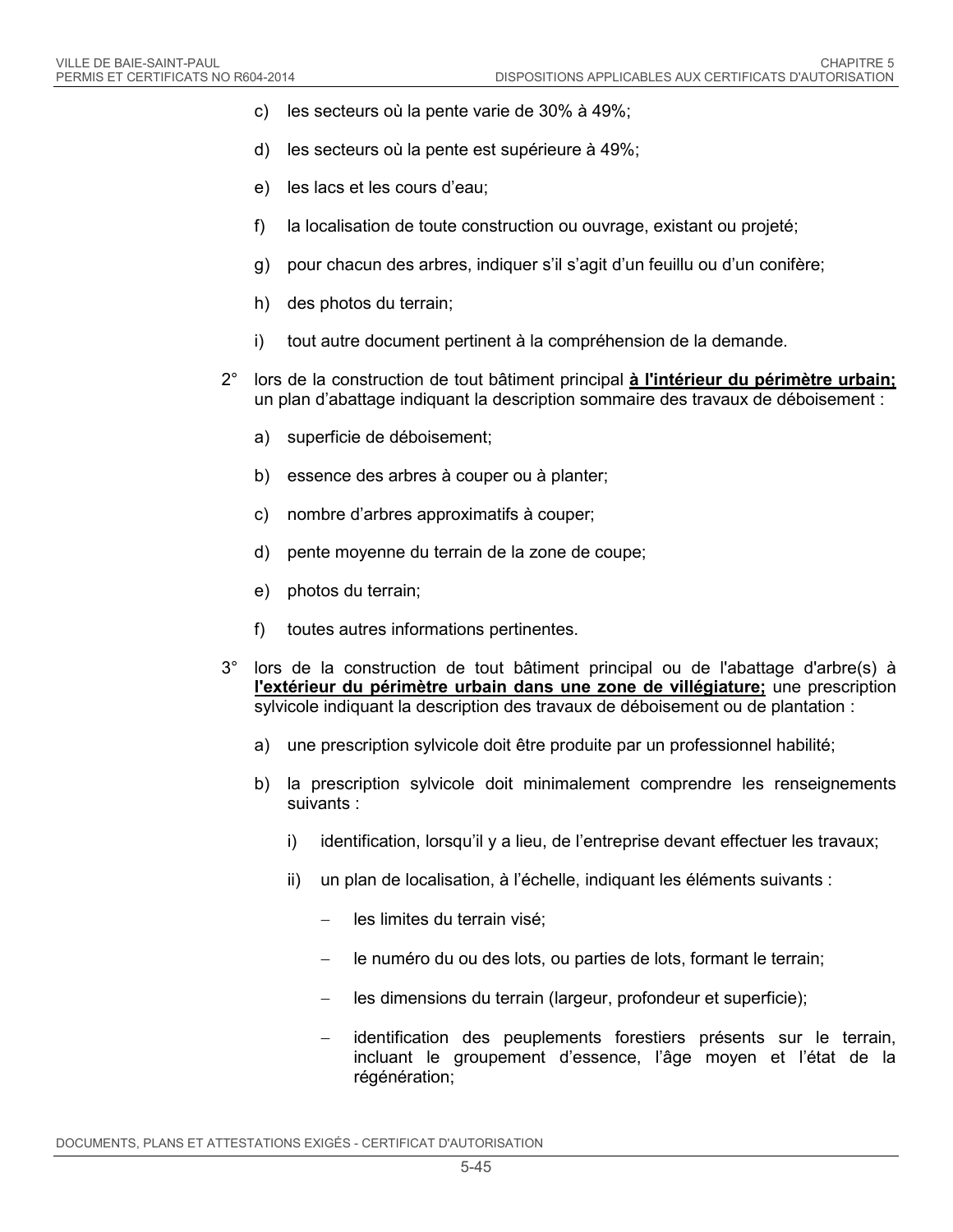- identification, s'il y a lieu, de la présence d'une érablière ou une partie de celle-ci;
- identification des pentes de terrain de 30 % et plus;
- − identification des cours d'eau et de la largeur des bandes de protection riveraine à respecter;
- − identification, lorsqu'il y a lieu, de la présence d'une zone de contrainte relative aux risques de glissement de terrain;
- − emplacement projeté de l'entrée charretière (accès véhicule), du bâtiment principal, du ou des bâtiments accessoires, de l'installation septique, des puits, ainsi que de toute autre construction ou ouvrage projeté nécessitant une coupe d'arbre(s).
- iii) les informations concernant les travaux sylvicoles (abattage d'arbres) à être effectués :
	- identification des zones d'intervention avec les superficies à être traitées;
	- − méthode de travail.
- iv) engagement écrit du propriétaire à respecter les recommandations de la prescription sylvicole.

À la suite des travaux d'abattage d'arbres, le propriétaire doit fournir à la municipalité une attestation de conformité au rapport sylvicole. L'attestation doit être produite par le professionnel mandaté pour la prescription sylvicole, et être déposée à la municipalité dans un délai maximum de trente (30) jours suivant la fin des travaux.

### ARTICLE 74 CERTIFICAT D'AUTORISATION D'AMÉNAGEMENT DE LA FORÊT PRIVÉE

Le requérant doit soumettre à l'appui de sa demande de certificat d'autorisation d'aménagement de la forêt privée un plan de gestion forestier préparé et signé par un professionnel habilité en la matière. Ce plan de gestion forestier doit comprendre les éléments suivants :

- 1° un plan ou une photographie aérienne indiquant :
	- a) la description du terrain visé par le projet (lignes de lot, numéro de lots et superficie);
	- b) les voies de circulation;
	- c) les secteurs où la pente varie de 30% à 49%
	- d) les secteurs où la pente est supérieure à 49%;
	- e) les lacs et les cours d'eau;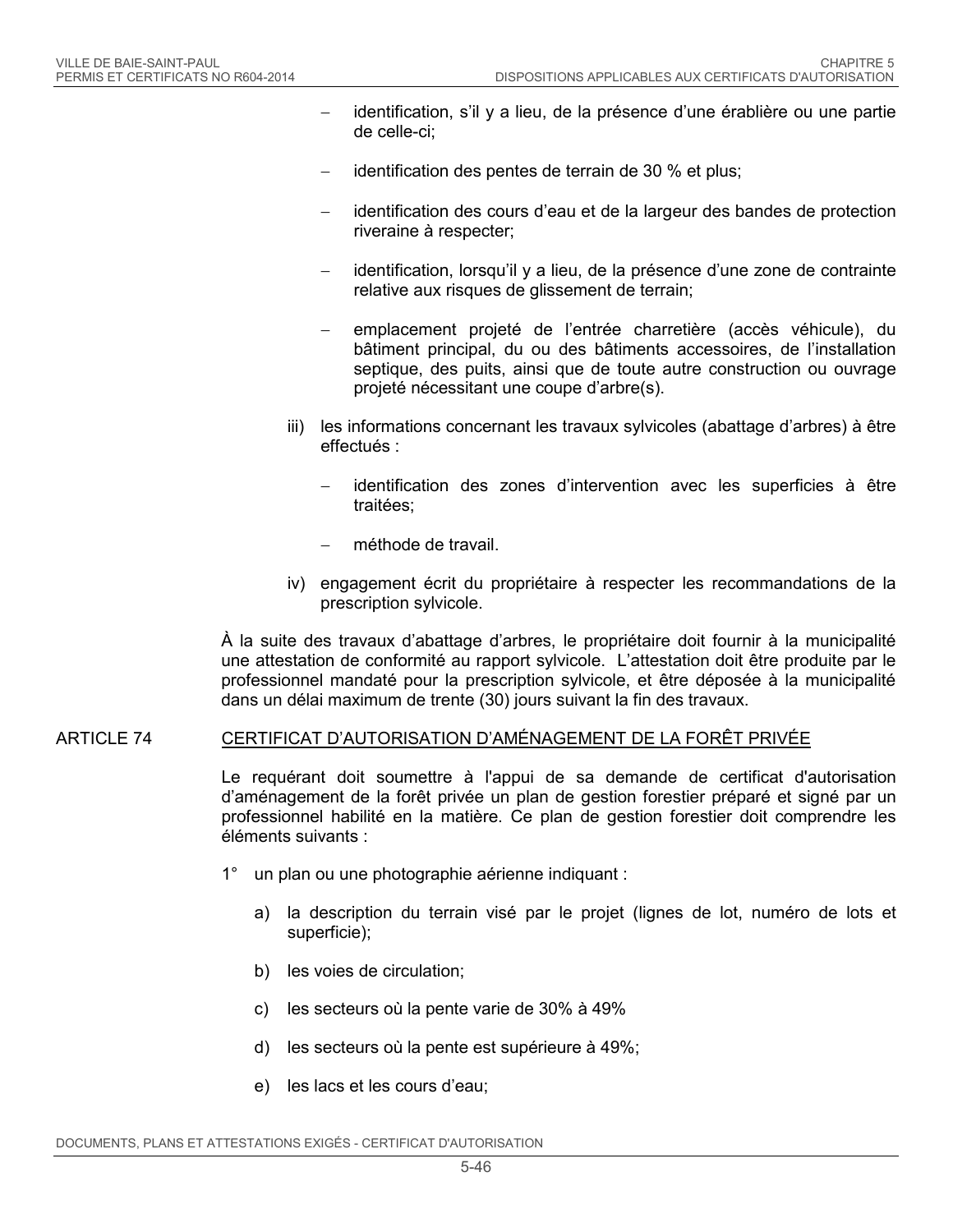- f) la délimitation des peuplements forestiers visés par le projet;
- g) la description et les caractéristiques des peuplements forestiers;
- h) les types et la superficie des coupes effectuées au cours des 10 années précédant la demande;
- i) la programmation des travaux sylvicoles à réaliser pour chaque peuplement forestier;
- 2° un rapport indiquant les prescriptions sylvicoles pour chaque peuplement forestier.

#### ARTICLE 75 CERTIFICAT D'AUTORISATION D'AFFICHAGE

Le requérant doit soumettre à l'appui de sa demande de certificat d'autorisation d'affichage les plans et documents suivants :

- 1° le devis de l'enseigne et de sa structure de support;
- 2° deux exemplaires d'un plan exécuté à l'échelle, reproduits par un procédé indélébile, et indiquant :
	- a) les dimensions et la superficie de l'enseigne;
	- b) le texte et le graphisme de l'enseigne;
- 3° dans le cas d'une enseigne appliquée, deux exemplaires d'un plan exécuté à l'échelle, reproduits pas un procédé indélébile, et indiquant :
	- a) l'élévation du mur sur lequel l'enseigne est installée;
	- b) la hauteur de l'enseigne;
- 4° dans le cas d'une enseigne autonome, deux exemplaires d'un plan exécuté à l'échelle, reproduits par un procédé indélébile, et indiquant :
	- a) les lignes de terrain;
	- b) les lignes de rue;
	- c) la localisation de l'enseigne;
	- d) la hauteur de l'enseigne;
- 5° l'estimation du coût des travaux.
- 6° le fabricant de l'enseigne et de sa structure de support;
- 7° l'installateur de l'enseigne et de sa structure de support.
- 8° Dans le cas d'une enseigne électronique, en plus des plans et documents décrits aux paragraphes précédents, le requérant doit fournir un document technique décrivant notamment le flux lumineux, l'intensité lumineuse, la luminance et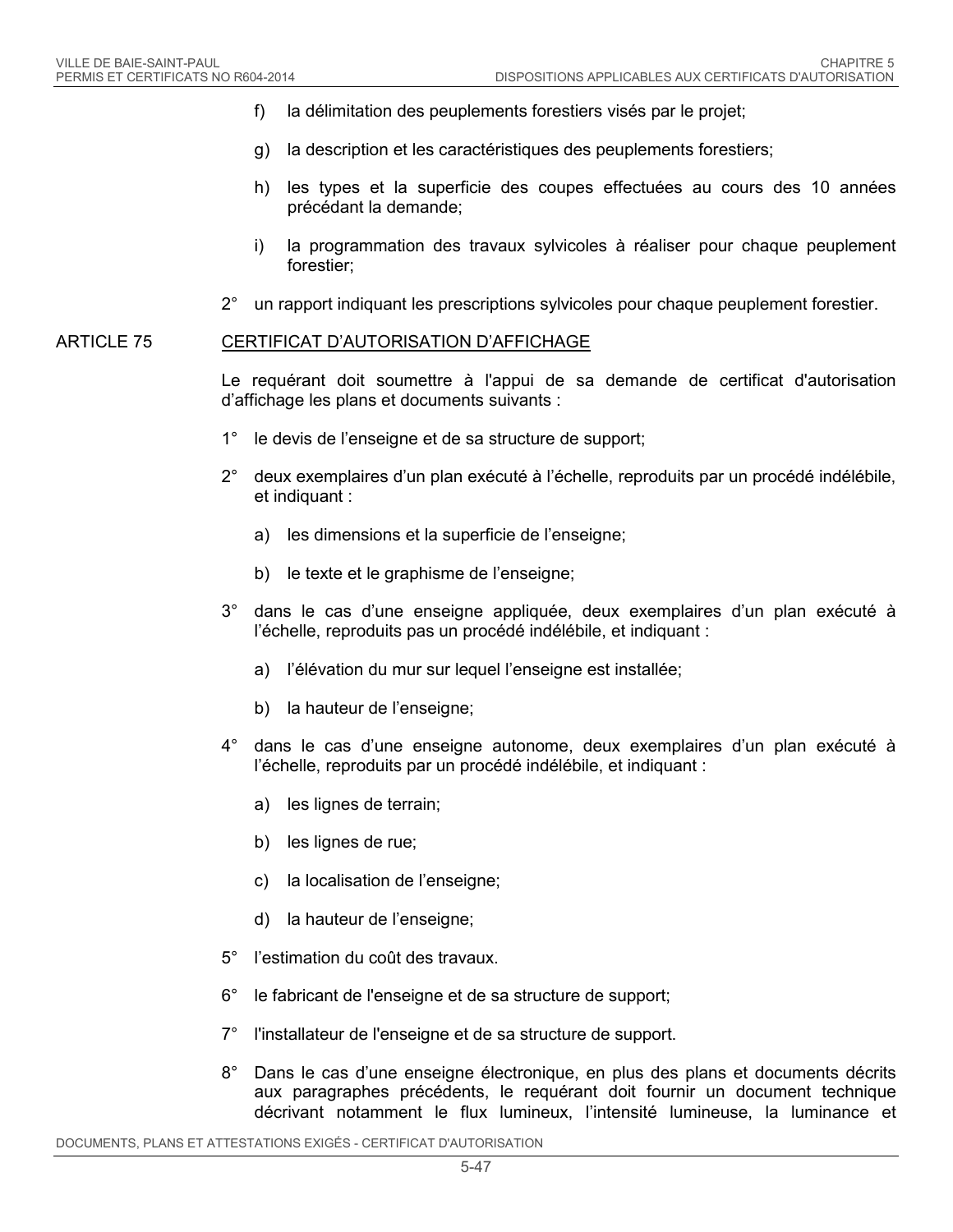l'éclairement, quantifiés par les unités de mesures du Système International (SI) correspondantes.<sup>R787-2021, eev 30-09-2021</sup>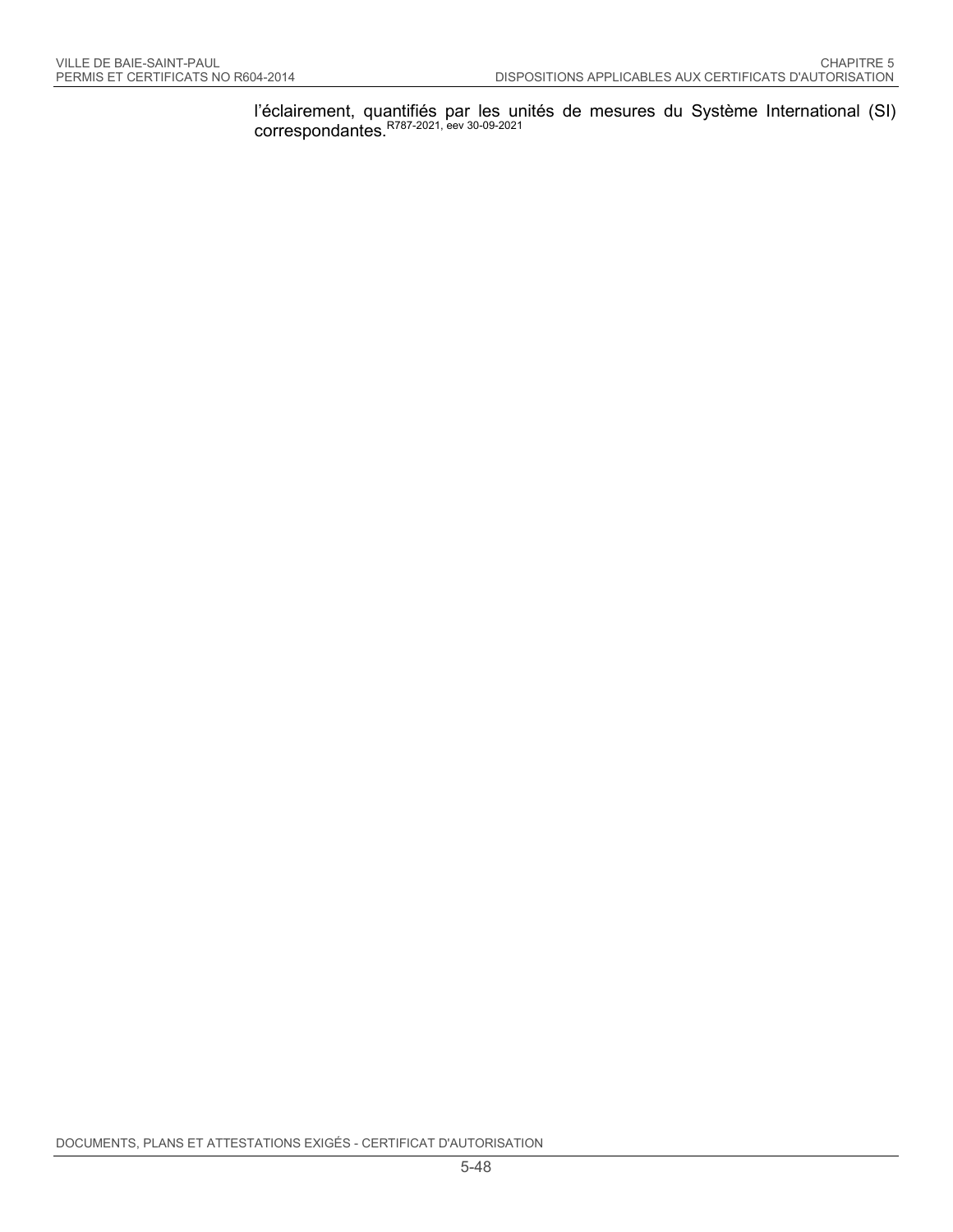#### **SECTION 5.3 CONDITIONS D'ÉMISSION ET NULLITÉ D'UN CERTIFICAT D'AUTORISATION**

#### ARTICLE 76 DISPOSITIONS RELATIVES AUX CERTIFICATS D'AUTORISATION POUR UN CHANGEMENT D'USAGE

Le fonctionnaire désigné émet le certificat d'autorisation d'un changement d'usage si :

- 1° la demande est conforme au Règlement de zonage R630-2015, au Règlement de construction et sur la démolition R603-2014 et, le cas échéant, au Règlement sur les ententes relatives à des travaux municipaux R597-2014;
- 2° la demande est accompagnée de tous les plans et documents exigés par règlement et, le cas échéant, les plans ont été approuvés conformément au Règlement sur les plans d'implantation et d'intégration architecturale; et
- 3° le tarif pour l'obtention du certificat a été payé.

#### ARTICLE 77 CAUSE D'INVALIDITÉ D'UN CERTIFICAT D'AUTORISATION POUR UN CHANGEMENT D'USAGE

Un certificat d'autorisation d'un changement d'usage est nul si :

- 1° Le changement d'usage ou de destination de l'immeuble n'est pas effectué dans les 6 mois de la date de l'émission du certificat d'autorisation; ou
- 2° Le changement d'usage ou de destination de l'immeuble n'est pas conforme aux plans et documents dûment approuvés.
- 3° Dans ces cas, si le requérant désire effectuer le changement d'usage ou de destination de l'immeuble, il doit se pourvoir d'un nouveau certificat d'autorisation.

### ARTICLE 78 DISPOSITIONS RELATIVES AUX CERTIFICATS D'AUTORISATION POUR USAGE **TEMPORAIRE**

Le fonctionnaire désigné émet le certificat d'autorisation d'un usage temporaire si :

- 1° la demande est conforme au Règlement de zonage R630-2015, au Règlement de construction et sur la démolition R603-2014;
- 2° la demande est accompagnée de tous les plans et documents exigés par règlements;
- 3° le tarif pour l'obtention du certificat a été payé.

#### ARTICLE 79 CAUSE D'INVALIDITÉ D'UN CERTIFICAT D'AUTORISATION POUR USAGE **TEMPORAIRE**

Un certificat d'autorisation d'usage temporaire est nul si :

1° L'usage temporaire ne débute pas dans les 30 jours de la date d'émission du certificat d'autorisation; ou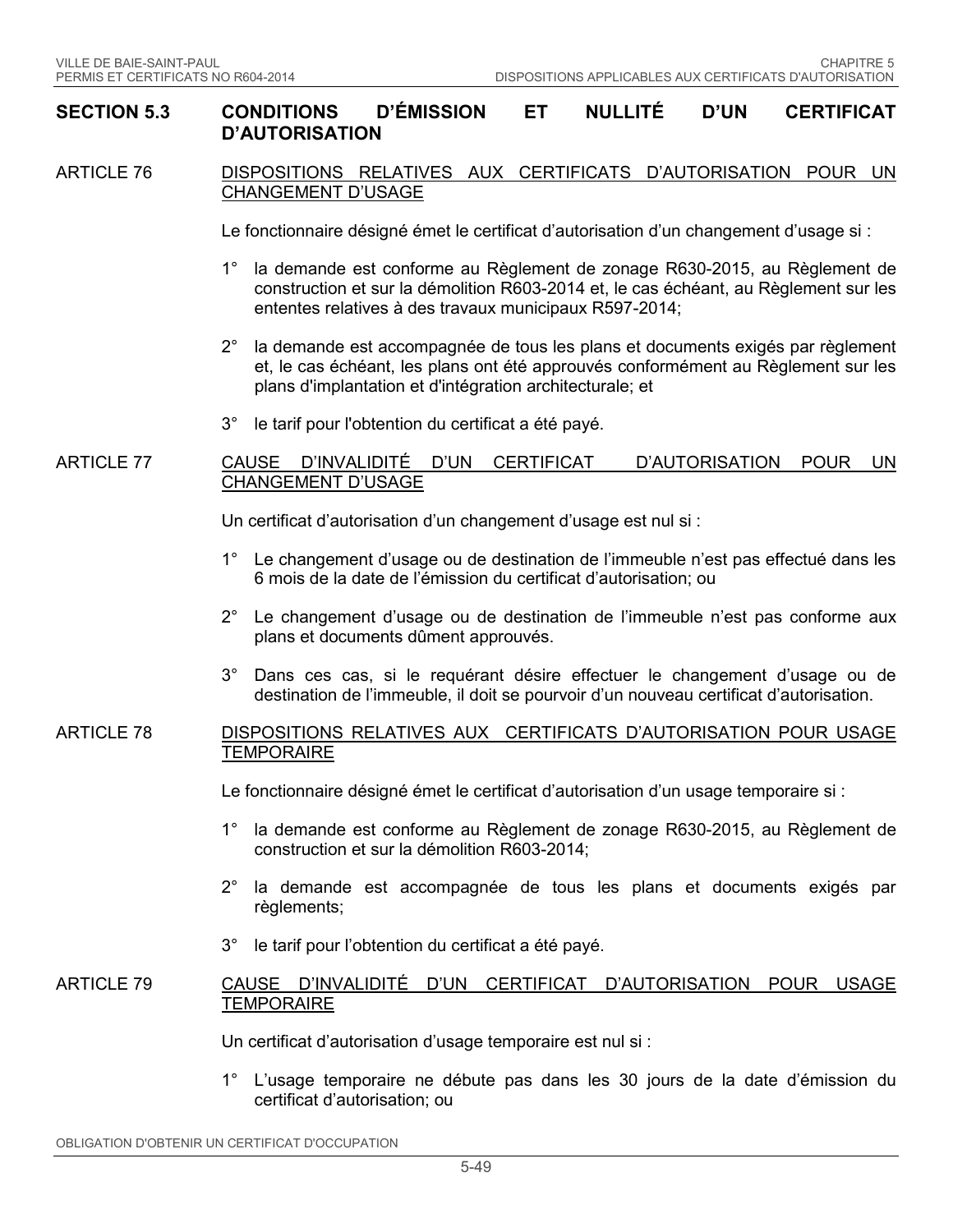- 2° L'usage temporaire n'est pas conforme aux plans et documents dûment approuvés.
- 3° Dans ces cas, si le requérant désire effectuer l'usage temporaire de l'immeuble, il doit se pourvoir d'un nouveau certificat d'autorisation.

#### ARTICLE 80 DISPOSITIONS RELATIVES AUX CERTIFICATS D'AUTORISATION POUR LE DÉPLACEMENT D'UNE CONSTRUCTION

Le fonctionnaire désigné émet le certificat d'autorisation pour le déplacement d'une construction si :

- 1° la demande est conforme au Règlement de zonage, au Règlement de construction et, le cas échéant, au Règlement sur les ententes relatives à des travaux municipaux;
- 2° la demande est accompagnée de tous les plans et documents exigés par règlements et, le cas échéant, les plans ont été approuvés conformément au Règlement sur les plans d'implantation et d'intégration architecturale numéro R608- 2014; et
- 3° le tarif pour l'obtention du certificat a été payé.

#### ARTICLE 81 CAUSE D'INVALIDITÉ D'UN CERTIFICAT D'AUTORISATION POUR LE DÉPLACEMENT D'UNE CONSTRUCTION

Un certificat d'autorisation pour le déplacement d'une construction est nul si :

- 1° le déplacement n'est pas effectué dans les 45 jours de la date d'émission du certificat d'autorisation; ou
- 2° le projet de déplacement n'est pas conforme aux plans et documents dûment approuvés.

Dans ces cas, si les requérant désire effectuer le déplacement de la construction, il doit se pourvoir d'un nouveau certificat d'autorisation.

### ARTICLE 82 DISPOSITIONS RELATIVES AUX CERTIFICATS D'AUTORISATION POUR LA DÉMOLITION D'UNE CONSTRUCTION

Le fonctionnaire désigné émet le certificat d'autorisation pour la démolition d'une construction si :

- 1° la demande est conforme au Règlement de zonage R630-2015, au Règlement de construction et sur la démolition des immeubles R603-2014;
- 2° la demande est accompagnée de tous les plans et documents exigés par règlements et, le cas échéant, la démolition a été approuvée conformément au Règlement sur les plans d'implantation et d'intégration architecturale numéro R608- 2014; et
- 3° le tarif pour l'obtention du certificat a été payé.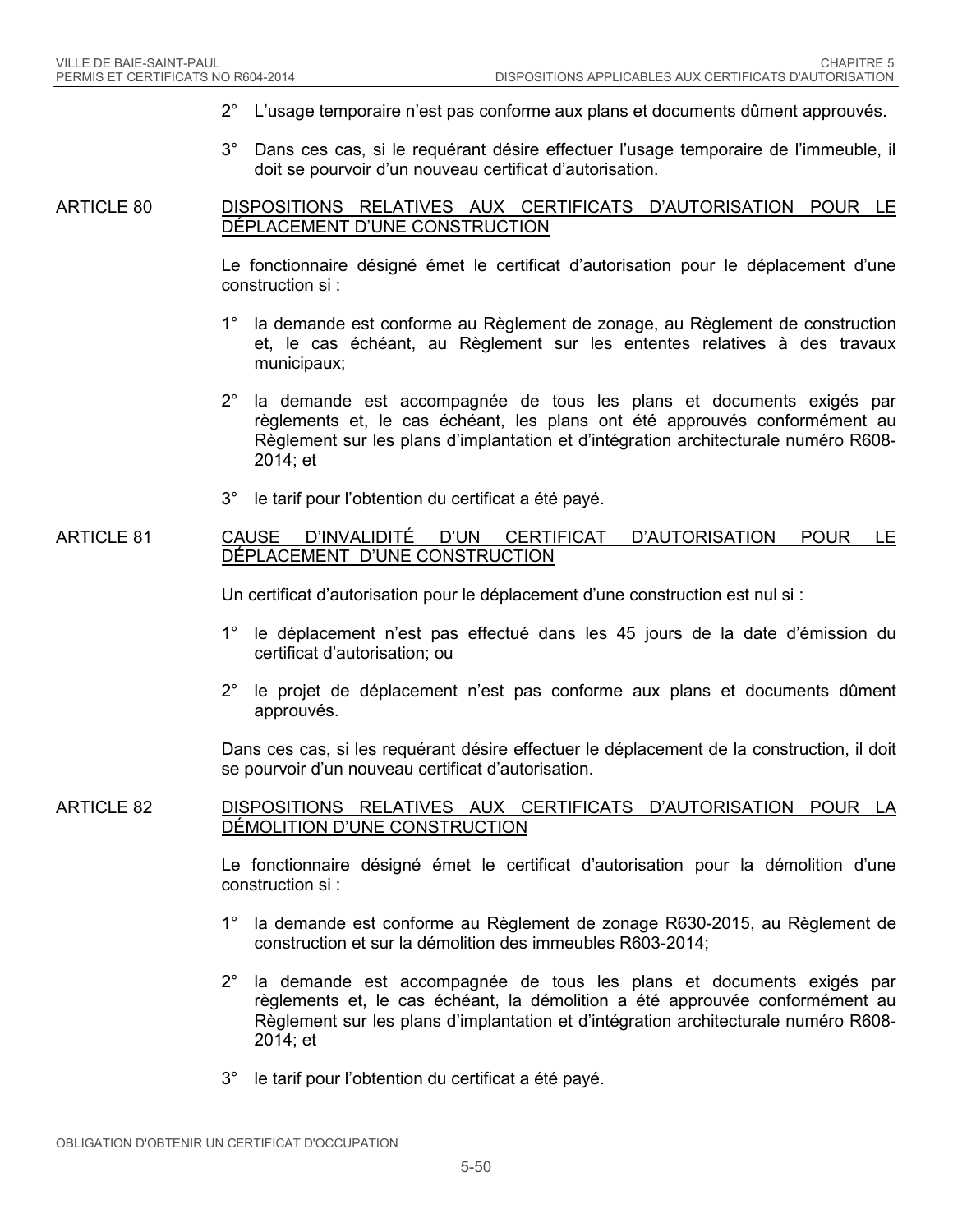#### ARTICLE 83 CAUSE D'INVALIDITÉ D'UN CERTIFICAT D'AUTORISATION POUR LA DEMOLITION D'UNE CONSTRUCTION

Un certificat d'autorisation pour la démolition d'une construction est nul si :

- 1° la démolition n'est pas effectuée dans les 6 mois de la date d'émission du certificat d'autorisation; ou
- 2° le projet de démolition n'est pas conforme aux plans et documents dûment approuvés.

Dans ces cas, si le requérant désire effectuer la démolition de la construction, il doit se pourvoir d'un nouveau certificat d'autorisation.

### ARTICLE 84 DISPOSITIONS RELATIVES AUX CERTIFICATS D'AUTORISATION D'AMÉNAGEMENT DE TERRAIN

Le fonctionnaire désigné émet le certificat d'autorisation d'aménagement de terrain si :

- 1° la demande est conforme au Règlement de zonage R630-2015;
- 2° la demande est accompagnée de tous les plans et documents exigés par règlements et, le cas échéant, les plans ont été approuvés conformément au Règlement sur les plans d'implantation et d'intégration architecturale numéro R608- 2014; et
- 3° le tarif pour l'obtention du certificat a été payé.

#### ARTICLE 85 CAUSE D'INVALIDITÉ D'UN CERTIFICAT D'AUTORISATION D'AMÉNAGEMENT DE **TERRAIN**

Un certificat d'autorisation d'aménagement de terrain est nul si :

- 1° l'aménagement du terrain ne débute pas dans les 6 mois de la date d'émission du certificat d'autorisation; ou
- 2° l'aménagement du terrain n'est pas complété dans les 12 mois de la date d'émission du certificat d'autorisation; ou
- 3° l'aménagement du terrain n'est pas conforme aux plans et documents dûment approuvés.

Dans ces cas, si le requérant désire commencer ou compléter l'aménagement du terrain, le cas échéant, il doit se pourvoir d'un nouveau certificat d'autorisation.

#### ARTICLE 86 DISPOSITIONS RELATIVES AUX CERTIFICATS D'AUTORISATION POUR L'ABATTAGE D'ARBRE(S) OU LORS DE CONSTRUCTION DE TOUT BÂTIMENT PRINCIPAL

Le fonctionnaire désigné émet le certificat d'autorisation si :

1° la demande est conforme au Règlement de zonage R630-2015;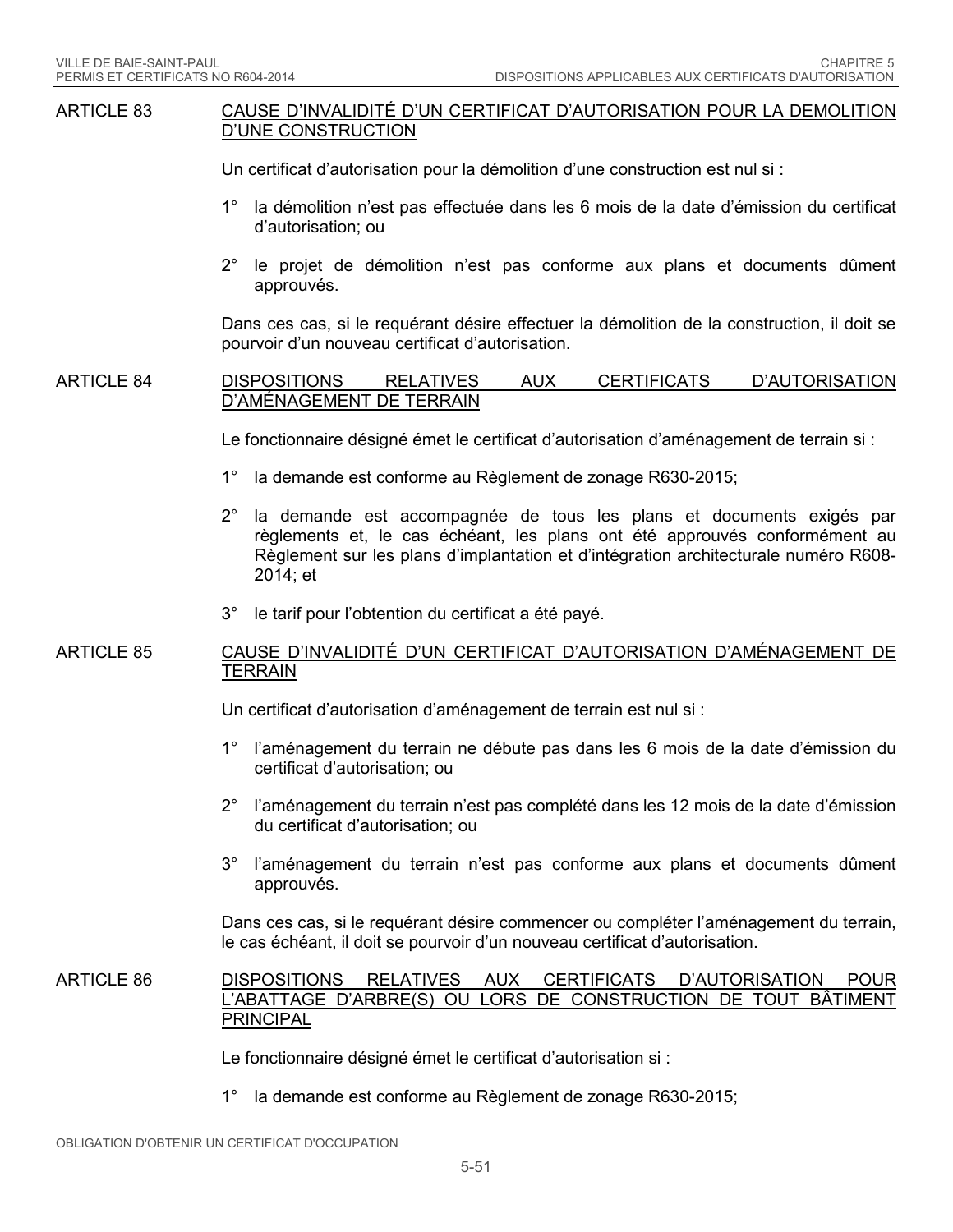2° la demande est accompagnée de tous les plans et documents exigés par règlements et, le cas échéant, les plans ont été approuvés conformément au Règlement sur les plans d'implantation et d'intégration architecturale numéro R608- 2014;

#### ARTICLE 87 CAUSE D'INVALIDITÉ D'UN CERTIFICAT D'AUTORISATION D'ABATTAGE D'ARBRE(S) OU LORS DE CONSTRUCTION DE TOUT BÂTIMENT PRINCIPAL

- Un certificat d'autorisation de plantation et d'abattage est nul si :
- 1° les travaux ne se terminent pas dans les 12 mois de la date d'émission du certificat d'autorisation;
- 2° les travaux ne sont pas conformes aux plans et documents dûment approuvés.
- 3° Dans ces cas, si le requérant désire commencer ou compléter la récolte des arbres, le cas échéant, il doit se pourvoir d'un nouveau certificat d'autorisation.

#### ARTICLE 88 DISPOSITIONS RELATIVES AUX CERTIFICATS D'AUTORISATION D'AMÉNAGEMENT DE LA FORÊT PRIVÉE

Le fonctionnaire désigné émet le certificat d'autorisation si :

- 1° la demande est conforme au Règlement de zonage R630-2015;
- 2° la demande est accompagnée de tous les plans et documents exigés par règlements et, le cas échéant, les plans ont été approuvés conformément au Règlement sur les plans d'implantation et d'intégration architecturale numéro R608- 2014; et
- 3° le tarif pour l'obtention du certificat a été payé.

#### ARTICLE 89 CAUSE D'INVALIDITÉ D'UN CERTIFICAT D'AUTORISATION D'AMÉNAGEMENT DE LA FORÊT PRIVÉE

Un certificat d'autorisation d'aménagement de la forêt privée est nul si :

- 1° L'aménagement de la forêt privée ne se terminent pas dans les 12 mois de la date d'émission du certificat d'autorisation; ou
- 2° L'aménagement de la forêt privée n'est pas conforme aux plans et documents dûment approuvés.
- 3° Dans ces cas, si le requérant désire commencer ou compléter la récolte des arbres, le cas échéant, il doit se pourvoir d'un nouveau certificat d'autorisation.

#### ARTICLE 90 DISPOSITIONS RELATIVES AUX CERTIFICATS D'AUTORISATION D'AFFICHAGE

Le fonctionnaire désigné émet le certificat d'autorisation si :

1° la demande est conforme au Règlement de zonage R630-2015, au Règlement de construction et sur la démolition des immeubles R603-2014;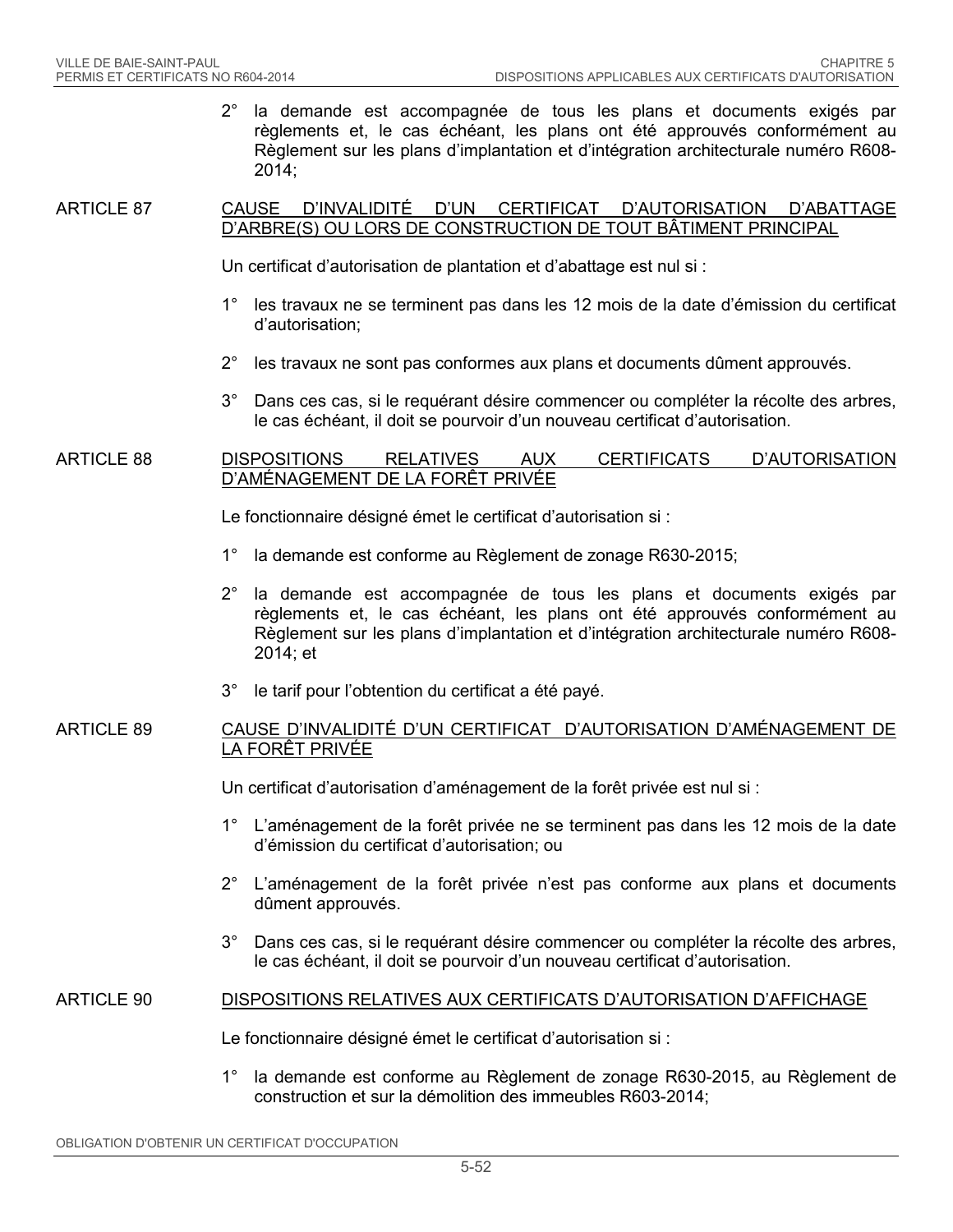- 2° la demande est accompagnée de tous les plans et documents exigés par règlements et, le cas échéant, les plans ont été approuvés conformément au Règlement sur les plans d'implantation et d'intégration architecturale numéro R608- 2014; et
- 3° le tarif pour l'obtention du certificat a été payé.

#### ARTICLE 91 CAUSE D'INVALIDITÉ D'UN CERTIFICAT D'AUTORISATION D'AFFICHAGE

Un certificat d'autorisation d'affichage est nul si :

- 1° l'affichage n'est pas complété dans les 12 mois de la date d'émission du certificat d'autorisation;
- 2° l'affichage n'est pas conforme aux plans et documents dûment approuvés.

Dans ces cas, si le requérant désire commencer ou compléter l'affichage, le cas échéant, il doit se pourvoir d'un nouveau certificat d'autorisation.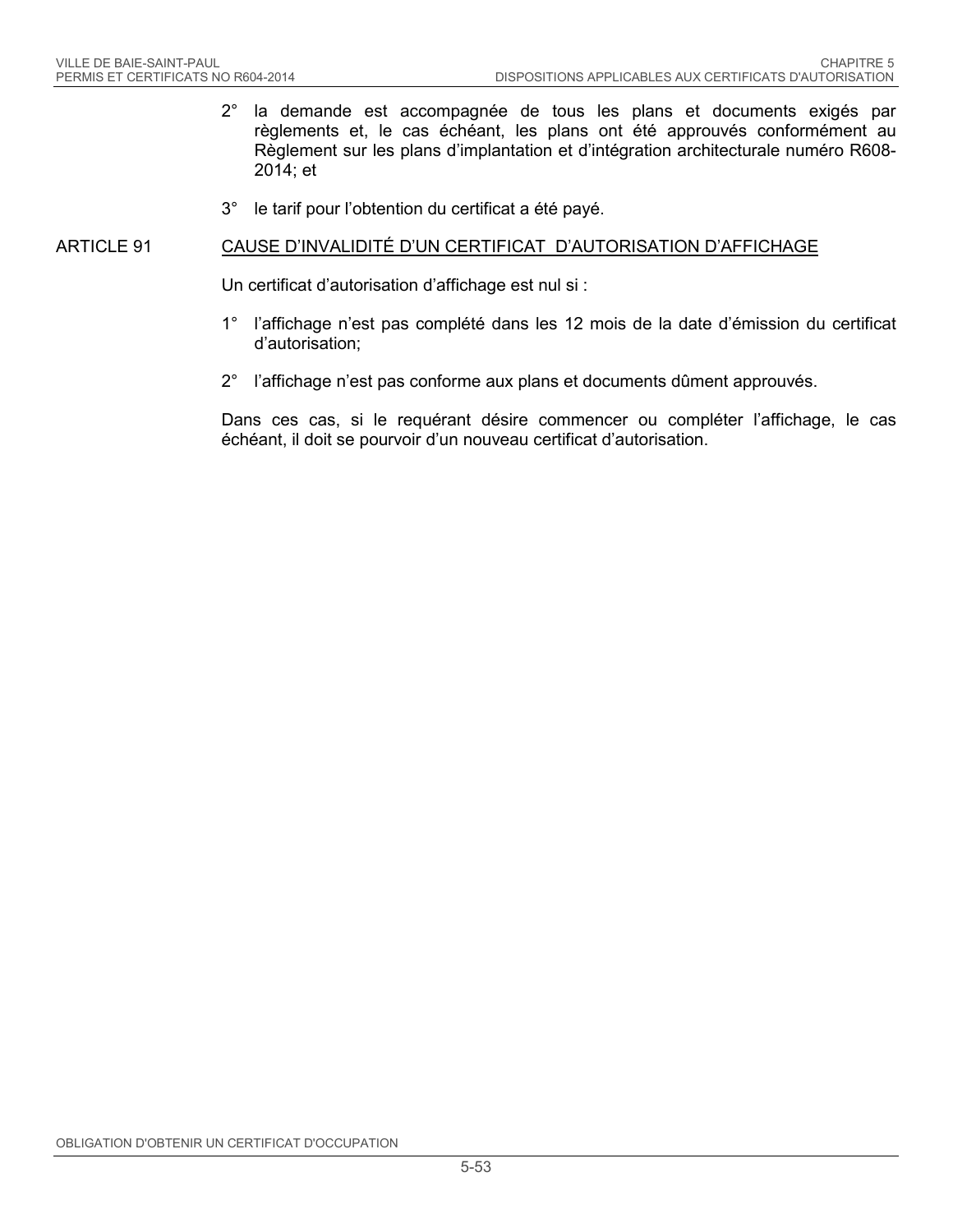### **CHAPITRE 6 DISPOSITIONS APPLICABLES AUX CERTIFICATS D'OCCUPATION**

### **SECTION 6.1 OBLIGATION D'OBTENIR UN CERTIFICAT D'OCCUPATION**

### ARTICLE 92 OBLIGATION D'OBTENIR UN CERTIFICAT D'OCCUPATION

Un immeuble nouvellement érigé ou modifié, ou dont on a changé la destination ou l'usage, ne peut être occupé sans l'obtention d'un certificat d'occupation.

Dans le cas d'un usage de Résidence de tourisme, maison ou chalet (meublé et équipé pour repas) (5834) les permis, les certificats et les autorisations requis par les autorités gouvernementales et/ou les associations, ainsi que tout autre document, si nécessaire, tel que décrit à l'*ARTICLE 68 - [Certificat d'autorisation pour un changement d'usage](#page-47-0)* du présent règlement, devront être déposés au fonctionnaire désigné.

Le premier alinéa ne s'applique pas aux bâtiments complémentaires. Cependant, le premier alinéa s'applique aux usages complémentaires exercés à l'intérieur d'un bâtiment principal.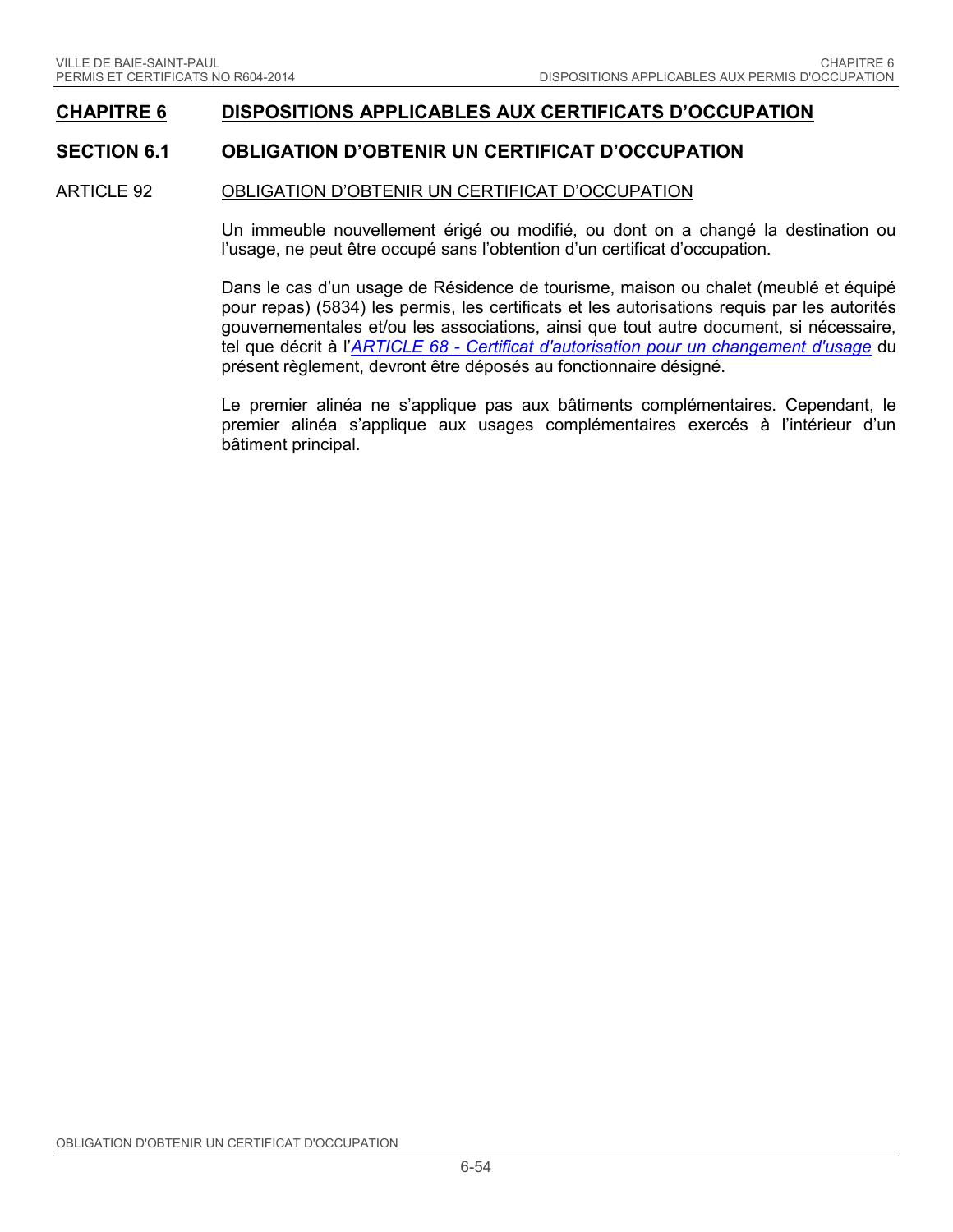### **SECTION 6.2 CONDITIONS D'ÉMISSION D'UN CERTIFICAT D'OCCUPATION**

#### ARTICLE 93 DISPOSITIONS RELATIVES AUX CERTIFICATS D'OCCUPATION

Le fonctionnaire désigné émet le certificat d'occupation si l'immeuble nouvellement érigé ou modifié, ou dont on a changé la destination ou l'usage, est conforme aux exigences du Règlement de zonage R630-2015, au Règlement de construction et sur la démolition des immeubles R603-2014, aux plans et documents dûment approuvés et, le cas échéant, au règlement sur les ententes relatives à des travaux municipaux.

#### ARTICLE 94 ÉMISSION D'UN CERTIFICAT D'OCCUPATION PARTIELLE

Le titulaire du permis de construction peut, sur preuve que la localisation des fondations de l'immeuble en construction est conforme aux exigences du règlement de zonage et du règlement de construction, ou au plan et documents dûment approuvés, et moyennant le paiement des honoraires prescrits, obtenir du fonctionnaire désigné un certificat d'occupation partielle attestant de la conformité de la localisation des fondations.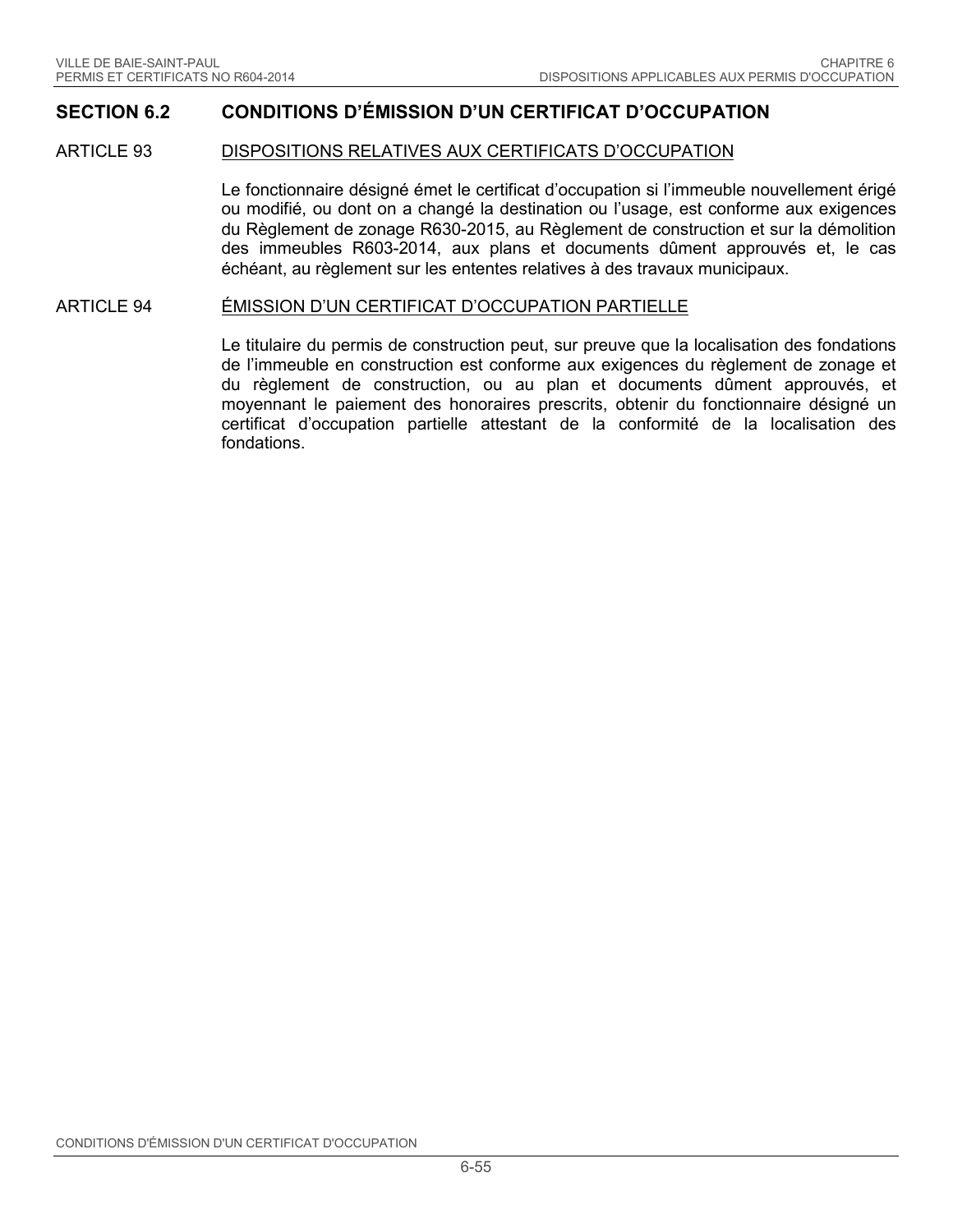## **CHAPITRE 7 TARIFICATION**

### **SECTION 7.1 TARIFICATION DES PERMIS ET CERTIFICATS**

#### ARTICLE 95 TARIFICATION DES PERMIS ET CERTIFICATS

Le tableau 2, intitulé Tarification des permis et certificats, spécifie les tarifs exigibles pour l'émission des permis et certificats.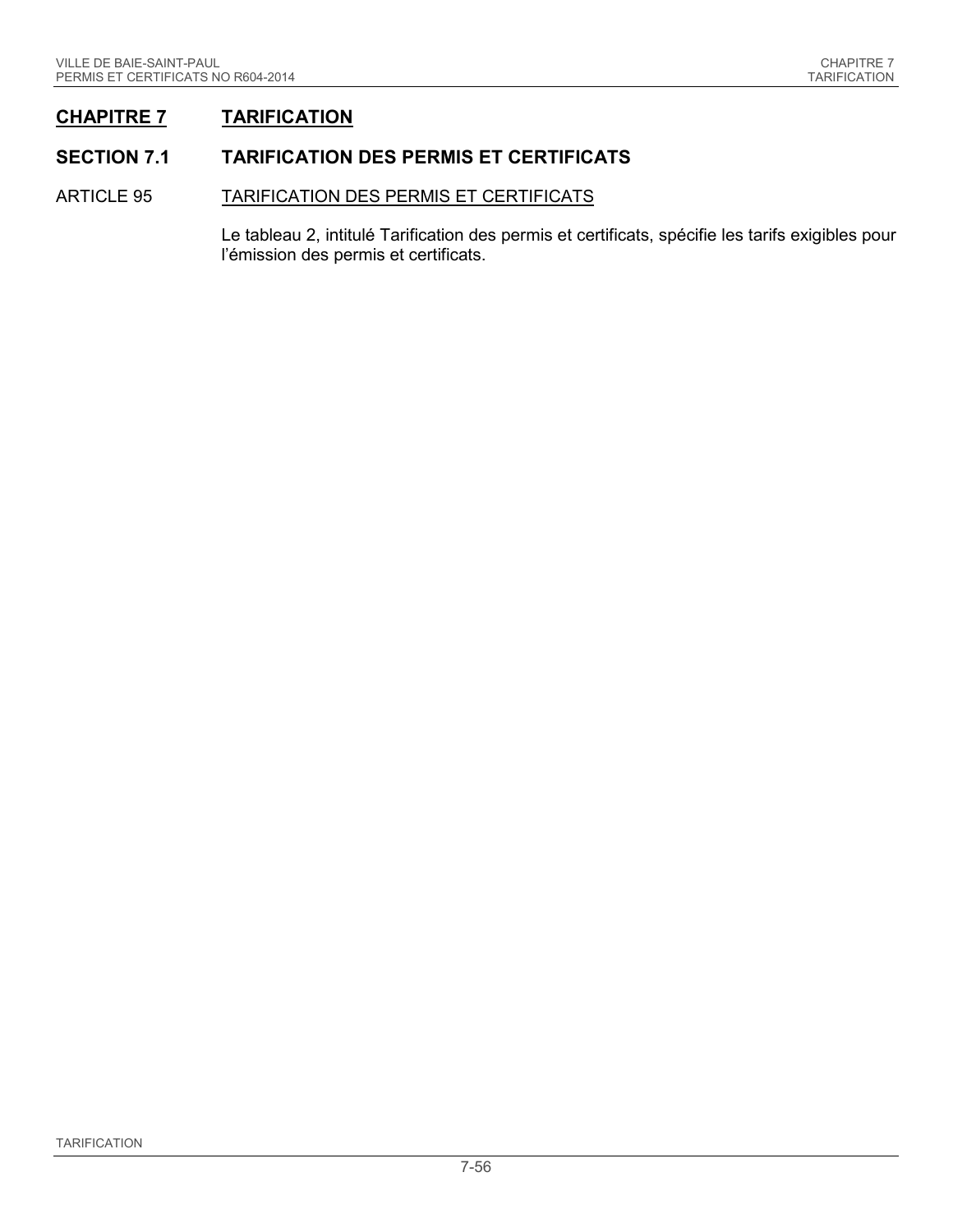### **SECTION 7.2 TARIFS APPLICABLES LORS DE L'ÉMISSION DES PERMIS ET DES CERTIFICATS**

ARTICLE 96 TARIFS NON REMBOURSABLES

Les tarifs d'honoraires pour l'émission des permis et des certificats ne sont pas remboursables.

*TABLEAU 2 Tarification des permis et certificats*

| <b>TYPE DE PERMIS ET DE CERTIFICATS</b>                         | <b>TARIFS</b>                                                  |  |
|-----------------------------------------------------------------|----------------------------------------------------------------|--|
| PERMIS DE CONSTRUCTION ET DÉCLARATION DE TRAVAUX                |                                                                |  |
| Construction d'un bâtiment principal                            |                                                                |  |
| Résidentiel groupes d'usages : H-1/H-2/H-3/H-6/H-7              | 450\$                                                          |  |
| Résidence de tourisme (5834 du CUBF et du R630-<br>$2015)^{16}$ | 450\$                                                          |  |
| Résidentiel groupes d'usages : H-4/H-5 <sup>17</sup>            | 150\$ + 2\$ du mètre carré<br>de superficie totale de plancher |  |
| Autres usages que résidentiel                                   | 200\$+ 2\$ du mètre carré<br>de superficie totale de plancher  |  |
| Construction d'un bâtiment complémentaire                       |                                                                |  |
| Résidentiel                                                     | 50\$                                                           |  |
| Autres usages que résidentiel                                   | 75\$                                                           |  |
| Rénovation / Agrandissement d'un bâtiment principal             |                                                                |  |
| Résidentiel (permis et déclaration)                             | 50\$                                                           |  |
| Autres usages que résidentiel                                   | $50\$ + 1\$ par tranche<br>de 100\$ de coûts des travaux       |  |
| Rénovation / Agrandissement d'un bâtiment complémentaire        |                                                                |  |
| Résidentiel                                                     | 30\$                                                           |  |
| Autre usage que résidentiel                                     | 75\$                                                           |  |
| <b>Installation septique</b>                                    |                                                                |  |
| Résidentiel                                                     | 100\$                                                          |  |
| - Autre usage que résidentiel                                   | 250\$                                                          |  |
| Ouvrage de captage des eaux souterraines                        |                                                                |  |
| - Résidentiel                                                   | 50\$                                                           |  |
| Autre usage que résidentiel                                     | 150\$                                                          |  |
| Piscine, spa et bain tourbillon                                 |                                                                |  |
| Creusée                                                         | 50\$                                                           |  |
| Hors terre ou à usage temporaire (gonflable)                    | 30\$                                                           |  |
| Spa et bain tourbillon                                          | 30\$                                                           |  |
| Retrait d'une piscine ou d'un spa bain-tourbillon <sup>18</sup> | 20\$                                                           |  |

TARIFS APPLICABLES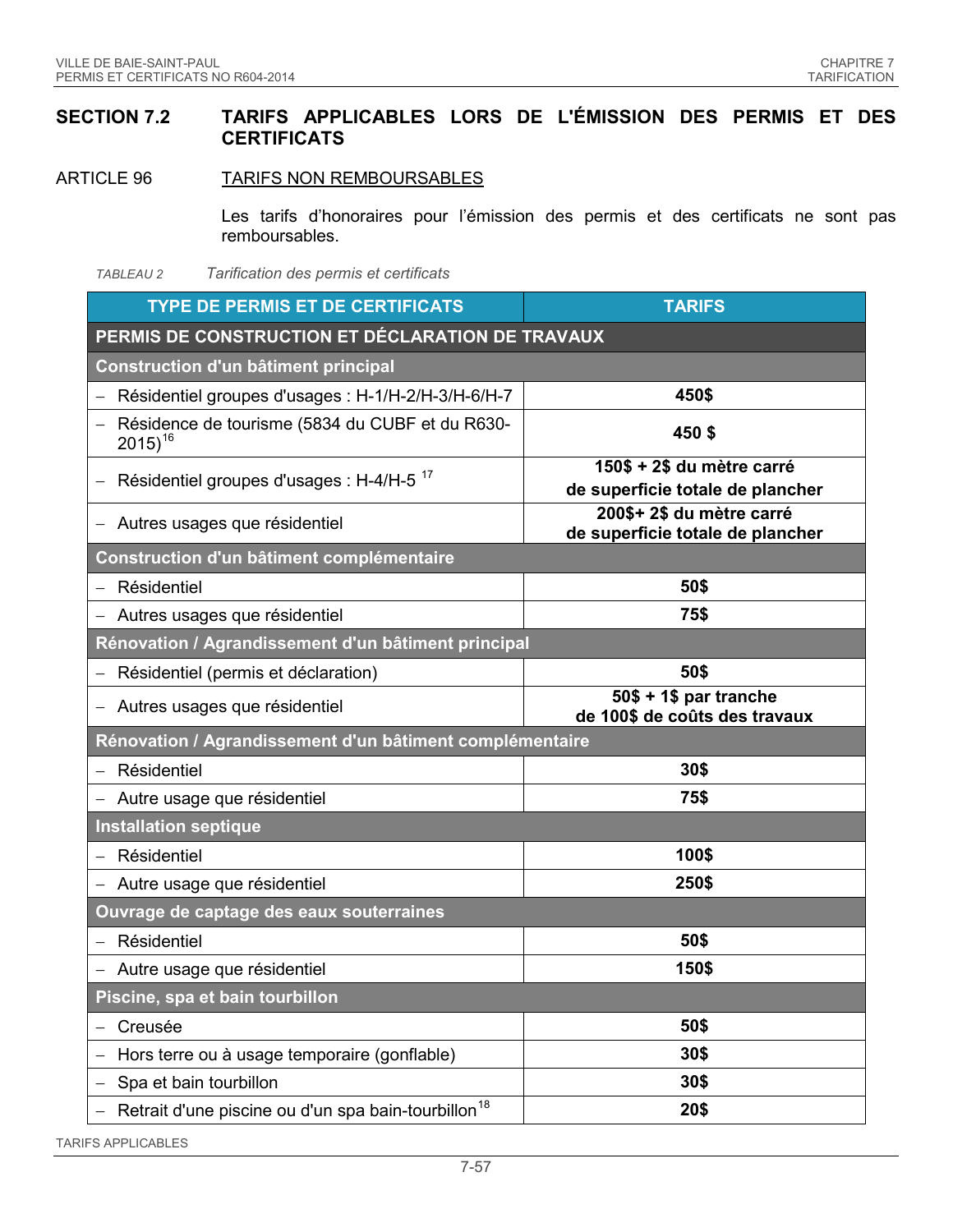| <b>TYPE DE PERMIS ET DE CERTIFICATS</b>                                           | <b>TARIFS</b>                                               |  |  |
|-----------------------------------------------------------------------------------|-------------------------------------------------------------|--|--|
| PERMIS DE CONSTRUCTION ET DÉCLARATION DE TRAVAUX (SUITE)                          |                                                             |  |  |
| Éolienne et mât de mesure                                                         |                                                             |  |  |
| Éolienne de faible hauteur (domestique)                                           | 100\$                                                       |  |  |
| Mât de mesure (implantation / démantèlement)                                      | 250\$                                                       |  |  |
| Chemin d'accès et de transport pour parc<br>d'éoliennes                           | 100\$                                                       |  |  |
| Éolienne de moins de 2 MW                                                         | 750\$ / éolienne                                            |  |  |
| Éolienne de 2MW et plus                                                           | 1 500\$ / éolienne                                          |  |  |
| Démantèlement d'une éolienne autre que de faible<br>hauteur                       | 500 \$ / éolienne                                           |  |  |
| Poste de raccordement, de transformation, de relais ou de transport d'électricité |                                                             |  |  |
| Pour desservir un parc d'éolienne, ou une ligne de<br>transport d'énergie         | 500\$                                                       |  |  |
| Tour de télécommunication                                                         | 500\$                                                       |  |  |
| <b>PERMIS DE LOTISSEMENT</b>                                                      |                                                             |  |  |
| 1 lot                                                                             | 50\$                                                        |  |  |
| $-$ Lot(s) additionnel(s)                                                         | 10\$                                                        |  |  |
| <b>CERTIFICATS D'AUTORISATION</b>                                                 |                                                             |  |  |
| <b>Changement d'usage</b>                                                         |                                                             |  |  |
| Tout usage                                                                        | 50\$                                                        |  |  |
| <b>Usage temporaire</b>                                                           |                                                             |  |  |
| Tout usage                                                                        | 50\$                                                        |  |  |
| - Vente de garage                                                                 | 20\$                                                        |  |  |
| Déplacement d'une construction                                                    |                                                             |  |  |
| Tout usage                                                                        | 50\$                                                        |  |  |
| Démolition d'une construction principale                                          |                                                             |  |  |
| Résidentiel                                                                       | 50\$ + coût de publication de l'avis<br>lorsqu'applicable   |  |  |
| Autre usage que résidentiel                                                       |                                                             |  |  |
| moins de 500 m <sup>2</sup> de superficie totale de plancher                      | 250 \$ + coût de publication de l'avis<br>lorsqu'applicable |  |  |
| plus de 500 m <sup>2</sup> de superficie totale de plancher                       | 500 \$ + coût de publication de l'avis<br>lorsqu'applicable |  |  |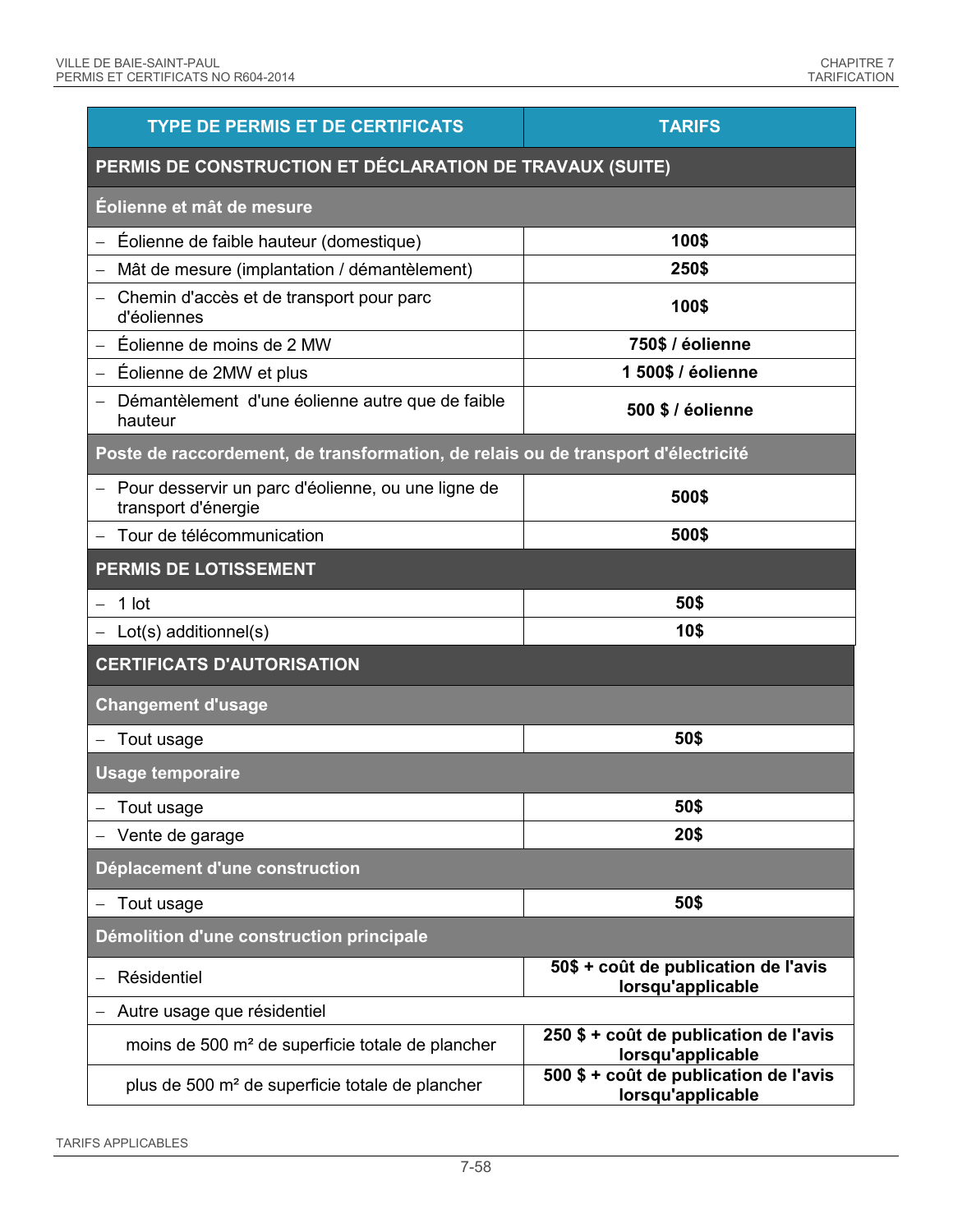| <b>TYPE DE PERMIS ET DE CERTIFICATS</b>           | <b>TARIFS</b> |  |
|---------------------------------------------------|---------------|--|
| <b>CERTIFICATS D'AUTORISATION (suite)</b>         |               |  |
| Démolition d'une construction complémentaire      |               |  |
| Résidentiel                                       | 25\$          |  |
| Autre usage que résidentiel                       | 50\$          |  |
| Aménagement de terrain                            |               |  |
| Résidentiel (certificat et déclaration)           | 40\$          |  |
| Autre usage que résidentiel                       | 80\$          |  |
| Plantation et abattage d'arbre                    |               |  |
| Autre que lors d'un projet aménagement de terrain | 0\$           |  |
| Aménagement de la forêt privée                    |               |  |
| Tout usage                                        | 50\$          |  |
| <b>Affichage</b>                                  |               |  |
| Permanent                                         | 60\$          |  |
| Temporaire                                        | 20\$          |  |
| <b>CERTIFICATS D'OCCUPATION</b>                   |               |  |
| Résidentiel                                       | 25\$          |  |
| Autre usage que résidentiel                       | 50\$          |  |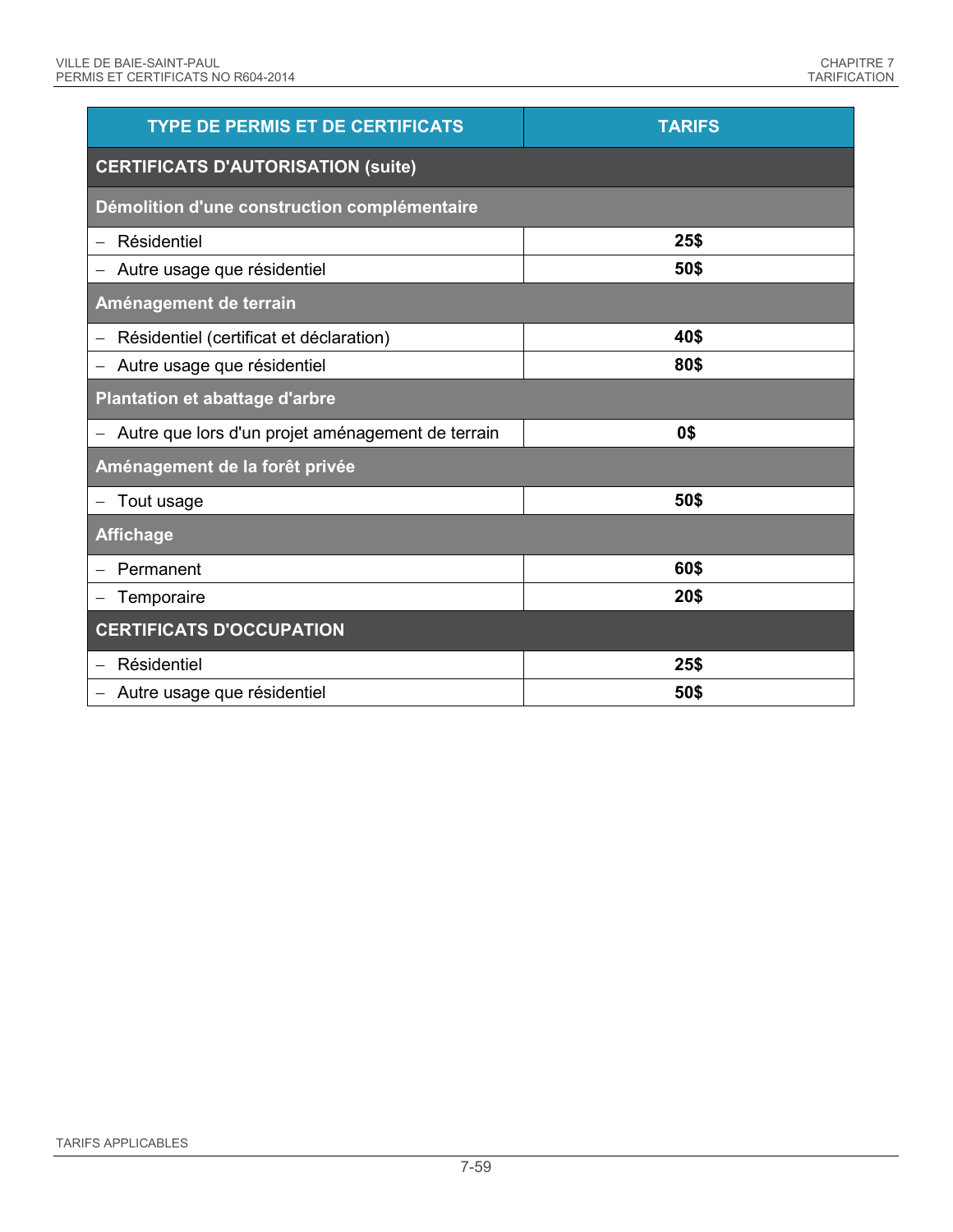# **CHAPITRE 8** *DISPOSITIONS PÉNALES*[19](#page-68-18)

ARTICLE 97 *PEINES ATTACHÉES AU RÈGLEMENT*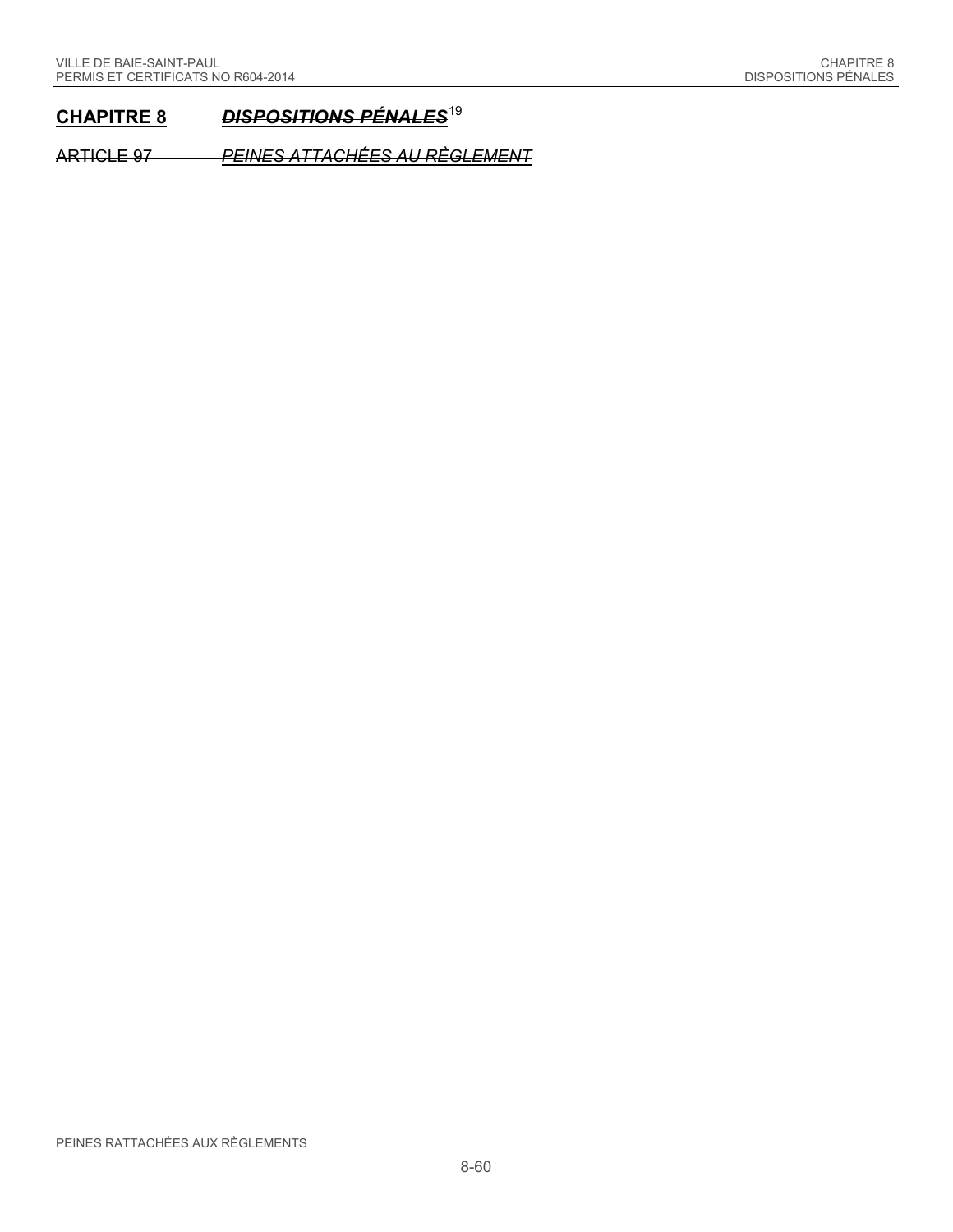### **CHAPITRE 9 ENTRÉE EN VIGUEUR**

#### ARTICLE 98 ENTRÉE EN VIGUEUR

Le présent règlement entre en vigueur conformément aux dispositions de la *Loi*.

Jean Fortin, Maire

Émilien Bouchard, Greffier

Date de l'entrée en vigueur : 11 juin 2015

<sup>1</sup> R719-2019, eev 12 septembre 2019.<br><sup>2</sup> R719-2019, eev 12 septembre 2019.<br><sup>3</sup> R637-2015, eev 15 octobre 2015. <sup>4</sup> R684-2017, eev 31 août 2017  $^5$  R719-2019, eev 12 septembre 2019.<br> $^6$  R694-2018, eev 28 juin 2018.<br> $^7$  R684-2017, eev 31 août 2017 <sup>8</sup> R637-2015, eev 15 octobre 2015.  $^{9}$  R684-2017, eev 31 août 2017 <sup>10</sup> R637-2015, eev 15 octobre 2015.  $^{11}$  R637-2015, eev 15 octobre 2015.<br> $^{12}$  R719-2019, eev 12 septembre 2019. <sup>13</sup> R684-2017, eev 31 août 2017 <sup>14</sup> R637-2015, eev 15 octobre 2015.  $^{15}$  R637-2015, eev 15 octobre 2015.<br> $^{16}$  R694-2018, eev 28 juin 2018 <sup>17</sup> R637-2015, eev 15 octobre 2015.

ENTRÉE EN VIGUEUR

-